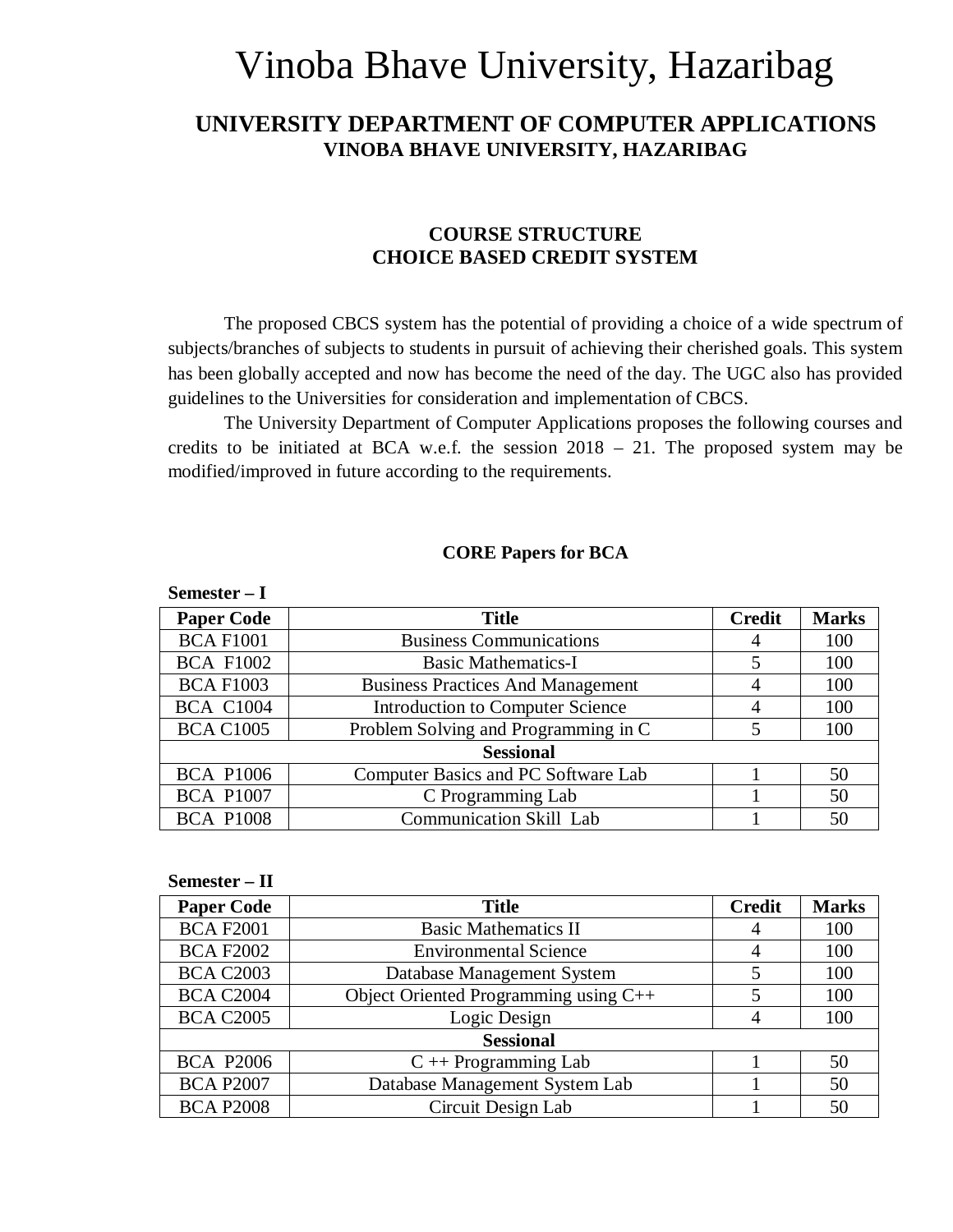| Semester – III |  |
|----------------|--|
|----------------|--|

| <b>Paper Code</b> | <b>Title</b>                      |   |     |  |
|-------------------|-----------------------------------|---|-----|--|
| <b>BCA C3001</b>  | Data Structure using C            | 5 | 100 |  |
| <b>BCA C3002</b>  | Java Programming                  | 4 | 100 |  |
| <b>BCA C3003</b>  | <b>Computer Architecture</b>      | 5 | 100 |  |
| <b>BCA C3004</b>  | <b>System Analysis and Design</b> | 4 | 100 |  |
| <b>BCA C3005</b>  | Probability and Statistics        |   | 100 |  |
|                   | <b>Sessional</b>                  |   |     |  |
| <b>BCA P3006</b>  | Data Structure Lab                |   | 50  |  |
| <b>BCA P3007</b>  | Java Programming Lab              |   | 50  |  |
| <b>BCA P3008</b>  | Statistical Lab                   |   | 50  |  |

## **Semester – IV**

| <b>Paper Code</b> | <b>Title</b>             | <b>Credit</b> | <b>Marks</b> |
|-------------------|--------------------------|---------------|--------------|
| <b>BCA C4001</b>  | Multimedia               |               | 100          |
| <b>BCA C4002</b>  | <b>Operating System</b>  | 5             | 100          |
| <b>BCA C4003</b>  | <b>HTML</b>              |               | 100          |
| <b>BCA C4004</b>  | Visual Programming       |               | 100          |
| <b>BCA C4005</b>  | <b>Computer Networks</b> | 5             | 100          |
|                   | <b>Sessional</b>         |               |              |
| <b>BCA P4006</b>  | Multimedia Lab           |               | 50           |
| <b>BCA P4007</b>  | Visual Programming Lab   |               | 50           |
| <b>BCA P4008</b>  | HTML Lab                 |               | 50           |

## **Semester – V**

| <b>Paper Code</b> | <b>Title</b>                               | <b>Credit</b> | <b>Marks</b> |
|-------------------|--------------------------------------------|---------------|--------------|
| <b>BCA C5001</b>  | Internet Concept and Web Design            |               | 100          |
| <b>BCA C5002</b>  | Design and Analysis of Algorithms          | 5             | 100          |
| <b>BCA C5003</b>  | Linux Programming                          | 5             | 100          |
| <b>BCA C5004</b>  | <b>Computer Oriented Numerical Methods</b> |               | 100          |
|                   | $Electric - I$                             |               | 100          |
| <b>Sessional</b>  |                                            |               |              |
| <b>BCA P5005</b>  | Internet Concept and Web Design Lab        |               | 50           |
| <b>BCA P5006</b>  | Numerical Method Lab                       |               | 50           |
| <b>BCA P5007</b>  | Linux Programming Lab                      |               | 50           |

## **Semester – VI**

| <b>Paper Code</b> | <b>Title</b>                               | <b>Credit</b> | <b>Marks</b> |
|-------------------|--------------------------------------------|---------------|--------------|
| <b>BCA C6001</b>  | <b>Optimization Techniques</b>             | 4             | 100          |
| <b>BCA C6002</b>  | Principle of Management                    | 4             | 100          |
| <b>BCA C6003</b>  | <b>Accounting and Financial Management</b> |               | 100          |
| <b>BCA C6004</b>  | <b>Network Security</b>                    |               | 100          |
|                   | $Electric - II$                            |               | 100          |
|                   | <b>Sessional</b>                           |               |              |
| <b>BCA C6005</b>  | Project                                    |               | 100          |
| <b>BCA C6006</b>  | <b>TALLY Lab</b>                           |               | 50           |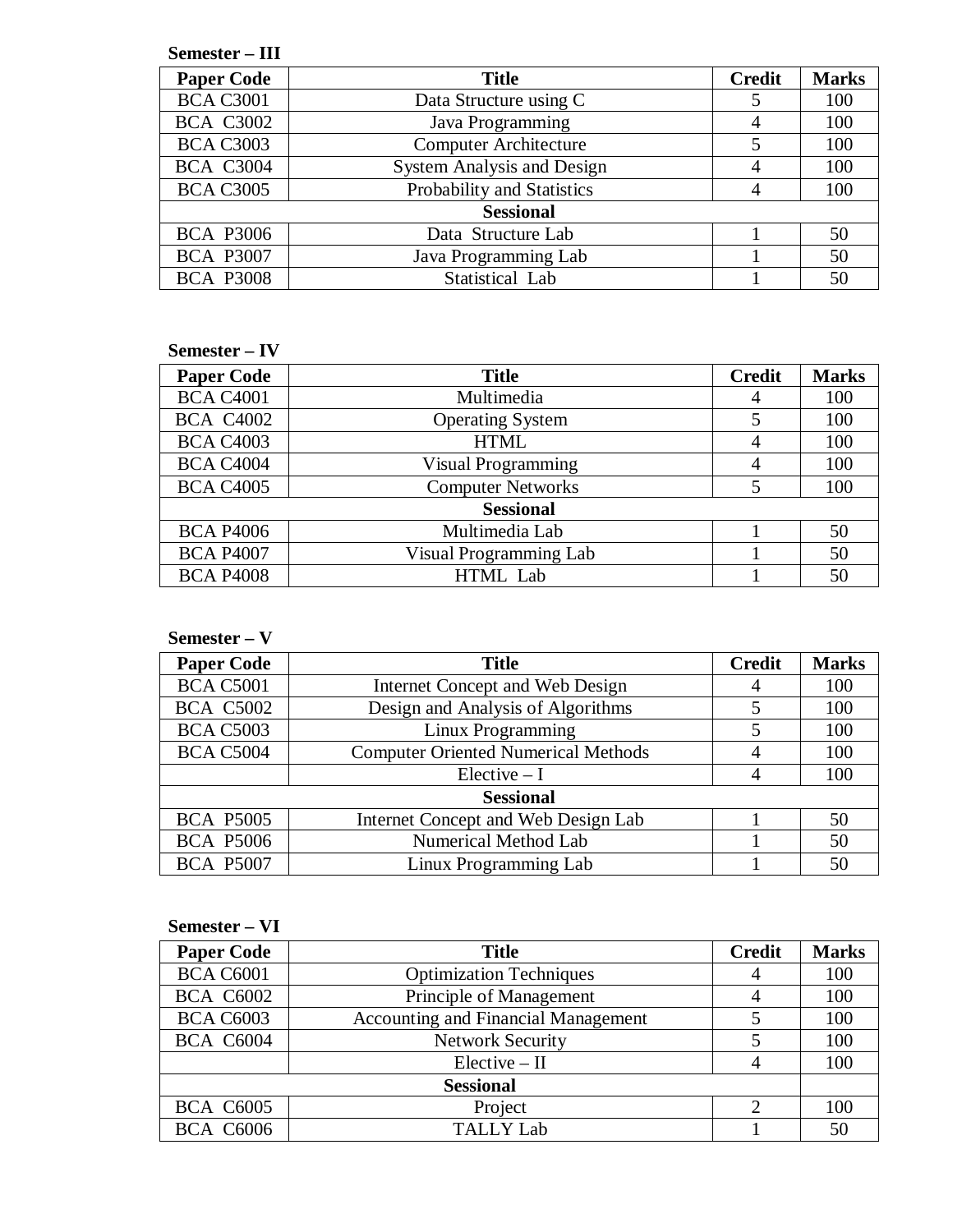*Elective – I Elective – II*

BCA E5007- E – Commerce BCA E6007- Management Information System BCA E5008 -Software Testing BCA E6008 -Artificial Intelligence

## **Supportive Courses**

Supportive courses for choice of student from other disciplines. The following courses will be taught to students of University Department of Computer Applications as well as of other discipline depending upon their choice (any one) which will be limited to a maximum of 40 students. These courses will be offered during the fourth semester of the master program. A student will be allowed to opt for one course only the credit of which will be 5. This will not be included in the calculation of CGPA.

- 1. Windows
- 2. M.S. Office
- 3. Tally
- 4. Photoshop
- 5. Internet concept

The Cumulative Grade Point Average (CGPA) will be calculated on the 10 point grading scale as follows:

| Grade Point | Parentage of Marks | Grade Symbol (Letter) |
|-------------|--------------------|-----------------------|
| 10          | $91 - 100$         | O (Outstanding)       |
| 09          | $81 - 90$          | $A+$ (excellent)      |
| 08          | $71 - 80$          | A (Very Good)         |
| 07          | $61 - 70$          | $B+$ (Good)           |
| 06          | $51 - 60$          | B (Above Average)     |
| 05          | $41 - 50$          | $C$ (Average)         |
| 04          | 40                 | P (Pass)              |
| $00\,$      | Below 40           | F (Fail or Absent)    |

A. For each Semester:

Semester Grade Point Average (SGPA)

$$
S(j) = \frac{\sum_{i} C(i).G(i)}{\sum_{i} C(i)} \tag{i}
$$

Where  $C(i)$  denotes the total credits of the i<sup>th</sup>course.  $G(i)$  denotes the grade point earned by a student in i<sup>th</sup> course and j indicates the semester.

B. For full course

Cumulative Grade Point Average CGPA= $\frac{\sum_j C(j) . S(j)}{\sum_j C(j)}$ (ii)

Where C(j) denotes the total credits of the j<sup>th</sup>semester. S(j) denotes the SGPA of the j<sup>th</sup> semester.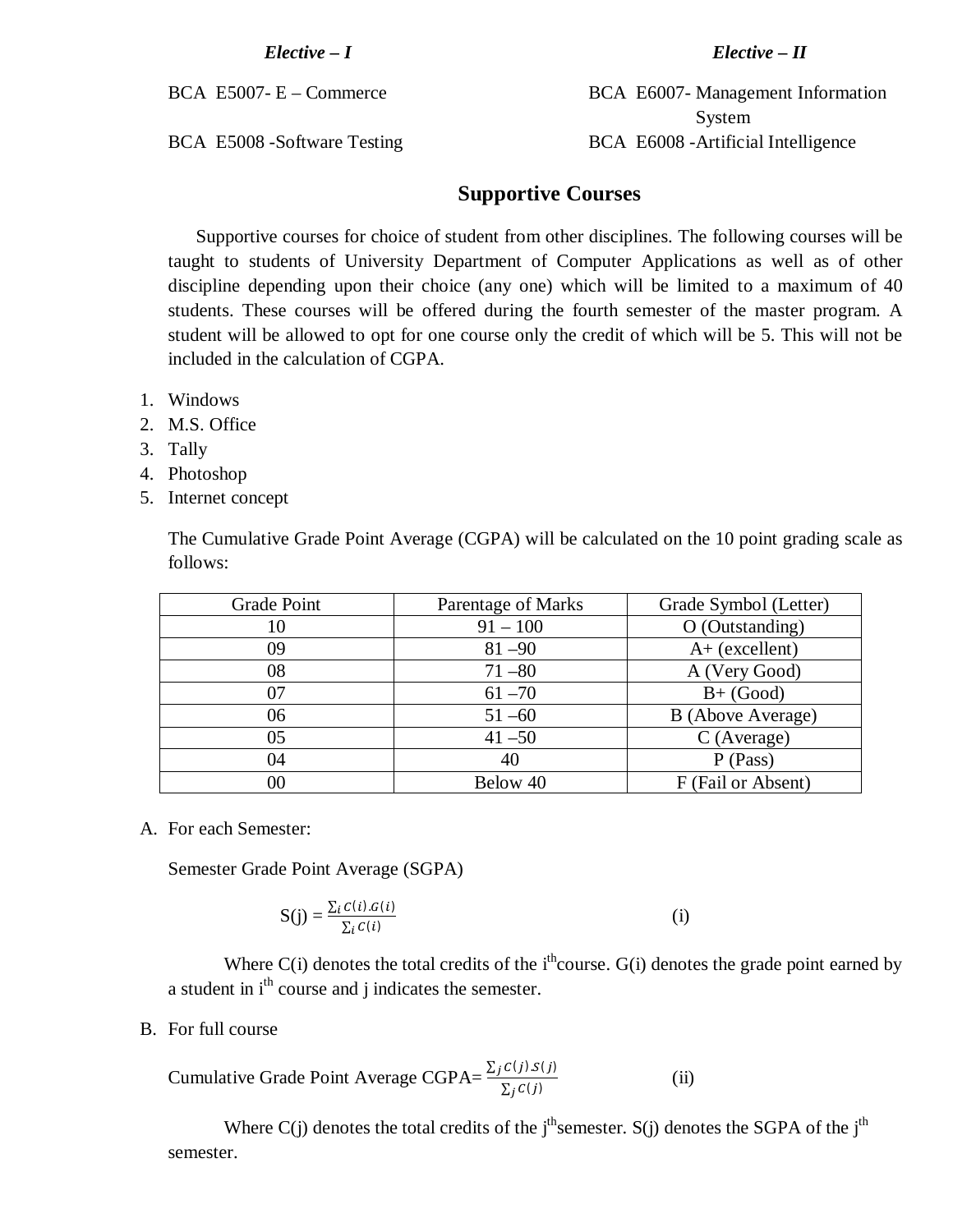## **VINOBA BHAVE UNIVERSITY, HAZARIBAG JHARKHAND, 825301 (DEPARTMENT OF COMPUTER APPLICATION) REGULATIONS FOR**

## **BACHELOR OF COMPUTER APPICATION (BCA) & Integrated MCA (BCA+ MCA)**

#### **(A)Preamble**

- **1.** The regulations herein specified applied to Bachelor of Computer Applications (BCA) programme offered by the Vinoba Bhave University, Hazaribag, through the University Department of Computer Applications.
- **2.** The BCA programme covered by these regulations is correlated courses of study, the successful completion of which would enable the participants of the programme to qualify for the award of BCA degree.
- **3.** A participant of the programme is a student who is duly admitted to an institute of the university and who has registered himself/herself for a course of study and attains the same.

#### **(B)Time scale for academic activity**

- **1.** The basic units of time for academic activity for the BCA programme shall be a semester (July to December and January to June). A basic contact period is one in which a teacher engages the student for a duration of 60 minutes.
- **2.** If circumstances warrant, the department may schedule a summer programme during long vacation of the department. There will be in general no formal classes in the summer programme.

#### **(C)Courses of study**

The university shall offer courses during a semester indicated mainly from consideration of minimum enrollment and facilities available. The competent authority comprising of the University/Department shall have the right to cancel any or all course of study if the requirements are not satisfied.

#### **(D)Registration for course of study**

- **1.** Every participant of the BCA programmes, shall first register himself/herself for the courses of study he/she intends pursuing provided he/she possesses the minimum qualifications as laid down and his/her plan is approved by the University in the University Department of Computer Applications.
- **2.** Fees payable by the participants including fees payable for examination shall be as laid down in administrative instructions issued from time to time by the University/Department for the purpose.

#### **(E) Audit of the courses**

All courses offered in the BCA programme will be open for audit in the spirit of offering an opportunity for continuing education for the participants who wish to refresh or update their knowledge. Audited courses shall neither count for academic credit nor there be any examination requirements. Participants shall be eligible to participate in the courses offered on payment of prescribed fee and due registration.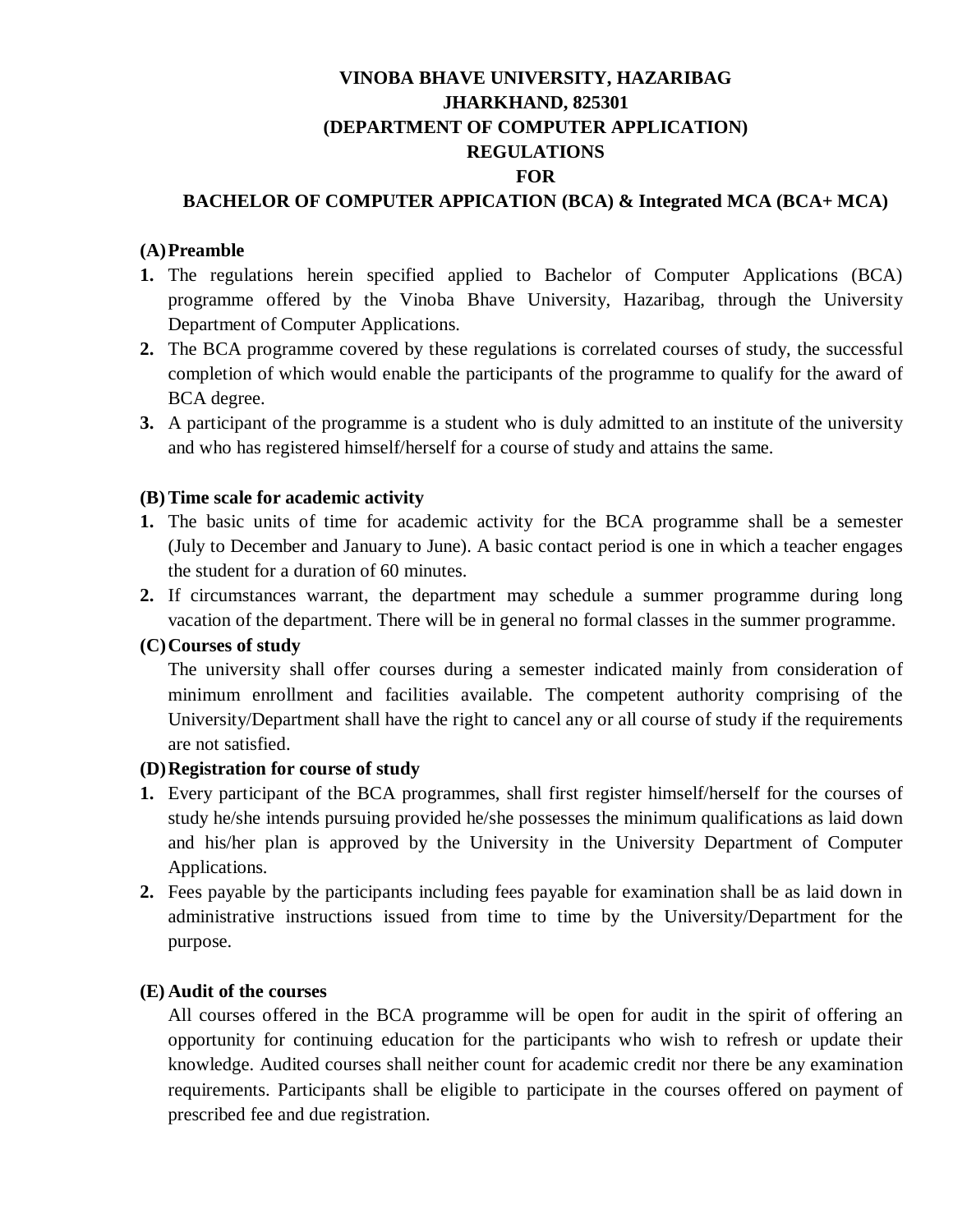**(F)** Measurement of Academic Achievement of the participating student in the BCA programme shall be measured in terms of grade obtained by him/her in the examinations. The overall performance of the students in the semester examination shall be evaluated in terms of grade point average as specified later.

## **(G)Assessment:**

In total 150 credits represent the workload of a session for BCA program. **Total credits=150, 1 credit = 15 lecture Hrs, 100 Marks SUBJECT(L-T-P) = (4-1-0) CREDITS and SESSIONAL (L-T-P) = (0-0-1) CREDITS**

| Semester | L  | 25 credits |
|----------|----|------------|
| Semester | Н  | 25 credits |
| Semester | Ш  | 25 credits |
| Semester | IV | 25 credits |
| Semester | V  | 25 credits |
| Semester | VI | 25 credits |

## **(H)Scheme of Instruction:**

The scheme of instruction in Under-Graduate Programme shall be of the following forms of academic activity:

- a) Theory
- b) Sessional
- c) Practical Training and Project Work
- d) Seminar and Tutorial

#### **a) Theory**

A theory type of academic activity shall involve concepts, fundamental ideas, and techniques, as laid down in text books or literature and which can be grasped through lectures and assignments. A theory type of course with about 60 contact periods in a semester shall enable participating student to earn one unit of academic credit provided that he/ she fulfils the attendance, and grade requirements as specified herein after.

#### **b) Sessional**

The following type of academic work will be covered in sessional:

- a) Laboratory Experiment
- b) Design Exercise

c) Project

d) Term paper or any other academic work, the purpose of which would be to train the student by practice, repeated use and hands on experience.

A sessional course of 2 contact periods a week and about 30/40 contact period during a semester shall enable a participating student to earn one unit of academic credit provided that he/she fulfils the attendance and grade requirements as specified hereinafter.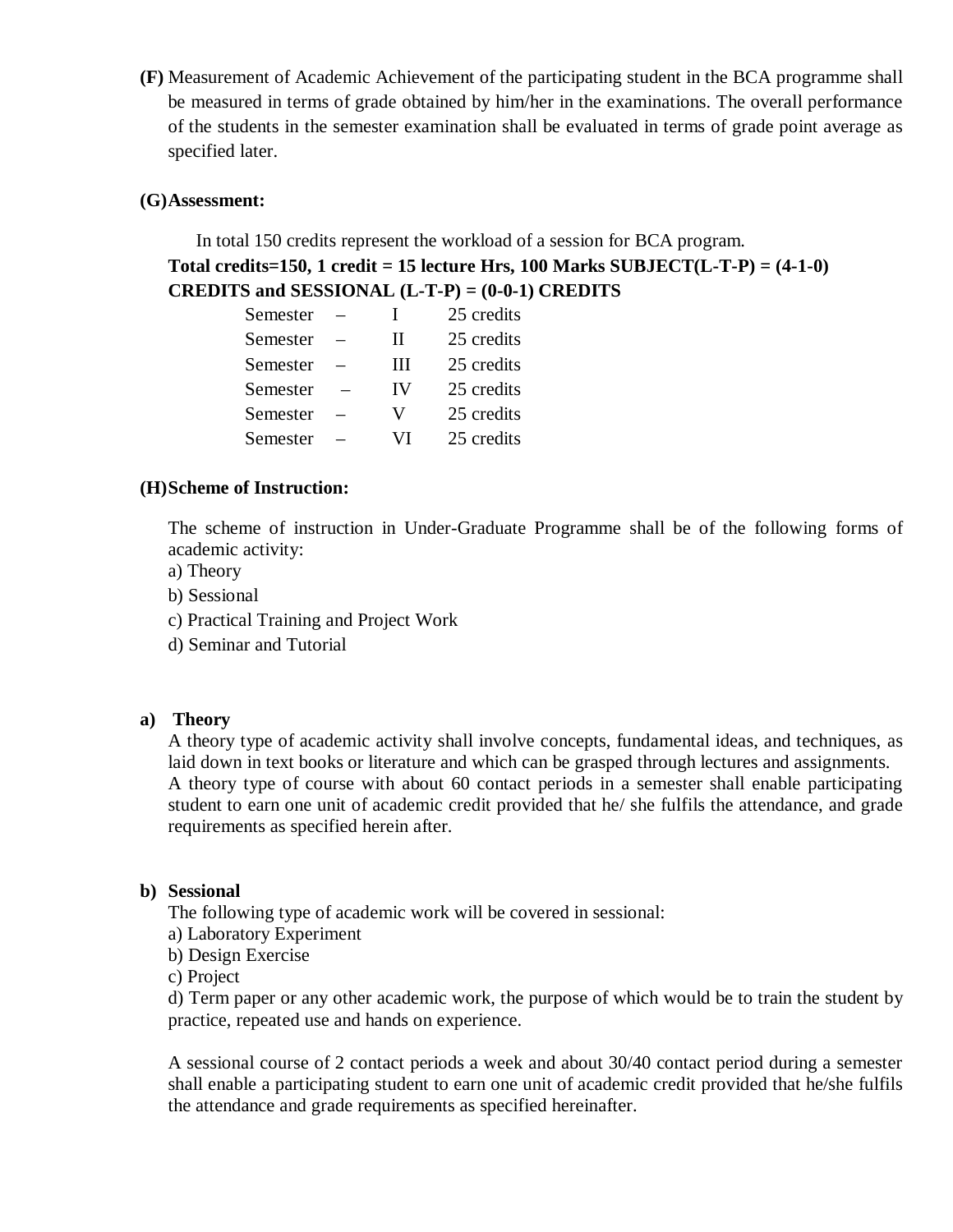## **c) Practical Training and Project Work:**

At the end of the sixth semester of study, a student will be examined in the course" Project Work".

- 1. Project work may be done individually or in groups in case of bigger projects. However if project is done in groups, each student must be given a responsibility for a distinct module and care should be taken to see the progress of individual modules is independent of others.
- 2. Students should take guidance from an internal guide and prepare a Project Report on "Project Work" in 2 copies to be submitted to the Director of the Institute by April. Whenever possible, a separate file containing source-code listings should also be submitted. Every student should also submit at least 4 typed copies of their project synopsis.
- 3. The Project Synopsis should contain an Introduction to Project, which should clearly explain the project scope in detail. Also, Data Dictionary, DFDs, ERDs, File designs and a list of output reports should be included.
- 4. The project Work should be of such a nature that it could prove useful or be relevant from the commercial/management angle.
- 5. The project report will be duly accessed by the internal guide of the subject and marks will be communicated by the Director to the University along with the marks of the internal credit for theory and practical to be communicated for all other courses.
- 6. The project report should be prepared in a format prescribed by the University, which also specifies the contents and methods of presentation.
- 7. The project work carry 30 marks for internal assessment and 70 marks for external viva. The external viva shall be conducted by a minimum of two external examiners. The mini project work would be departmental.
- 8. Project work can be carried out in the Institute or outside with prior permission of the Institute.
- 9. Project viva-voce by the University panel will be conducted in the month of May.

## **(I) Attendance Requirement**

All students must attend every lecture, practical classes and other activities of the Department. However, the attendance requirement will be a minimum of 75% of the classes actually held.

## **Absence during the semester**

- a. A student must inform the HOD concerned immediately of any instance of continuous absence from classes.
- b. A student who is absent due to illness should approach the teachers concerned for make up quizzer, assignment and laboratory work.
- c. A student has been absent from a sessional test due to illness approach the teacher concerned for make up test immediately on return to class. The request should be supported with a medical certificate issued by a registered medical practitioner.
- d. If a student is continuously absent from the institute for more than four weeks without permission of the head of the department concerned, his/her name will be removed from institute rolls.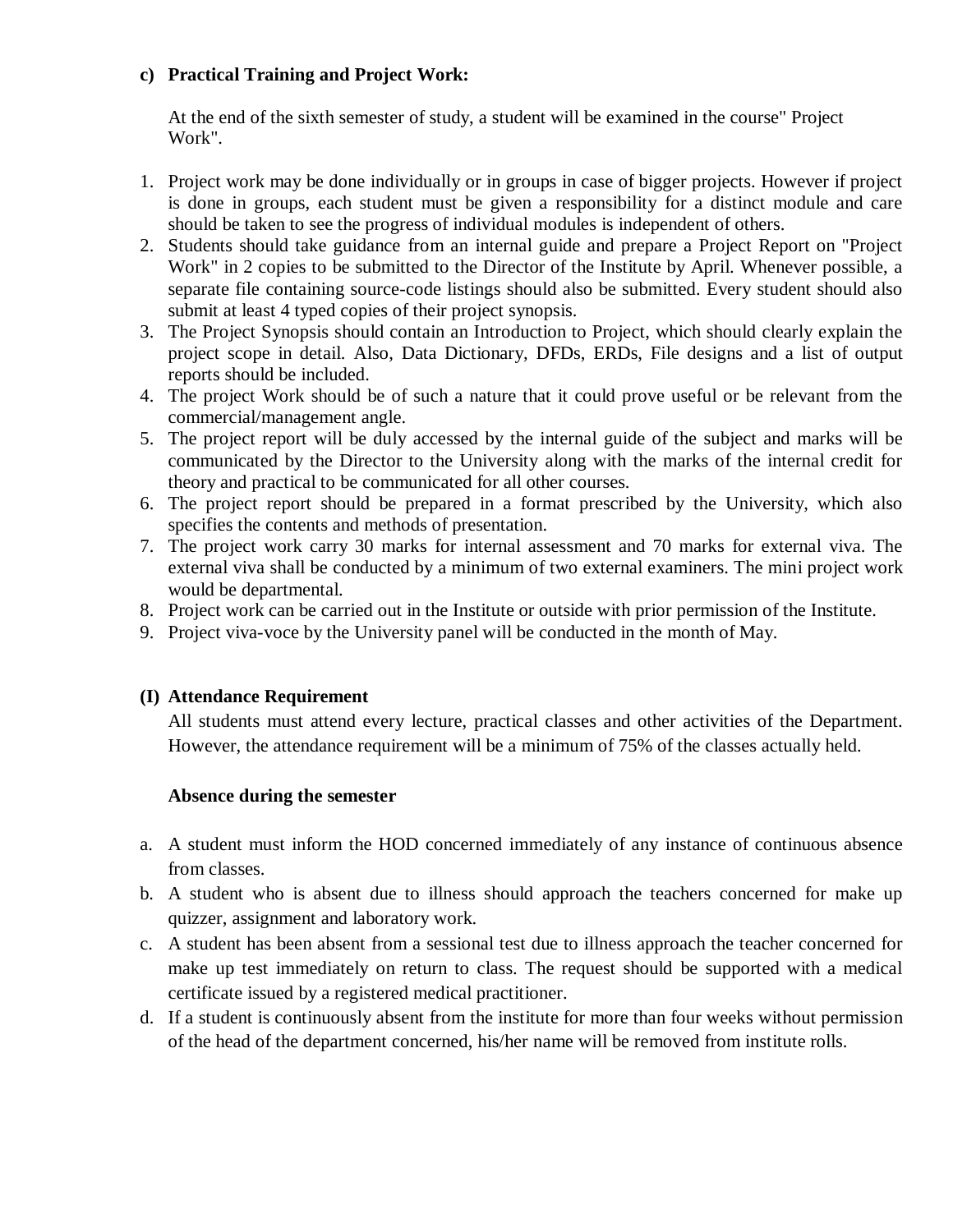## **(J) Examination Assessment**

1) The examination of each paper shall have two components- External evaluation (End Semester Exam) at the end of the semester carrying 70 marks to be conducted by the university and Internal evaluation of 30 marks to be evaluated by Teachers. Internal evaluation shall comprise written exam carry 20 marks of a paper. Seminars/Cultural activities/NSS be 5 marks and 5 marks for assignment.

Theory Paper-------------- 70 marks + 30 marks

70 marks ------------------- External evaluation (End Semester Exam)

30 marks-------------------- Internal evaluation

2) Sessional Exam------------ 50 Marks

There should be one External and one Internal for each sessional Examination.

3) Question Paper Pattern:

The questions papers shall be set and the answer –scripts shall be evaluated by the teachers of the concerned courses. The question paper shall consists of two sections:  $A \& B$ . Section A will have 08 long questions from the entire units of the syllabus, out of which 04 questions will be required to be answered and will carry 10 marks each. Section B will consists of 10 short answer type questions which will cover the entire syllabus uniformly and will carry 30 marks in all, each short-answer type questions carrying 3 marks. The candidates are required to give answer of each short type question in 50 words i.e 7-10 lines.

## **(K)Student Discipline**

Every student is required to observe a polite and disciplined behavior both inside and outside the campus and should not indulge in any activity which would tend to bring down the prestige of the institute or disturb the peaceful and congenial environment of the campus.

An act of indiscipline on the part of the student may result into adequate discredit and a mention in his/her academic grade card and/or transcript.

**Note:** The department in consultation with the university shall have the right to change/modify any regulation or part thereof in the academic interest of the students.

## **(L) Duration of Curriculum and Calendar:**

- 1. Bachelor of Computer Applications (BCA) programme is of three years duration. Each year shall be divided into two semesters. First semester shall ordinarily being in July and end in December. Second semester shall ordinarily being in January and end in June.
- 2. Each year, the university shall draw an academic calendar and the same shall be non negotiable and strictly adhered to the academic calendar for the first year shall be handed over to each admitted student along with his/her university registration card. Second year academic calendar shall be made available during registration for third semester and third year calendar during registration for fifth semester.
- 3. The curriculum and syllabus shall be modified with approval of the academic council ordinarily once in every three years to keep the same up-to-date. However, minor modifications can be done as and when necessary with the approval of Vice-Chancellor. The modification so done shall be placed to the immediate next academic council meeting for rectification.
- 4. A candidate may be permitted to complete BCA degree requirements in not more than 5 years i.e. maximum in 10 semesters.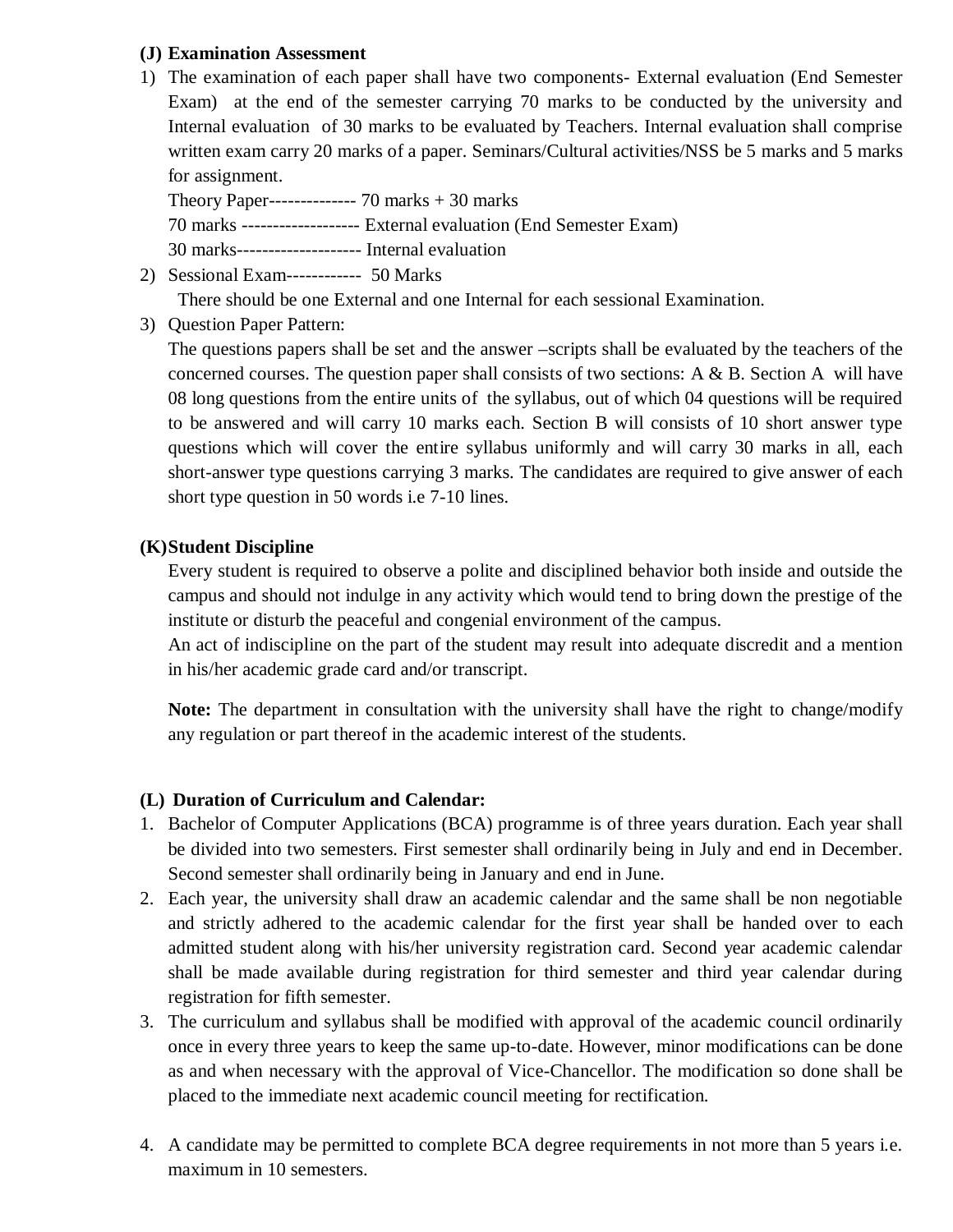## **(M) Eligibility Criteria For Admission:-**

- 1. A candidate will be eligible to join First Semester of BCA Course, if he/she has passed  $10+2$ examinations or Intermediate or any other equivalent examination with a minimum of 45% aggregate in any discipline (Arts/Commerce/Science) with mathematics/Business Mathematics/Computer Science/Information Practices(I.P.) as one of the subjects. **Note:** Passed in mathematics/Business Mathematics/Computer Science/Information Practices
- $(I.P.)$ 2. At the time of the counseling candidates will be required to show their original certificates and marksheet of 10+2/Intermediate or equivalent, caste certificate and any special category certificate, if any and other relevant document

## **(N) Eligibility for Appearing in Semester Examination**

- 1. A student shall be eligible in an examination provided he/she pursues a regular course of study and attends at least 75% of class in each theoretical and sessional subject during the semester. The attendance shall be considered from the date of admission of the candidate in the institution. Attendance record will be compiled at the time of each test and the students with poor attendance will informed through notification. The guardian will also be informed through a letter before he/she is debarred for appearing university examination due to shortage of attendance.
- 2. Concessions: A student who has been absent for short periods on medical ground or due to participation in cultural, sports, other academic/official assignments in the interest of the Department/University with prior written permission of the head of the institution shall be permitted a maximum of additional concession of 10% in attendance and shall be eligible for appearing in examination with a minimum 65% of attendance in semester.
- 3. A student shall be admitted to any examination in a subject only if he/she has been registered for that subject.
- 4. A candidate shall be allowed in an examination only if he/she is issued an admit card for the relevant examination by the University/Department.

## **(O) PROMOTION**

Advancement to the next Semester shall be permitted only with a maximum of Two Backlog Papers from the preceding Semester. Further, entry to the next Semester shall be regulated at the level of  $4<sup>th</sup>$ ,  $5<sup>th</sup>$  and  $6<sup>th</sup>$  Semesters as explained under:

- 1. Admission to  $4<sup>th</sup>$  Semester shall be allowed only after clearing First Semester Backlog Paper(s) during Third Semester.
- 2. Admission to 5<sup>th</sup> Semester shall be allowed only after clearing Second Semester Backlog Paper(s) during 4<sup>th</sup> Semester.
- 3. Admission to  $6<sup>th</sup>$  Semester shall be allowed only after clearing Third Semester Backlog Paper(s) during  $5<sup>th</sup>$  Semester.
- 4. Backlog paper(s) of  $4<sup>th</sup>$  Semester needs to be cleared during  $6<sup>th</sup>$  Semester.
- 5. Backlog paper(s) of  $5<sup>th</sup>$  and  $6<sup>th</sup>$  Semesters need to be cleared during subsequent examinations for these semesters within three consequent examinations of the concerned semester with a maximum of only one chance.

**Moderation of result:** Not withstanding anything contained elsewhere in the Regulations, the University shall have power to moderate the BCA results on the recommendations of the Examination Board and/or the academic council.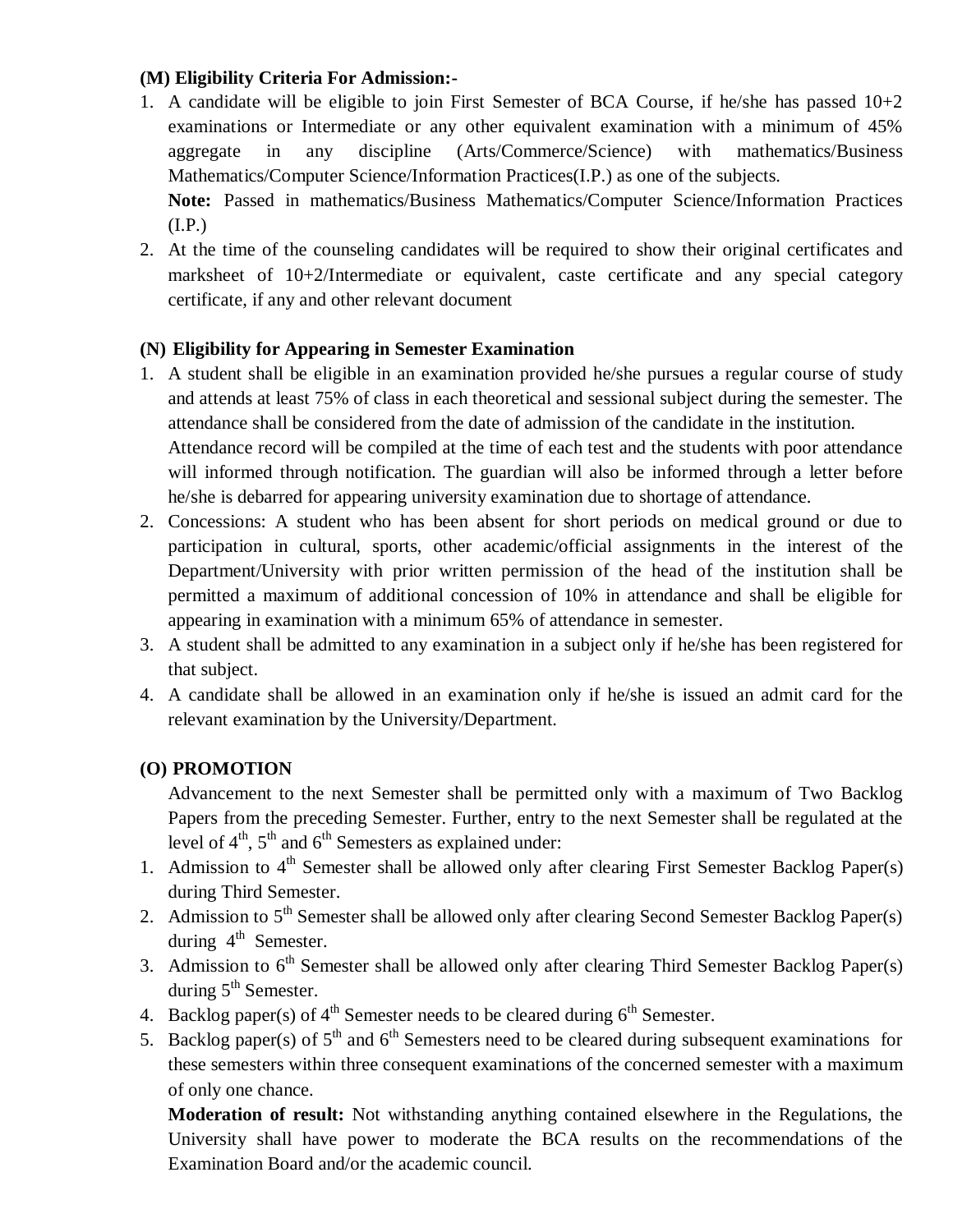#### **(P) Final Result**

The Cumulative Grade Point Average (CGPA) will be calculated on the 10 point grading scale as follows:

| Grade Point | Parentage of Marks | Grade Symbol (Letter) |
|-------------|--------------------|-----------------------|
| 10          | $91 - 100$         | O (Outstanding)       |
| 09          | $81 - 90$          | $A+$ (excellent)      |
| 08          | $71 - 80$          | A (Very Good)         |
| 07          | $61 - 70$          | $B+$ (Good)           |
| 06          | $51 - 60$          | B (Above Average)     |
| 05          | $41 - 50$          | $C$ (Average)         |
| 04          | 40                 | P (Pass)              |
| $00\,$      | Below 40           | F (Fail or Absent)    |

## **For each Semester:**

Semester Grade Point Average (SGPA)

$$
S(j) = \frac{\sum_{i} C(i) . G(i)}{\sum_{i} C(i)} \tag{i}
$$

Where  $C(i)$  denotes the total credits of the i<sup>th</sup>course.  $G(i)$  denotes the grade point earned by a student in i<sup>th</sup> course and j indicates the semester.

#### **For full course:**

Cumulative Grade Point Average CGPA= $\frac{\sum_j C(j) . S(j)}{\sum_j C(j)}$ (ii)

Where C(j) denotes the total credits of the j<sup>th</sup>semester. S(j) denotes the SGPA of the j<sup>th</sup> semester.

#### **Other:**

- a) Other provisions not covered under the present regulation shall be governed be the regulation for BACHELOR Examination in Arts, Science and Commerce of the university and may, if needed be reviewed.
- b) Any dispute or case not covered under the above regulations shall be referred to the Vice Chancellor whose decision shall be final.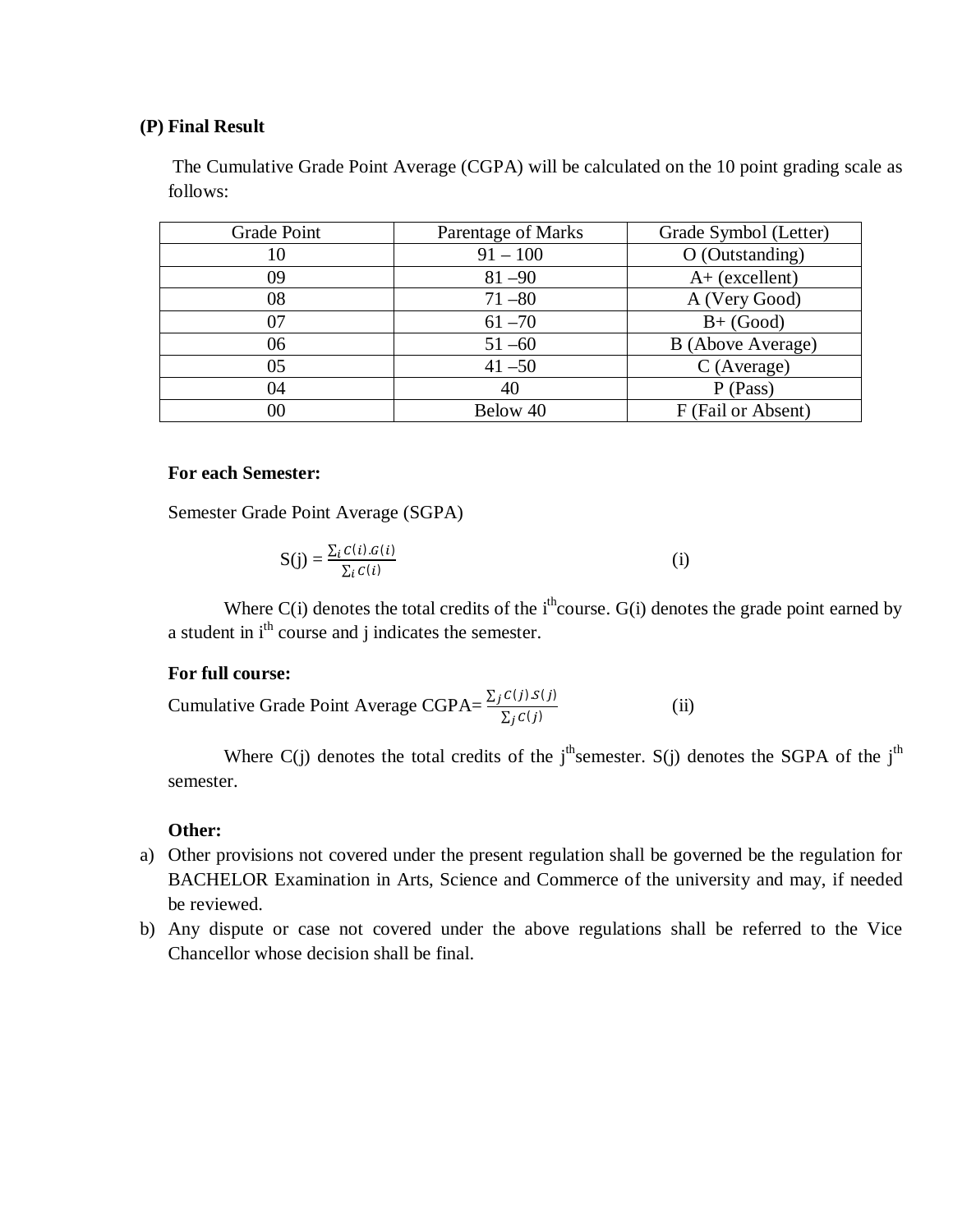#### **REGULATION**

#### **OF**

## **5 YEARS (10 Semesters) FULL-TIME INTEGRATED MCA PROGRAM (BCA + MCA) UNDER CHOICE BASED CREDIT SYSTEM**

*The regulations herein specified applied to Integrated MCA program (BCA + MCA) programme offered by the Vinoba Bhave University, Hazaribag, through the University Department of Computer Applications*.

The proposed CBCS system has the potential of providing a choice of a wide spectrum of subjects/branches of subjects to students in pursuit of achieving their cherished goals. This system has been globally accepted and now has become the need of the day. The UGC also has provided guidelines to the Universities for consideration and implementation of CBCS.

The Department is committed to provide budding technocrats with expert guidance and latest laboratory facilities for their technical upliftment and development of professional traits. At present, the Department is offering MCA. These courses have been designed keeping in view the requirement of our primary stake holders i.e. the students and their future prospects. The Department is successfully producing MCA students since  $2010$  (Session  $2007 - 10$ ) and has been addressing the changing needs of IT industry by periodically updating the syllabus and inculcating newer technology.

In view of growing demand of IT professionals in the area of computer application, a compact course like 5 year Integrated MCA course is need of the hour and in this direction the Department has started this course from academic year 2016. The course Intake is 60. The primary objective of the course is to initiate young minds into the world of computer applications and provide them with a solid grounding in the domain of software. The course structure envelops all aspects required by a successful IT professional and on completion of the course, students would be absolutely ready to face the challenges of a dynamic and challenging industry.

The students will be allowed to have *Exit option in the programme with BCA degree after successful completion of the required credits spread over I to VI Semesters.* However, students willing to opt exit option have to apply for the same at the end of IV Semester of the programme. The student will not be permitted to withdraw the option once exercised. After completion of the VI semester students will go directly to the MCA IIIrd Semester (VIIth Semester of IMCA) and continue their rest of the courses as per the MCA regulation.

If some of the students of IMCA will opt *Exit Option* after completion of VI Semester with BCA degree, in that case against the vacant seats the student of BCA from colleges under Vinoba Bhave University are allowed to apply for the admission directly to Integrated MCA (MCA 3<sup>rd</sup> Sem./IMCA 7<sup>th</sup> Sem.). The admission will be purely on merit basis (Percentage of  $10^{th}$ ,  $12<sup>th</sup>/Intermediate, and BCA)$ .

The proposed system may be modified/improved in future according to the requirements. All the regulations of BCA is applicable for the first three years of Integrated MCA and regulations of MCA is applicable for the last two years.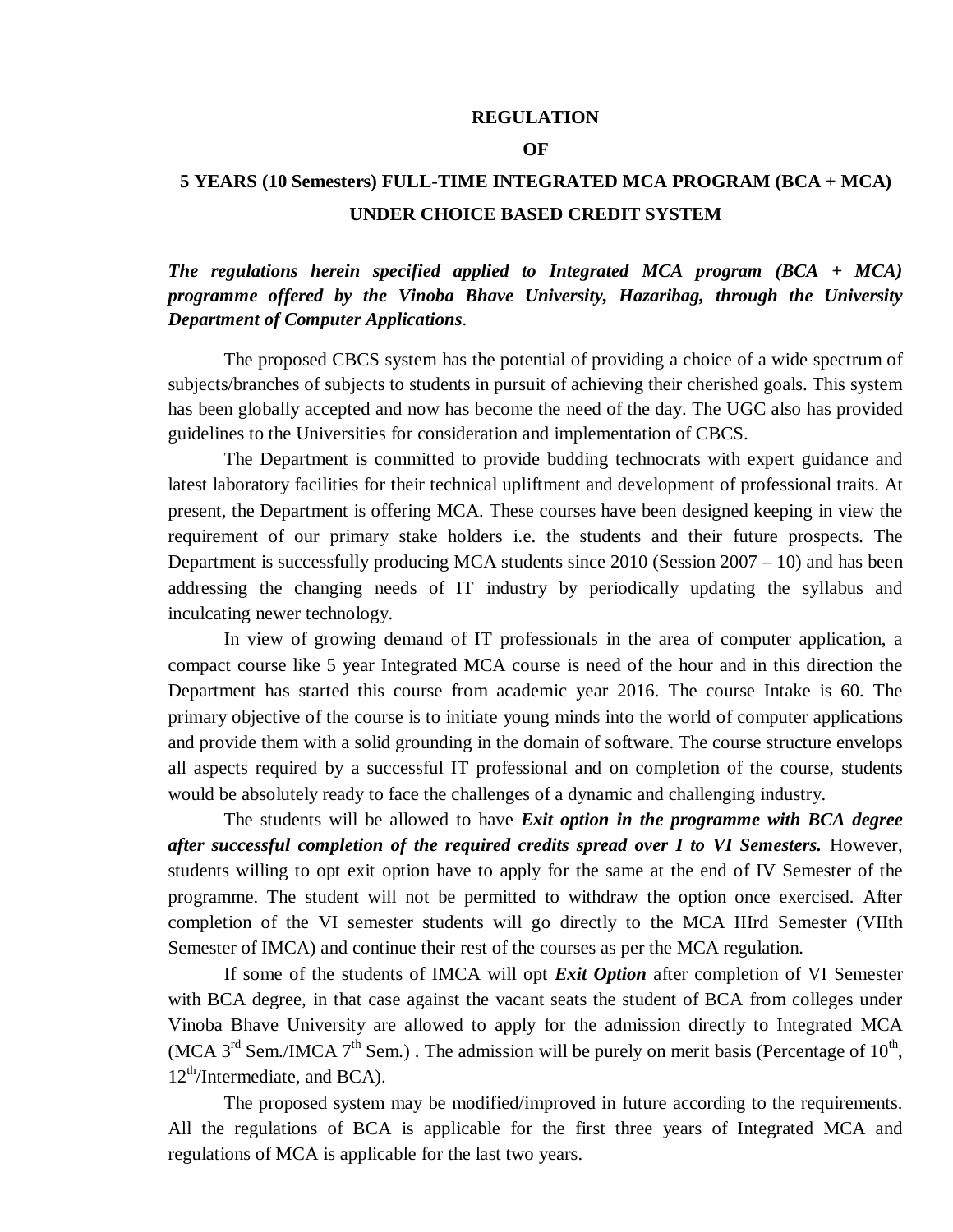#### **BUSINESS COMMUNICATION (ENG F1001)**

## **TIME-3 hr FULL MARKS-70 CREDIT-4**

The question paper shall consists of two sections: A and B. **Section A** will have eight (08) questions, out of which four (04) questions will be answered and will carry 10 marks each. Section B will consists of 10 short answer type questions which will cover the entire syllabus and will carry 30 marks in all., each short-answer type questions carrying 3 marks.

#### **Unit 1: Communication Overview**

Introduction to Communication, Development of Communication, Principles of Communication, Process of Communication, Barriers to Communication, The Ten Commandments, The Listening Process, Difference between Listening and Hearing, Types of Listening, Deterrents to the Listening Process, Factors that help in Listening. **[Q-2]**

#### **Unit 2: Grammar and Comprehension**

Syntax-Use of Articles in Science, The Verbs, The Prepositions, Tense, Active and Passive Construction, Common Errors, Double blanks in a Sentences, Sentence Rearrangement, Closure Test, Antonyms and Synonyms, Comprehensions. **[Q-2]**

#### **Unit 3: Business Correspondence**

Drafting official and business letter, Circulars and official order instruction, Drafting minutes and agenda of the meeting, Formal report, Paragraph Writing, Use of Charts, Graphs and Table. **[Q-2]**

#### **Unit 4: Employment Communication**

Resumes and Cover Letters: Introduction, Writing a Resume, Writing Job Application Letters, Other Letters about Employments, Effective Presentations, Steps to a Successful Presentation.

**[Q-1]**

#### **Unit 5: Group Discussion and Interviews**

Introduction to Group Discussion, Qualities looked for GD, Strategies for GD, Use of persuasive strategies including some rhetorical devices(for emphasizing for instance being polite and firm handling question and taking in criticism of self), Effective interview, Enrichment of English Vocabulary-Borrowing, Words formation and its methods. **[Q-1]**

#### **TEXT BOOK:**

1. Effective Communication Skills: The Foundations for Change by John Nielsen

#### **REFERENCE BOOKS:**

- 1. Business Correspondence & Report Writing, Sharma, TMH Pub.
- 2. Business Communication, Kaul, PHI Publication.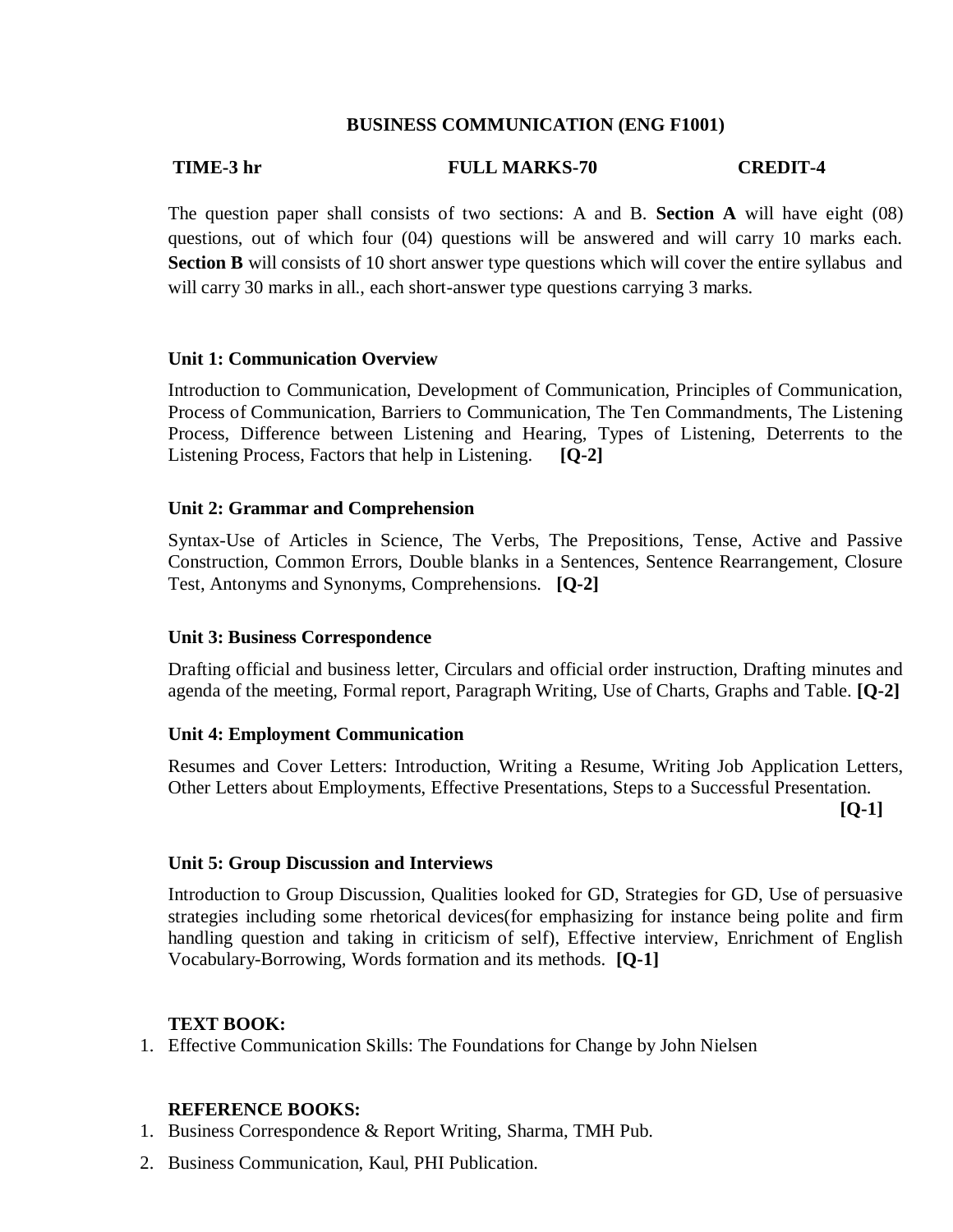#### **BASIC MATHEMATICS-I (BCA F1002)**

#### **TIME-3 hr FULL MARKS-70 CREDIT-5**

The question paper shall consists of two sections: A and B. **Section A** will have eight (08) questions, out of which four (04) questions will be answered and will carry 10 marks each. Section B will consists of 10 short answer type questions which will cover the entire syllabus and will carry 30 marks in all., each short-answer type questions carrying 3 marks.

#### **Unit 1: Differential Calculus**

Successive differentiation, Leibnitz Theorem, Taylor's theorem with Lagrange's forms of remainders, Expansion of a function of one variable in Taylors and Meclanrin's infinite series. Maxima and Minima of one variable, partial Derivatives, Euler's theorem, change of variables, total differentiation, Errors and approximation. Taylor's series in two variables. Maxima and Minima of two or more variables. **[Q-3]**

#### **Unit 2: Integral Calculus**

Definite integral and its application for area, length and volume. Multiple integrals. Change of order of integration. Transformation of integral from Cartesian to polar. Applications in areas, volume and surfaces. **[Q-3]**

#### **Unit 3: Differential Equation**

First degree and first order Differential equation: Higher order differential equation with constant coefficients. Linear partial differential equation of first order P.D.E. of higher with constant coefficients.

**[Q-2]**

#### **TEXT BOOKS:**

- 1. Das BC and Mukherjee, Differential Calculus, Calcutta, U.N. Dhar Publishers.
- 2. Das BC and Mukherjee, Integral Calculus, Calcutta, U.N. Dhar Publishers.
- 3. Grewal B.S., Higher Engineering Mathematics, Delhi Khanna Publishers.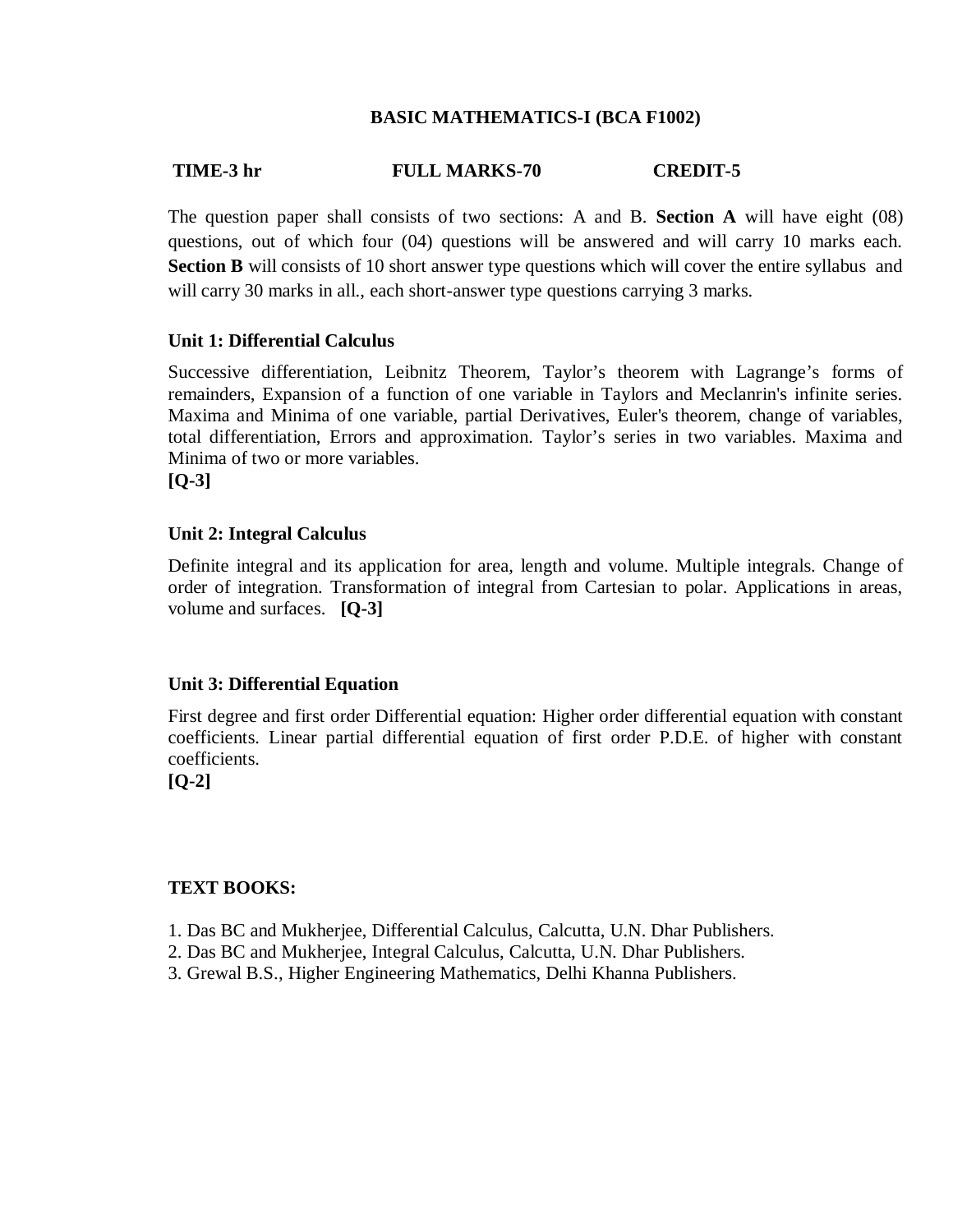#### **BUSINESS PRACTICES AND MANAGEMENT (BCA F1003)**

#### **TIME-3 hr FULL MARKS-70 CREDIT-4**

The question paper shall consists of two sections: A and B. **Section A** will have eight (08) questions, out of which four (04) questions will be answered and will carry 10 marks each. **Section B** will consists of 10 short answer type questions which will cover the entire syllabus and will carry 30 marks in all., each short-answer type questions carrying 3 marks.

#### **Unit 1: Concepts of Business**

Business Environment- Macro and Micro Environment, Business System, Forms of Business Organization - Sole trader, Partnership, Companies HUF and Co-operative organization. **[Q-2]**

#### **Unit 2: Organization structure**

Meaning and importance, Nature and Types of Organization, Forms of Organization, Formal and Informal Organization, Line and staff Agency, Theories of Organization- Human Relations theory, Bureaucratic theory. **[Q-2]**

#### **Unit 3: Management**

Meaning, definition and importance, Management concept, functions, Principles of management and Management Process. Planning- concepts and its types, Decision making concept, Management by objectives (M.B.O.). Motivation-Concepts and theories, Leadership- Concepts and styles. **[Q-2]**

#### **Unit 4: Organizing**

Concepts, Nature and Significance, Authority and responsibility, Centralization and Decentralization, CommunicationNature, Process and types of communication networks. Managerial control - concepts and Process, Techniques of control. **[Q-2]**

#### **Text Book:**

1. Sharma Sudhir and Bansal, "Principles of Management", Anamika Publishers.

#### **Reference Books:**

1. Sharma, R. K. and Gupta, S. K., "Business Organisation and Management", Kalyani Publishers.

2. Sharma, N. K., "Current issues in Management", Indus Valley Publication.

3. Singh, U.K. and Dewan J.M., "Business Management", Management Executives Handbook Series.

4. Michael A. Hitt, Black, J. Stewart, "Management", Pearson Education.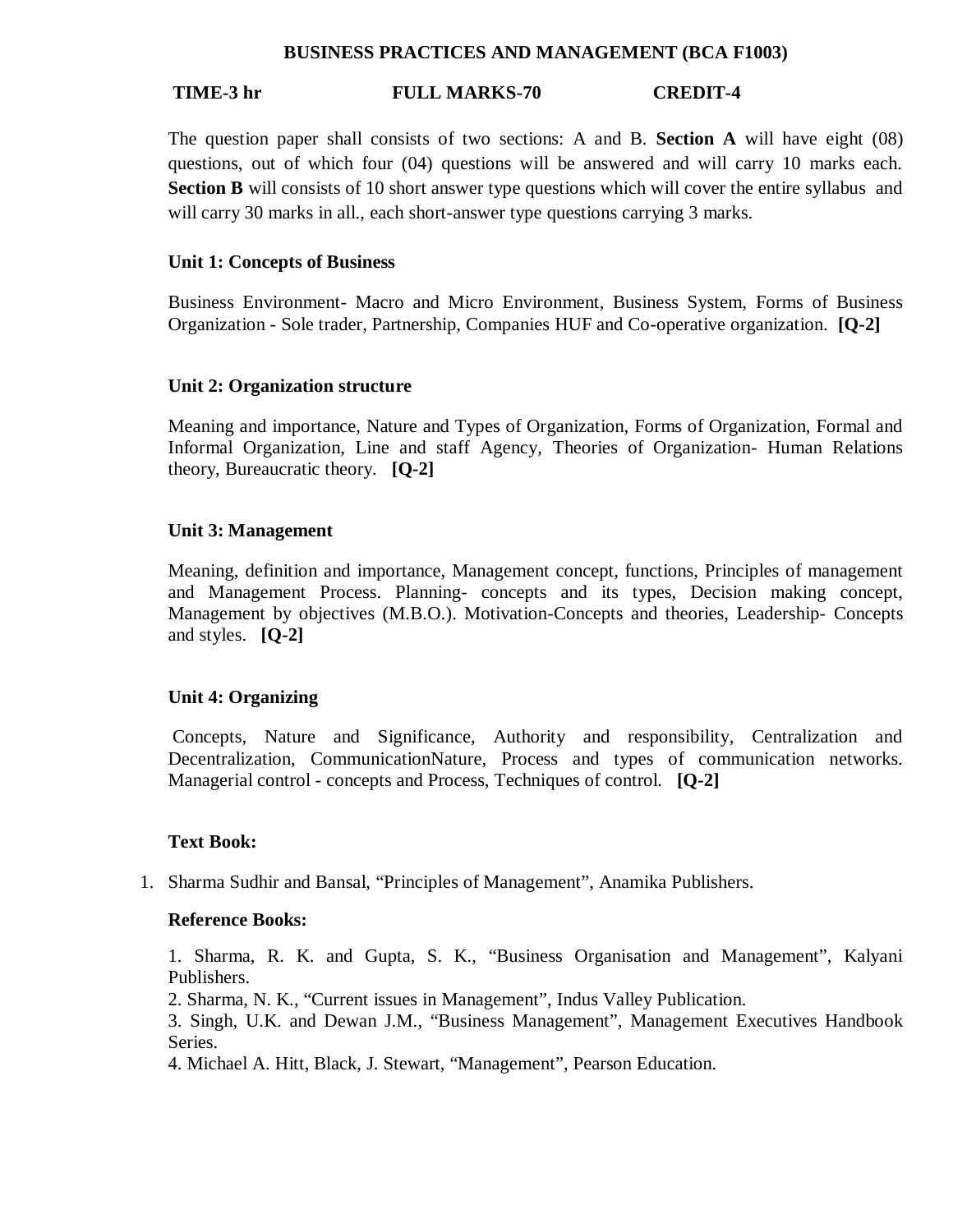#### **INTRODUCTION TO COMPUTER SCIENCE (BCA C1004)**

#### **TIME-3 hr FULL MARKS-70 CREDIT- 4**

The question paper shall consists of two sections: A and B. **Section A** will have eight (08) questions, out of which four (04) questions will be answered and will carry 10 marks each. **Section B** will consists of 10 short answer type questions which will cover the entire syllabus and will carry 30 marks in all., each short-answer type questions carrying 3 marks.

#### **Unit 1: Introduction to Computers & Number Systems and Logic Gates**

Introduction, Characteristics of Computers, Evolution of computers, Generation of Computers, Classification of Computers, The Computer System, Applications of Computers. Introduction, Number Systems, Conversion between Number Bases, Arithmetic System, Signed

and Unsigned Numbers, Concept of Overflow, Binary Coding, Logic Gates, Boolean algebra. **[Q-2]**

#### **Unit 2: Computer Architecture & Primary Memory**

Introduction, Central Processing Unit (CPU) Memory, Communication between Various Units of a Computer System. Introduction, Memory Hierarchy, Random Access Memory (RAM), Types of RAM, Read Only Memory (ROM), Types of ROM. **[Q-1]**

#### **Unit 3: Secondary Storage, Input & Output Devices**

Introduction, Classification of Secondary Storage Devices, Magnetic Tape, Magnetic Disk, Optical Disk, Magneto Optical disk. Introduction, Keyboard, Pointing Devices, Speech Recognition, Digital Camera, Scanners, Optical Scanners. Introduction, Classification of Output, Hard Copy Output Devices, Printers, Plotters, Computer Output Microfilm (COM), Soft Copy Output Devices, Monitors, Audio Output, Projectors, Terminals. **[Q-1]**

#### **Unit 4: Computer Software & Operating System**

Introduction, Software: Definition, Relationship between Software and Hardware, Software Categories, System Software, Application Software, Software Terminology. Algorithm, Flowchart, Pseudocode (P-Code), Evolution of Programming Languages, Classification of Programming Languages, Generations of Programming Languages, Operating System, Evolution of Operating System, Types of Operating System, Functions of an Operating System, Modern Operating Systems. **[Q-2]**

#### **Unit 5: Data Communication, Computer Network & Internet Basics**

Introduction, Data Communication, Transmission Media, Computer Network, Network Topologies, Communication Protocols, Network devices. Evolution of Internet, Basic Internet Terms, Getting Connected to Internet, Internet Applications, Electronic Mail: An Introduction How E-Mail Works, Searching the Web (Search Engines), Languages of Internet, Internet and Viruses. **[Q-2]**

#### **TEXT BOOK:**

1. Introduction to computer Science, ITL Education solution Limited, R&D Wing,PEARSON Education, Edition 2004

#### **REFERENCE BOOK:**

1. Rajaraman V. – Fundamental of Computers, Prentice Hall of India Pvt. Ltd., New Delhi – 2nd edition, 1996.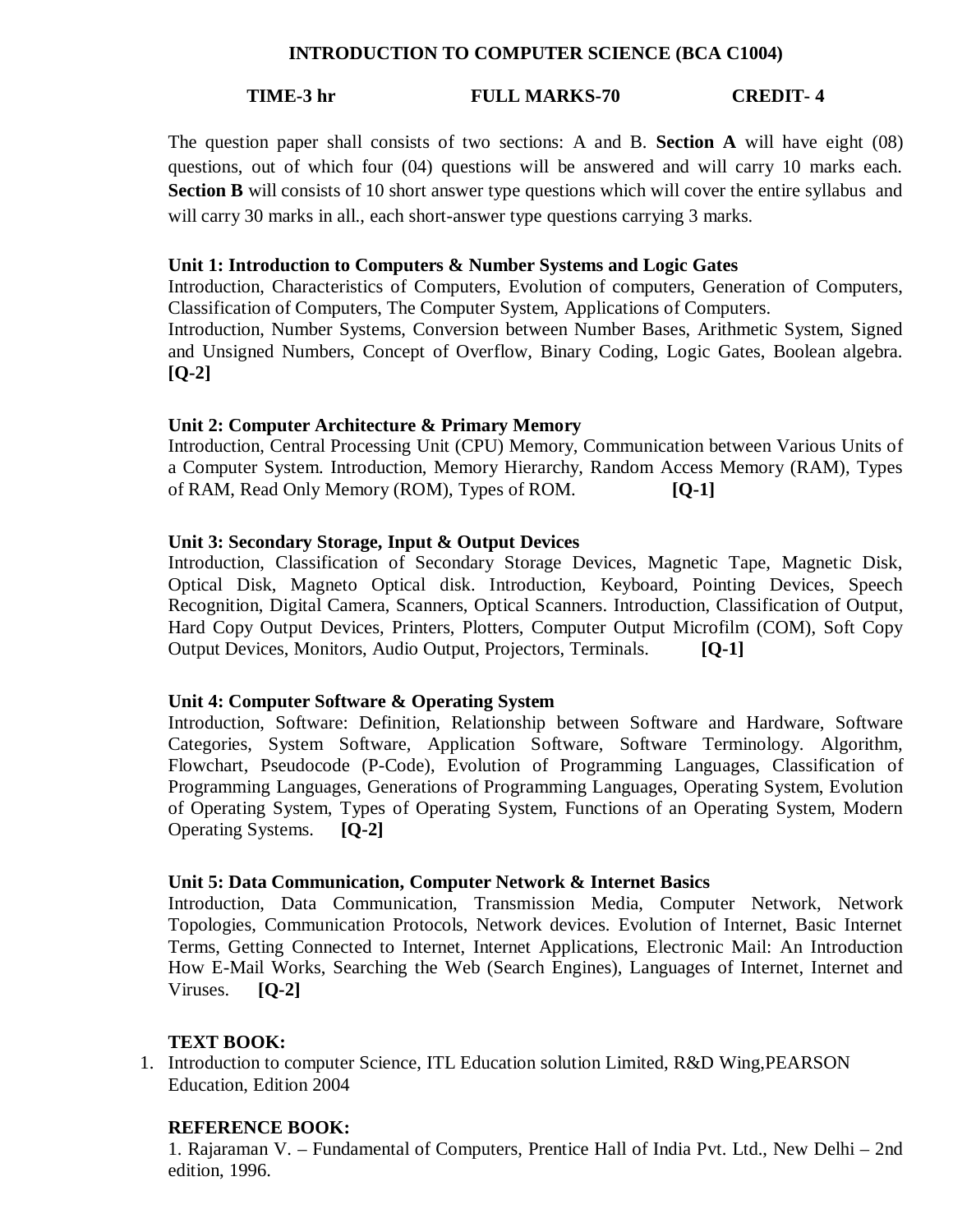#### **PROBLEM SOLVING AND PROGRAMMING IN C (BCA C1005)**

### **TIME-3 hr FULL MARKS-70 CREDIT-5**

The question paper shall consists of two sections: A and B. **Section A** will have eight (08) questions, out of which four (04) questions will be answered and will carry 10 marks each. **Section B** will consists of 10 short answer type questions which will cover the entire syllabus and will carry 30 marks in all., each short-answer type questions carrying 3 marks.

#### **UNIT 1: Introduction**

History and Importance of C, Sample programming, Basic Structure and execution of C programs, Constants, Variables, and Data Types and various type of declarations, Different type operators and Expressions, Evaluation of Expressions, Operator Precedence and Associability, Mathematical Functions. **[O-1]** 

#### **UNIT 2: Operators, Decision Making& Branching, Array and String**

Managing Input and Output operations, Decision Making and Branching Decision Making and Looping. One – dimensional Arrays and their declaration and Initializations, Two-dimensional Arrays and their initializations, Multidimensional Arrays, Dynamic Arrays, String Variables, Reading and Writing Strings, Arithmetic Operations on characters, Putting Strings together, Comparison of Two Strings, String – handling functions, Table and other features of Strings.

**[Q-2]**

**UNIT 3: Function**

Need and Elements for user –defined Functions, Definition of Functions, Return values and their types, Function calls and Declaration, Arguments and corresponding return values, Functions that return multiple values, Nesting of functions, Recursion, Passing arrays and strings to functions, The Scope, Visibility and Life time of variables. **[Q-2]**

#### **UNIT 4: Structure & Union**

Defining Structure, Declaring Structure Variable and Accessing Structure Members, Initialization of Structure, Comparing Structure Variables, Operation on Individual Members, Arrays of Structures, and Structures within structures, Structures and Functions, Unions, Size of Structures, Bit Fields. **[Q-1]**

#### **UNIT 5: Pointer**

Understanding Pointers, Accessing the Address of a Variable, Declaration and Initialization of Pointer Variables, Accessing a Variable through its Pointer, Chain of Pointers, Pointer Expressions, Pointer Increments and Scale Factor, Pointers and Arrays, Pointers and Character Strings, Arrays of Pointers, Pointers and Function Arguments, Functions Returning Pointers, Pointers to Functions, Pointers and Structures, File Management in C. **[Q-2]**

#### **TEXT BOOK:**

1. E. Balagurusamy – Programming in ANSI C, 3rd Edn. , TMH, New Delhi ; 2004

#### **REFERENCE BOOK & WEBSITE:**

- 1. Programming with C, B.S.Gottfried (TMH)
- 2. Y. Kanetkar Let us C, 4th Edition, BPB Publication , New Delhi; 2002
- 3. www.spoken-tutorial.org, spoken tutorial IIT Bombay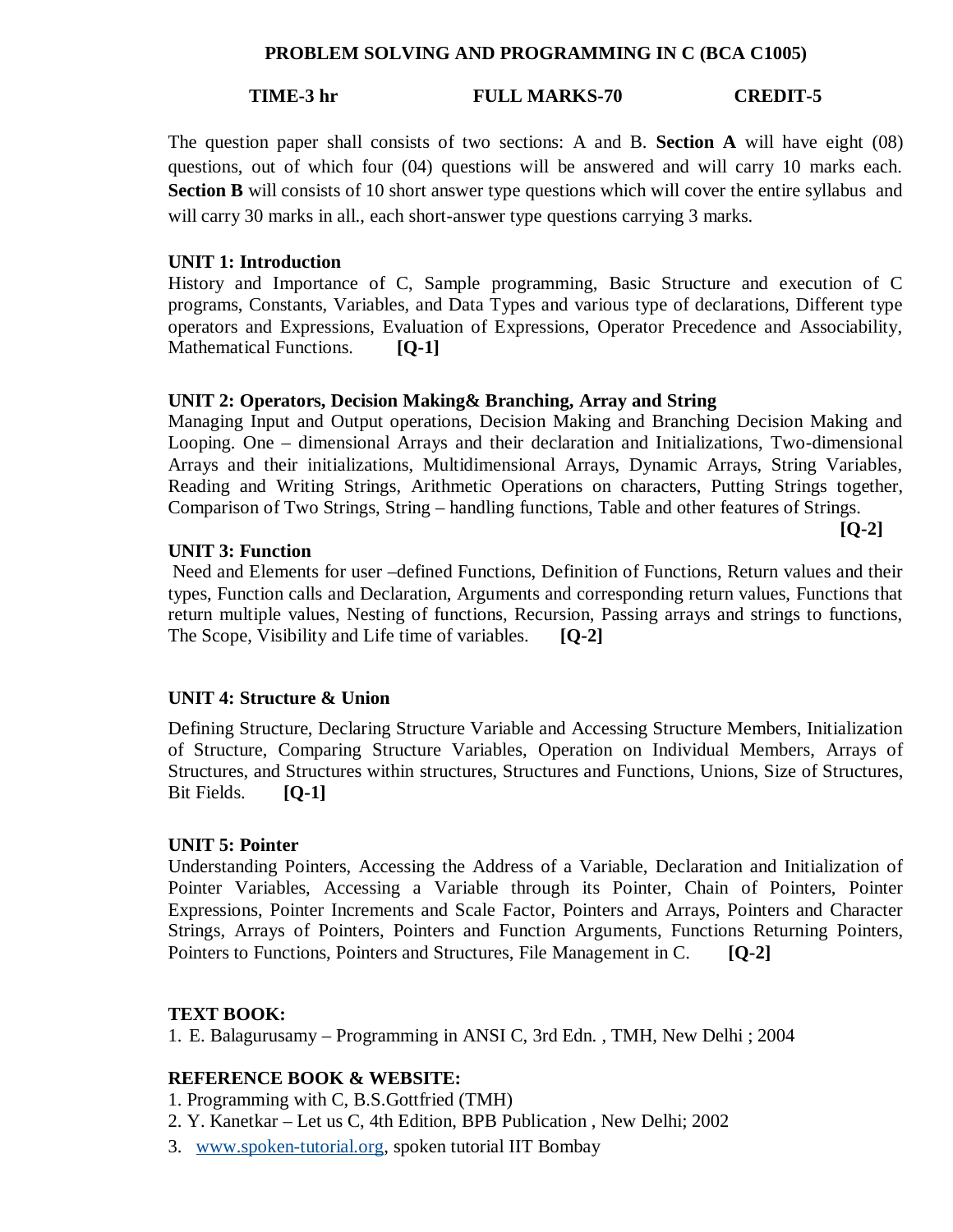## **COMPUTER BASICS & PC SOFTWARE LAB(BCA-P1006)**

**TIME-3 hr FULL MARKS-50 CREDIT-1**

Experiment problems of Computer Basics & PC Software lab will be from the theory classes of BCA C1004.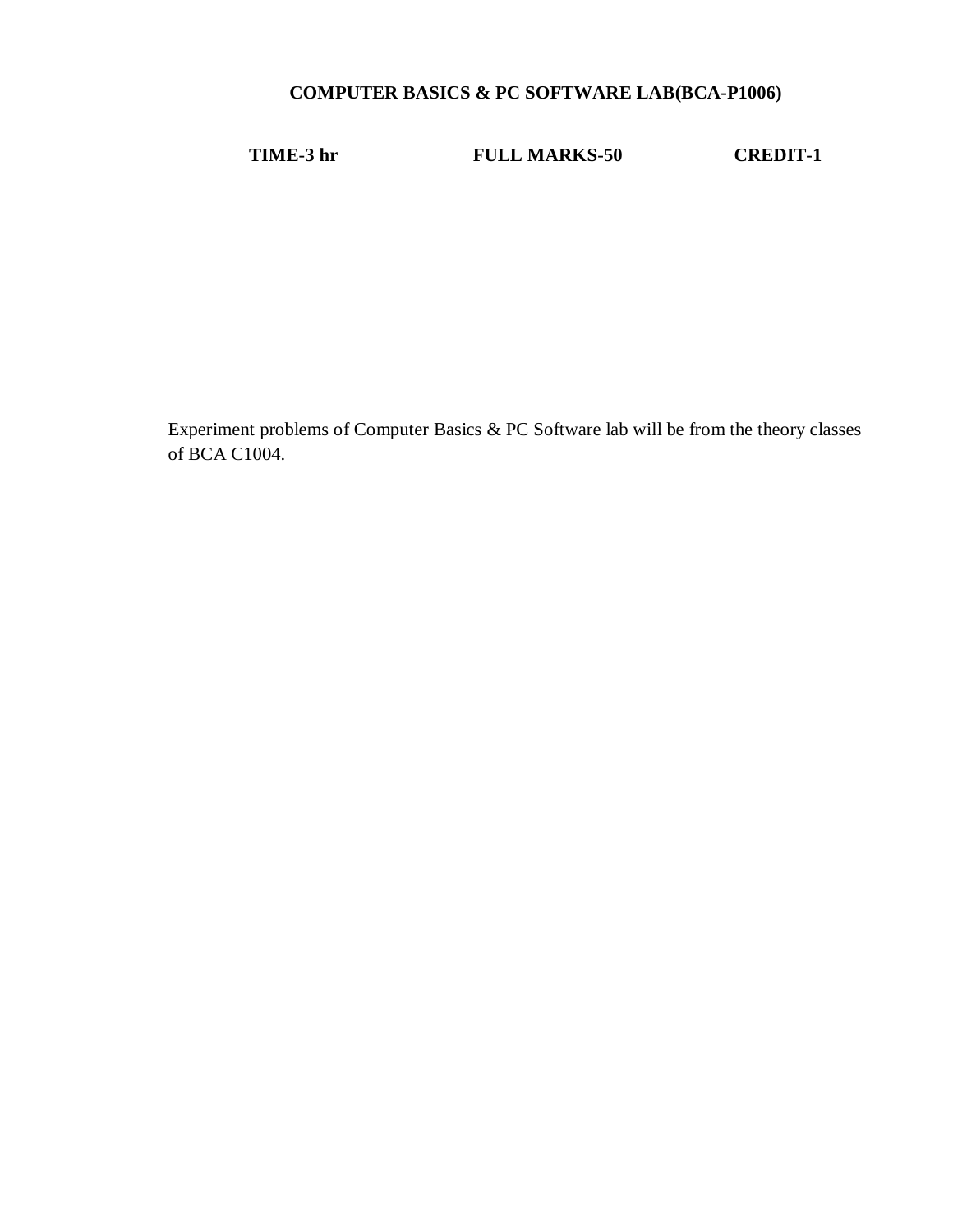## **C PROGRAMMING LAB (BCA P1007)**

**TIME-3 hr FULL MARKS-50 CREDIT-1**

Experiment problems of C Programming lab will be from the theory classes of BCA C1005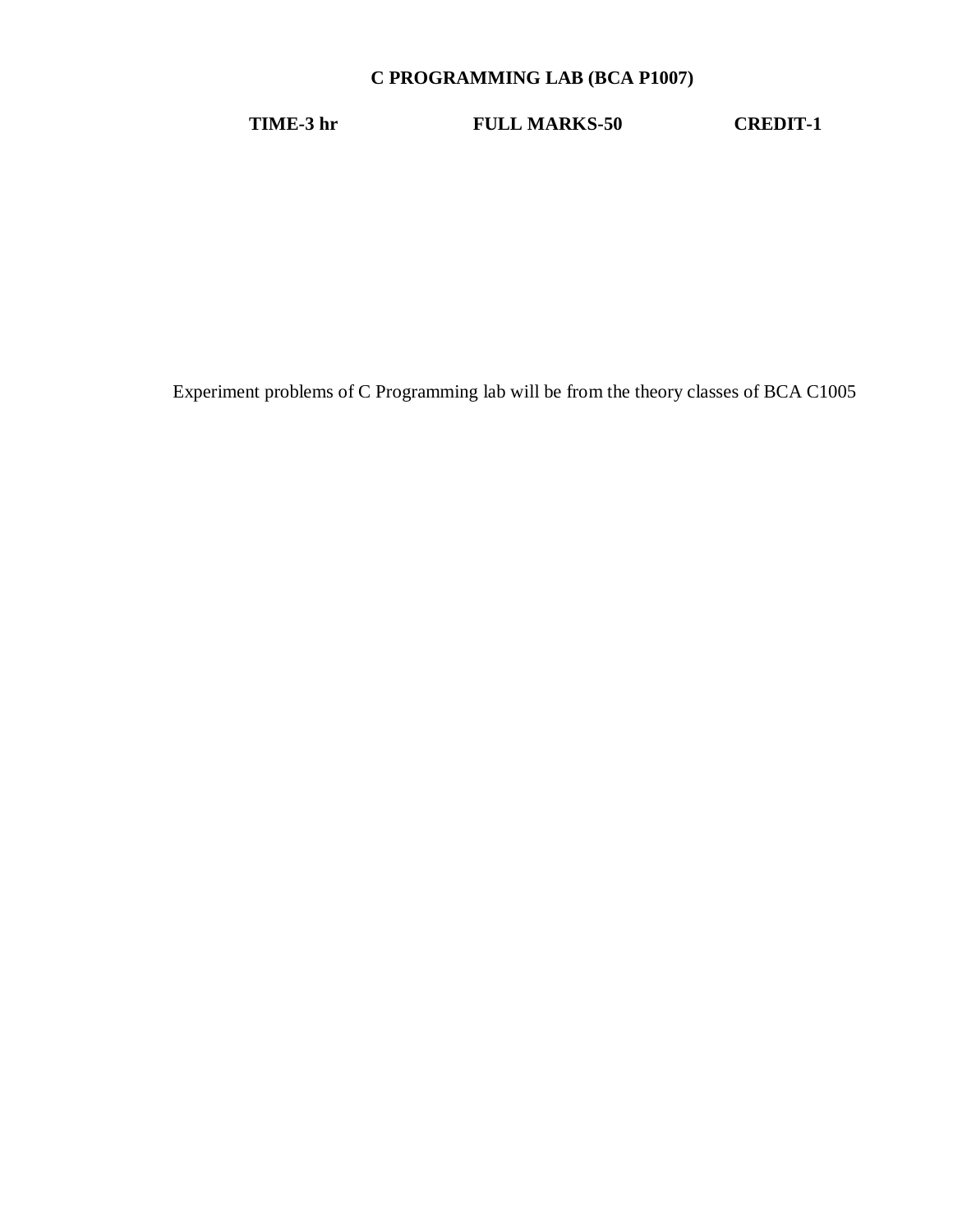## **COMMUNICATIONS SKILLS LAB (BCA P1008)**

**TIME-3 hr FULL MARKS-50 CREDIT-1**

Experiment problems of communication skill lab will be from the theory classes of BCA F1001.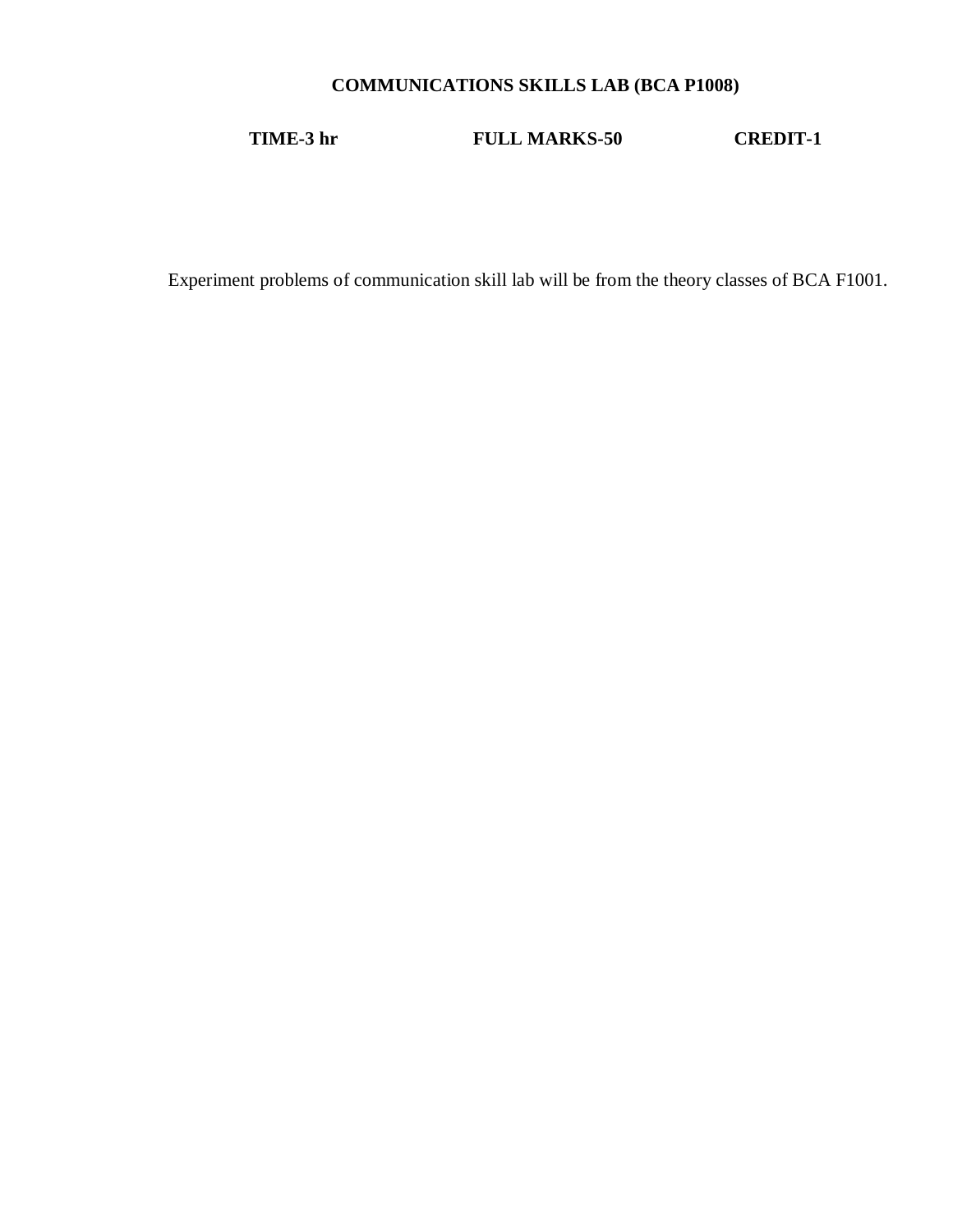#### **BCA-F2001 BASIC MATHEMATICS-II (BCA F2001)**

### **TIME-3 hr FULL MARKS-70 CREDIT-4**

The question paper shall consists of two sections: A and B. **Section A** will have eight (08) questions, out of which four (04) questions will be answered and will carry 10 marks each. **Section B** will consists of 10 short answer type questions which will cover the entire syllabus and will carry 30 marks in all., each short-answer type questions carrying 3 marks.

#### **UNIT 1: ABSTRACT ALGEBRA**

Group, Subgroups, Ring, Integral Domain, Field and Introduction of Boolean algebra. **[Q-2]**

#### **UNIT 2: LINEAR ALGEBRA**

Spaces and Subspaces, Basic and Dimension of Vector Spaces, Linear Transformation, Their Nullity and Rank. **[Q-2]**

#### **UNIT 3: MATRIX ALGEBRA**

Elementary Transformation, Inverse of a Matrix by Row Operation, Rank, Solution of a System of Linear Simultaneous Equation by Matrix Methods, Eigen Values and Eigen Vectors, Quadratic Forms. **[Q-2]**

#### **UNIT 4: ANALYTICAL GEOMETRY OF 3-DIMENSIONS**

Rectangular, Spherical, Polar and Cylindrical Coordinates, Direction Cosines, Planes, Straight Lines, Shortest Distance Between Two Skew Lines, Sphere. **[Q-2]**

#### **TEXT BOOKS:**

1. "Modern Algebra" By A.R.Vasishtha. Krishna Prakashan Media (P) Ltd Meerut.

2. "Matrices" By A.R.Vasishtha. Krishna Prakashan Media (P) Ltd Meerut.

3. "Analytical Geometry of the Dimensions" By Dasguta Prasad, Bharti Bhawan

4. "Advanced Course in Modern Algebra" By Prof Dr.K.K.Jha, New Bharat Prakashan Delhi- 6.

5. "Krishna Series" Analytical Geometry of three Dimensions" By A.R.Vasishtha. Krishna Prakashan Media (P) Ltd Meerut.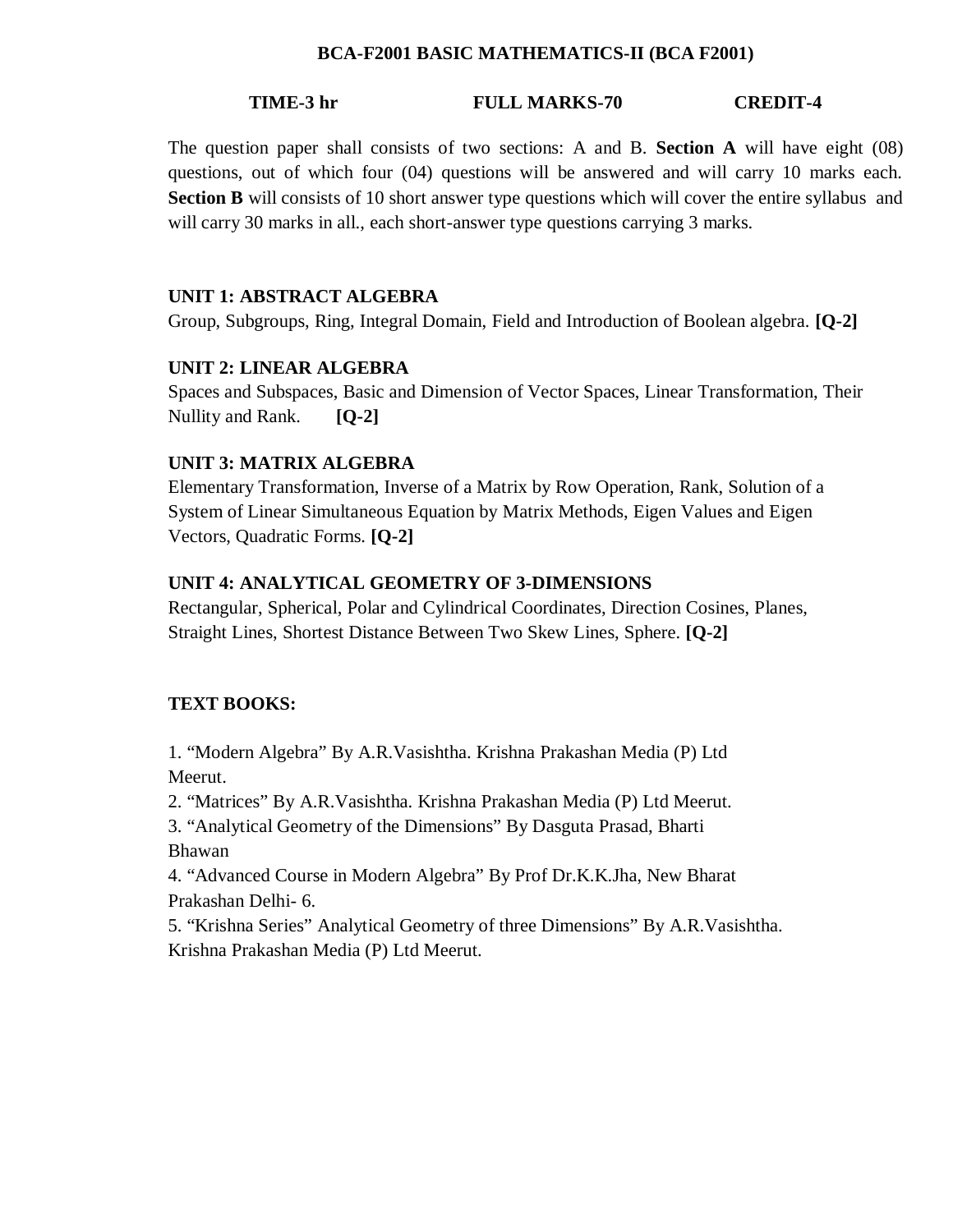### **BCA – F2002 ENVIRONMENTAL SCIENCE (BCA F2002)**

## **TIME-3 hr FULL MARKS-70 CREDIT-4**

The question paper shall consists of two sections: A and B. **Section A** will have eight (08) questions, out of which four (04) questions will be answered and will carry 10 marks each. **Section B** will consists of 10 short answer type questions which will cover the entire syllabus and will carry 30 marks in all., each short-answer type questions carrying 3 marks.

## **UNIT – 1: ENVIRONMENTAL AWARENESS, ECOLOGY AND ENVIRONMENT:**

Multidisciplinary nature of environmental science, Definition, scope, importance and need for public awareness. Concept of an ecosystem, structure and function of an ecosystem, producer, consumer and decomposer, energy and nutrient flow biogeochemical cycles, food chain, food web, ecological pyramid.

**[Q-2]**

#### **UNIT – 2: ENVIRONMENTAL POLLUTION**

Segments of environment, sources, pathways and fate of environmental pollutants, causes of environmental pollution, physical, chemical, and biological transformation of pollutants, population explosion, environment and human health, human rights, value education, women and child welfare.

**[Q-2]**

### **UNIT – 3: AIR POLLUTION**

Various segments of atmosphere and their significance, classification of air pollutions, toxic effects, sampling and analysis, stationary and mobile emission, sources and their control, photochemical smog, sulphurous smog, green house effect, global warning, ozone depletion, Air (prevention and control of pollution) Act. **[Q-2]**

#### **UNIT – 4: WATER POLLUTION**

Water resources sources of water pollution, various pollutants, their toxic effect, portability of water, municipal water supply, disinfection, characteristics of waste water, primary and secondary waste water treatment, BOD and COD measurement and their significance, rain water harvesting, water shed management, Water (pollution and control) Act. **[Q-2]**

#### **TEXT BOOK**

1. De A. K., Environmental Chemistry, Wiley Eastern Ltd.

## **RECOMMENDED BOOKS:**

- 1. Miller T.G.Jr., Environmental Science, Wadswarth Publishing Co. (TB)
- 2. Sharma B.K., 2001, Environmental Chemistry, Goel Publishing House, Meerut
- 3. Odem, E.P., 1971, Fundamentals of Ecology, W.B.Sannders Co. U.S.A.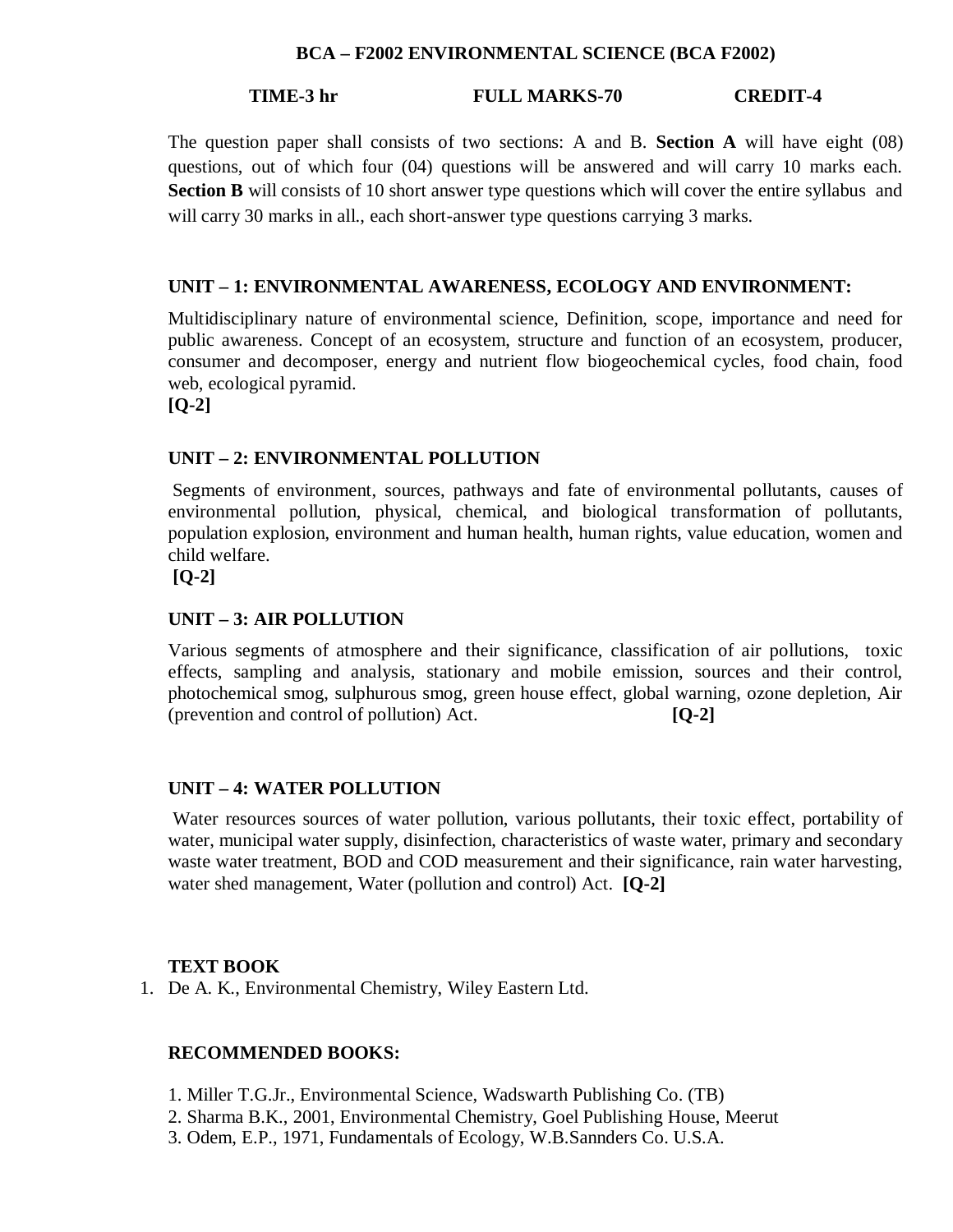#### **DATABASE MANAGEMENT SYSTEM (BCA C2003)**

## **TIME-3 hr FULL MARKS-70 CREDIT-5**

The question paper shall consists of two sections: A and B. **Section A** will have eight (08) questions, out of which four (04) questions will be answered and will carry 10 marks each. **Section B** will consists of 10 short answer type questions which will cover the entire syllabus and will carry 30 marks in all., each short-answer type questions carrying 3 marks.

### **Unit 1**:

Introduction to Databases. Database Management system, Need for DBMS-the file based system, Limitations of file based system, the Database Approach, The Logical DBMS architecture-three level architecture of DBMS, the need for three levels architecture. Physical DBMS Architecture-DML precompiler, DDL compiler, File Manager, Database Manager, Query Processor, Database Administrator, Datafiles indexes & Data Dictionary. **[Q-2]**

## **Unit 2**:

Data Models- Relational, Network, Hierarchical, ER Model. Relational Model-Domain, Attributes, Tuple and Relation, Keys of the relations-primary key, foreign Key, candidate key, alternate key, composite key. Relational Constraints-Domain, Key and Integrity constraints. Relational algebra-Basic set Operation (UNION, INTERSECTION, SET DIFFERENCE, Cartesian Product), Relational operations- SELECT, PROJECT, JOIN, DIVISION. **[Q-2]**

## **Unit 3**:

ER Model- Entities, Attributes and their types, Relationship and Relationship sets, Degree, Cardinality, ER-Diagrams, Enhanced feature of ER Model- Specialization, Generalization and Aggregation. Codd's rules, Relational Schemas, Database Integrity & Normalization (1NF, 2NF, 3NF, BCNF). **[Q-2]**

## **Unit 4**:

.

SQL, Categories of SQL Commands, Views, constraints, types of constraints, Integrity constraints (Entity Integrity Constraint and Referential Integrity Constraint), SQL: data definition, aggregate function, Null Values, nested sub queries, Joined relations. **[Q-2]**

#### **TEXT BOOKS**:

1. Fundamental of Database Systems- Elmasri Navathe- Pearson Education Asia

2. Database- Principles, Programming and Performance- Parick O' Neil Elizabeth O' Niel, Harcort Asia PTE Limited

### **REFERENCES BOOKS**:

1. An Introduction to Database Systems- C. J.Date, Addison Wesley, Pearson Education Press 2. Database System Concepts- Abraham Silberschat, Henry F. Korth, S.Sudarshan Tata McGraw Hill.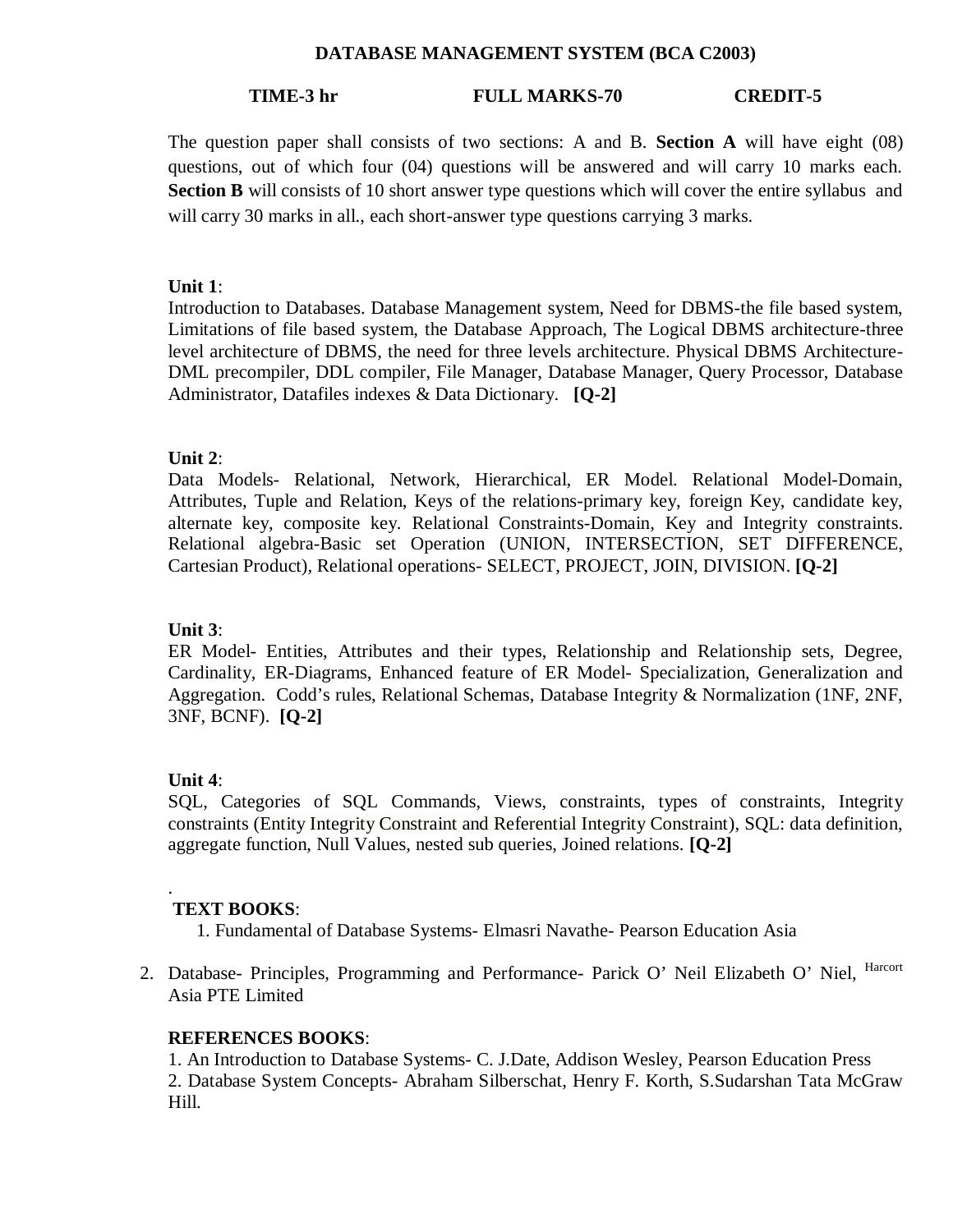#### **OBJECT ORIENTED PROGRAMMING USING C++ (BCA C2004)**

#### **TIME-3 hr FULL MARKS-70 CREDIT-5**

The question paper shall consists of two sections: A and B. **Section A** will have eight (08) questions, out of which four (04) questions will be answered and will carry 10 marks each. **Section B** will consists of 10 short answer type questions which will cover the entire syllabus and will carry 30 marks in all., each short-answer type questions carrying 3 marks.

#### **UNIT 1: INTRODUCTION, BASIC TERMS AND IDEAS**

Introducing Object – Oriented Approach, Relating to other paradigms {Functional, Data decomposition}.Abstraction, Encapsulation, Inheritance, Polymorphism, Review of C, Difference between C and C++ - cin, cout, new, delete, operators. **[Q-2]**

#### **UNIT 2: CLASSES AND OBJECTS**

Encapsulation, information hiding, abstract data types, Object & classes, attributes, methods,  $C++$ class declaration, State identity and behavior of an object, Constructors and destructors, instantiation of objects, Default parameter value, object types, C++ garbage collection, dynamic memory allocation, Metaclass / abstract classes. **[Q-2]**

#### **UNIT 3: INHERITANCE AND POLYMORPHISM**

Inheritance, Class hierarchy, derivation – public, private & protected, Aggregation, composition vs. classification hierarchies, Polymorphism, Categorization of polymorphism techniques, Method polymorphism, Polymorphism by parameter, Operator overloading, Parametric Polymorphism. **[Q-2]**

#### **UNIT 4: GENERIC FUNCTION, FILES AND EXCEPTION HANDLING**

Template function, function name overloading, overriding inheritance methods, Run time polymorphism, Multiple Inheritance. Streams and files, Namespaces, Exception handling, Generic Classes. **[Q-2]**

#### **TEXT BOOK:**

1. E. Balaguruswamy, "Object Oriented Programming using C++", TMH, 2017.

#### **REFERENTIAL BOOKS & WEBSITE:**

- 1. A.R.Venugopal, Rajkumar, T. Ravi hanker "Mastering C++", TMH, 1997**.**
- 2. S.B.Lippman & J.Lajoie, "C++ Primer",  $3^{rd}$  Edition, Addison Wesley, 2000. The C programming Lang., Person Ecl – Dennis Ritchie
- 3. R.Lafore, "Object Oriented Programming using C++", Galgotia Publications, 2004
- 4. D.Parasons, "Object Oriented Programming using C++", BPB Publication.
- 5. www.spoken-tutorial.org, spoken tutorial IIT Bombay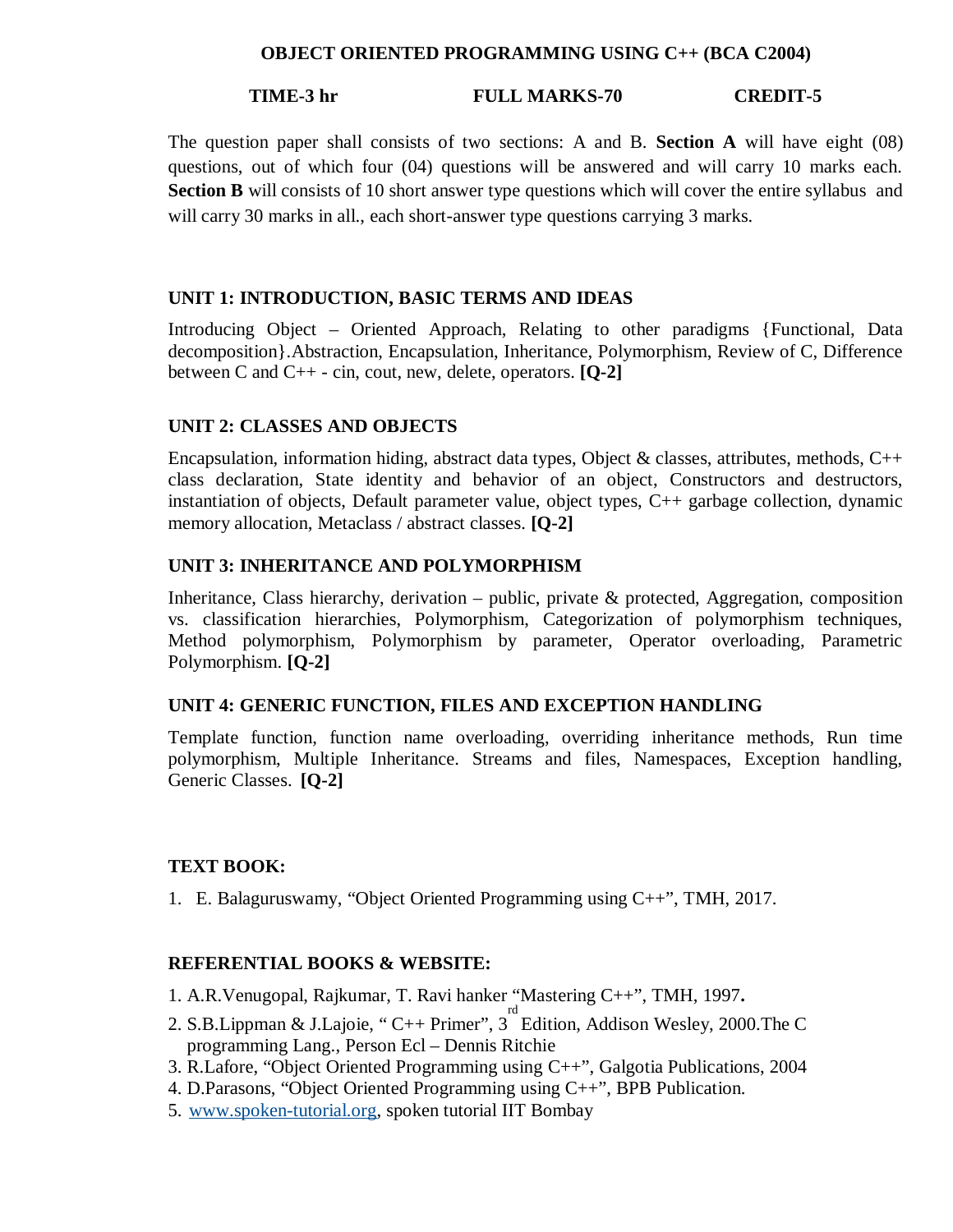#### **LOGIC DESIGN (BCA C2005)**

#### **TIME-3 hr FULL MARKS-70 CREDIT-4**

The question paper shall consists of two sections: A and B. **Section A** will have eight (08) questions, out of which four (04) questions will be answered and will carry 10 marks each. **Section B** will consists of 10 short answer type questions which will cover the entire syllabus and will carry 30 marks in all., each short-answer type questions carrying 3 marks.

#### **UNIT 1: BOOLEAN ALGEBRA AND LOGIC GATES**

Digital Systems, Signed Binary Numbers, Binary Codes, Binary Storage and Registers, Binary Logic. Basic Definitions, Axiomatic Definition of Boolean Algebra, Basic Theorems and Properties of Boolean Algebra, Boolean Functions, Canonical and Standard Forms, Ot, Digital Logic Operations, Digital Logic Gates, Integrated Circuits. **[Q-2]**

#### **UNIT 2: GATE - LEVEL MINIMIZATION**

The Map Method, Four - Variable Map, Don't - Care Conditions, SOP & POS Simplification, NAND and NOR Implementations, Exclusive - OR Function. **[Q-2]**

#### **UNIT 3: COMBINATIONAL LOGIC**

Combinational Circuits, Design Procedure, Binary Adder - Subtractor, Decimal Adder, Decoders, Encoders, Multiplexers. **[Q-2]**

#### **UNIT 4: SYNCHRONOUS SEQUENTIAL LOGIC**

Sequential Circuits, Latches, Flip-Flops, Analysis of Clocked Sequential Circuits, State Reduction and Assignment, Design Procedure. **[Q-1]**

#### **UNIT 5: REGISTERS AND CIRCUITS**

Registers, Shift Registers, Ripple Counters, Synchronous Counters, Other Counters. **[Q-1]**

#### **TEXT BOOK:**

M.Morris Mano- Digital Design, 3rd Edn, Pearson Education, New Delhi - 2005.

#### **REFERENCE BOOK:**

A.B.Marcovitz- Introduction to Logic Design, TMH, New Delhi - 2002.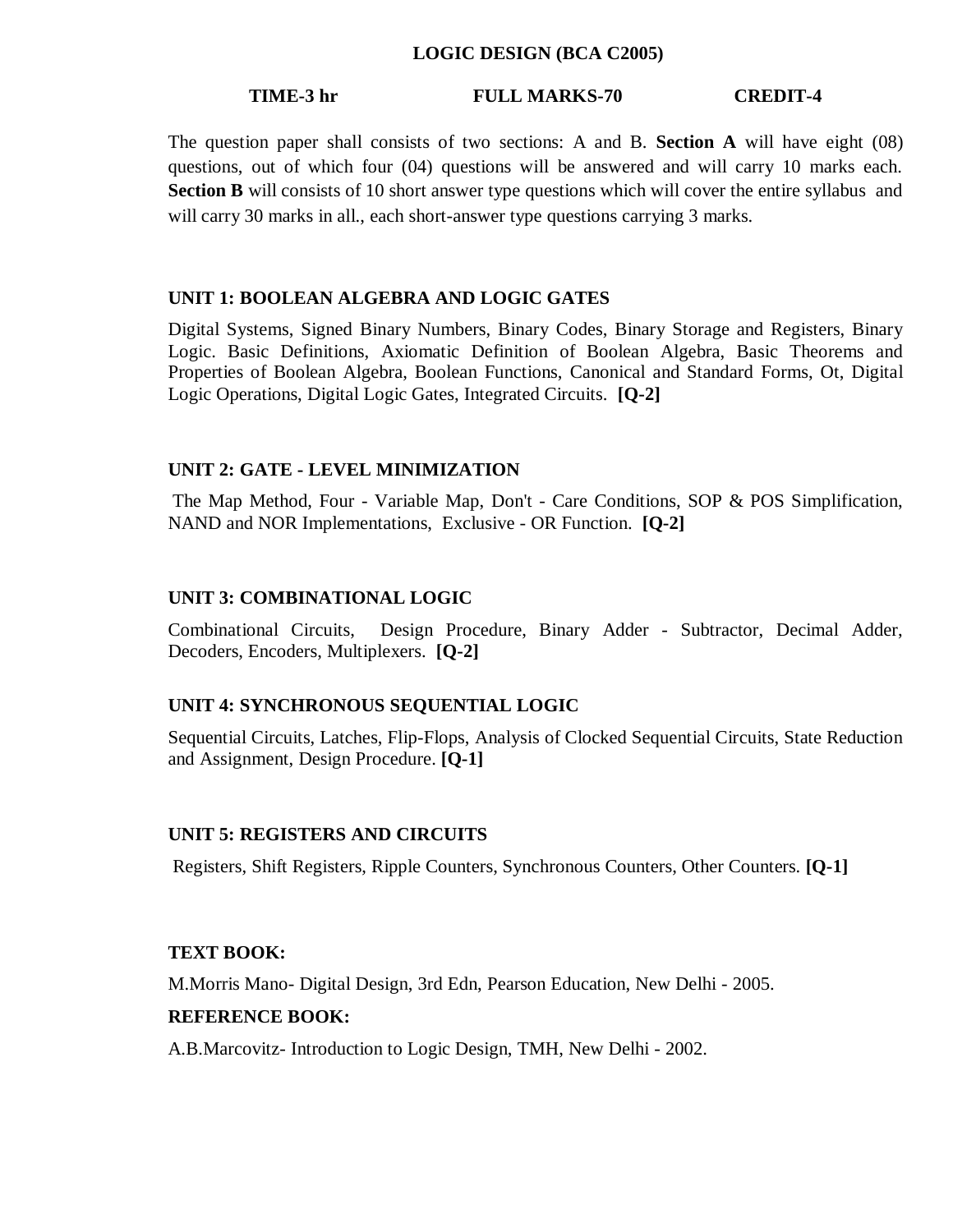## **C++ PROGRAMMING LAB (BCA P2006)**

**TIME-3 hr FULL MARKS-50 CREDIT-1**

Experiment problems of C++ Programming lab will be from the theory classes of BCA C2004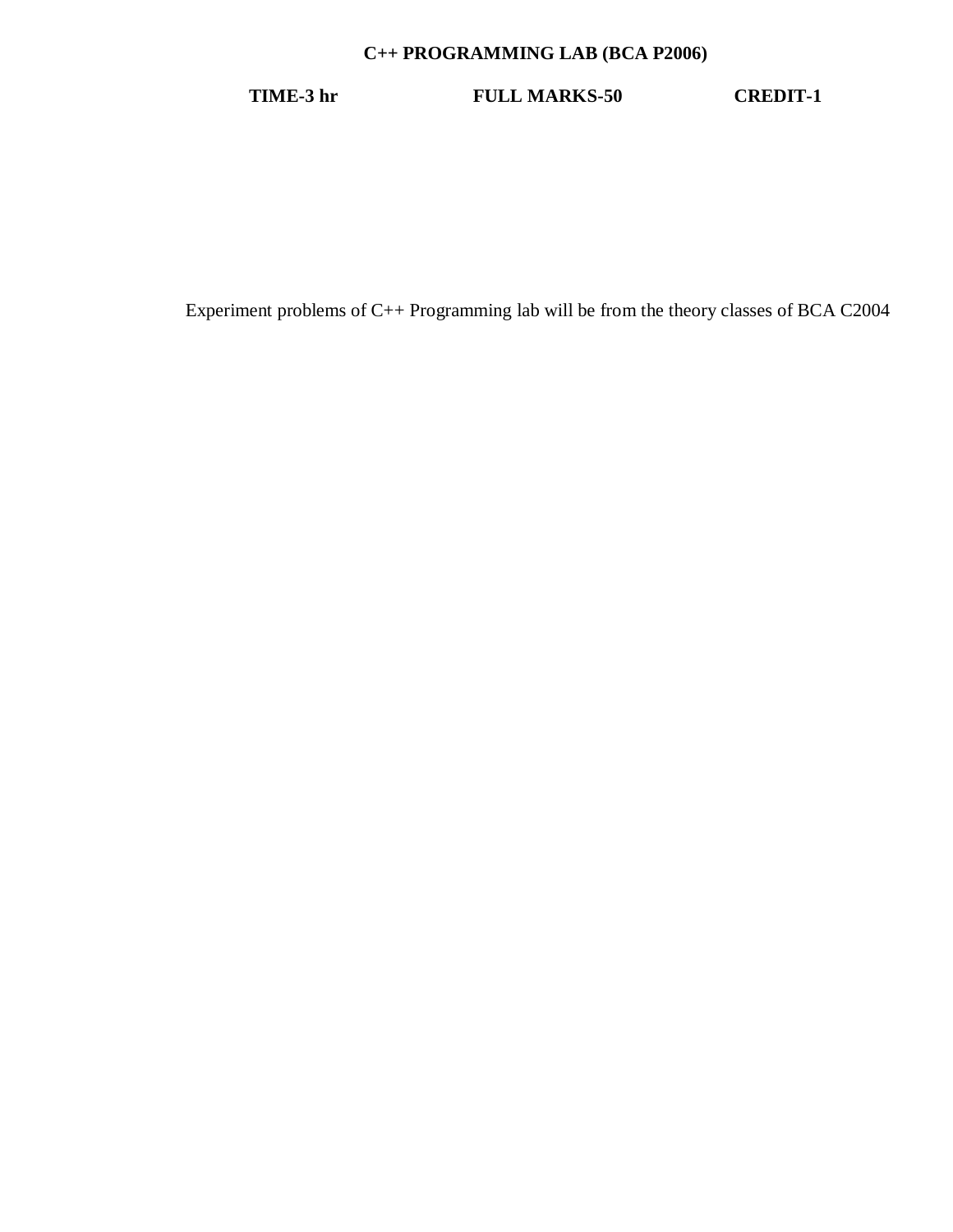## **DATABASE MANAGEMENT SYSTEM LAB (BCA P2007)**

**TIME-3 hr FULL MARKS-50 CREDIT-1**

Experiment problems of Database Management System lab will be from the theory classes of **BCA C2003**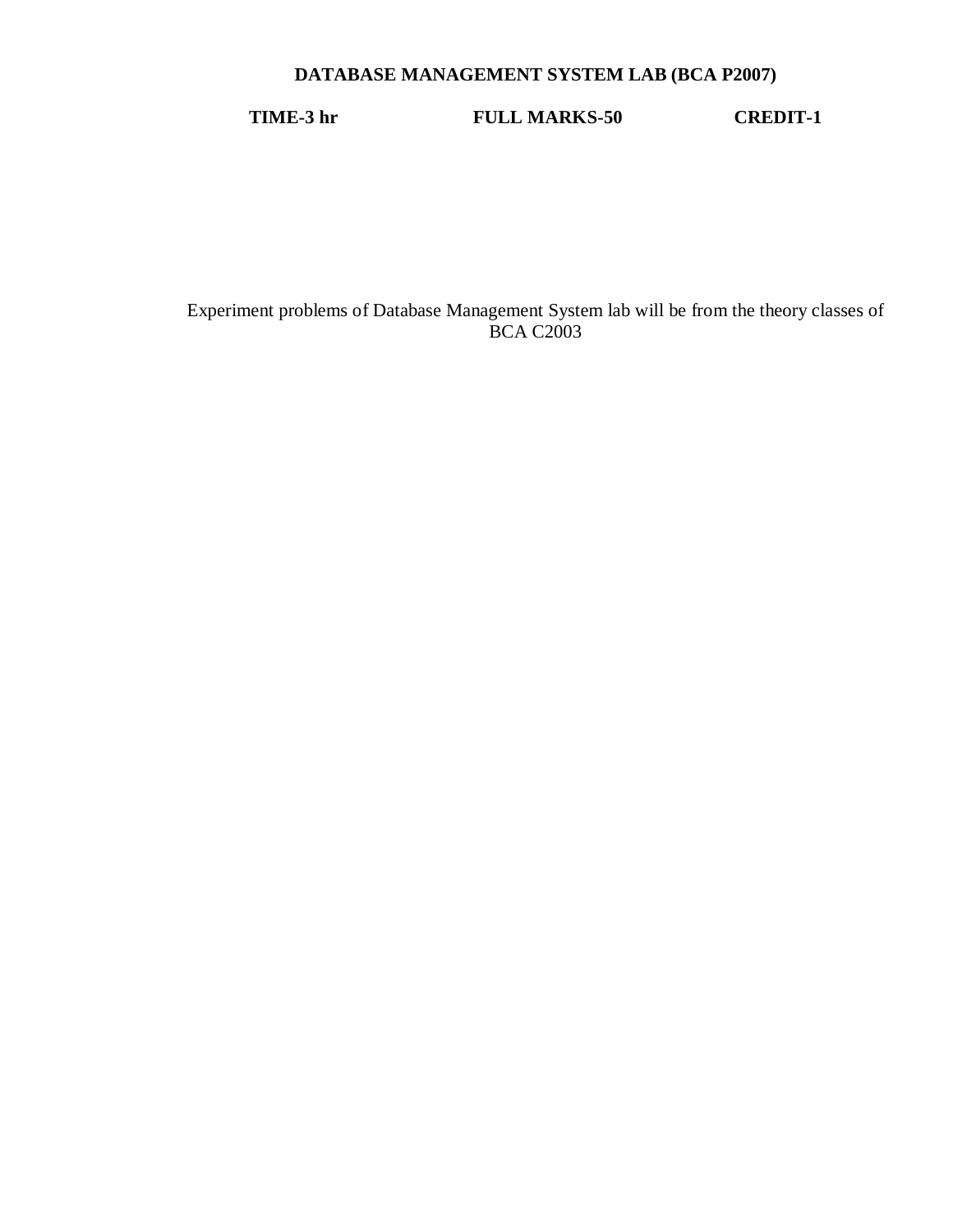## **CIRCUIT DESIGN LAB (BCA P2008)**

**TIME-3 hr FULL MARKS-50 CREDIT-1**

Experiment problems of Circuit Design lab will be from the theory classes of BCA C2005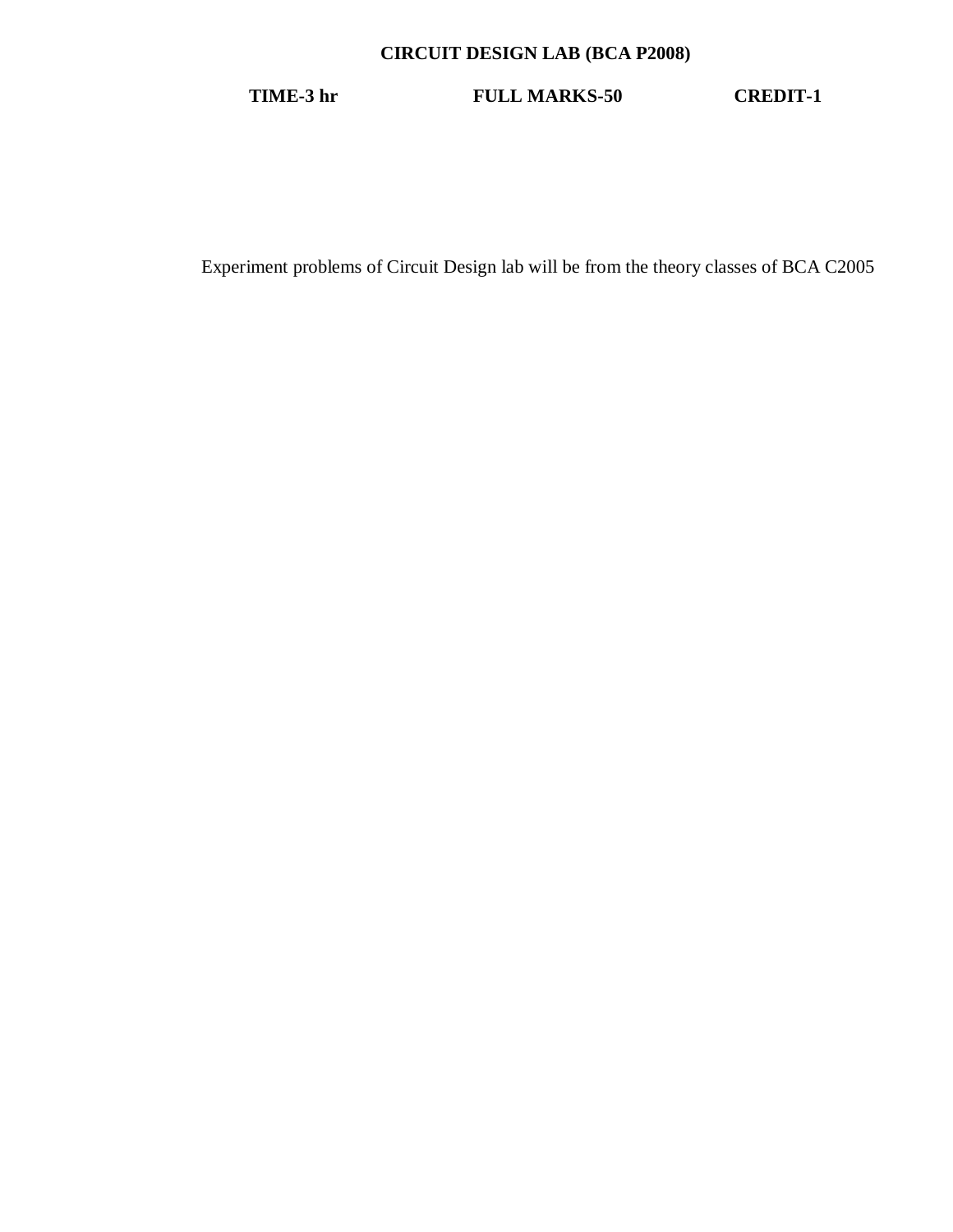#### **DATA STRUCTURE USING C (BCA C3001)**

#### **TIME-3 hr FULL MARKS-70 CREDIT-5**

The question paper shall consists of two sections: A and B. **Section A** will have eight (08) questions, out of which four (04) questions will be answered and will carry 10 marks each. **Section B** will consists of 10 short answer type questions which will cover the entire syllabus and will carry 30 marks in all., each short-answer type questions carrying 3 marks.

### **UNIT 1: INTRODUCTION TO DATA STRUCTURE**

Representation of single and multidimensional arrays; Sprase arrays. **[Q-2]**

#### **UNIT 2: LISTS**

Introduction to linked lists; Linked list types, operations on linked list. **[Q-2]**

## **UNIT 3: STACKS AND QUEUES**

Introduction and primitive operations on stack; Stack application; Infix, postfix, prefix expressions; Evaluation of postfix expression; Conversion between prefix, infix and postfix, introduction and primitive operation on queues. **[Q-2]**

#### **UNIT 4: TREES**

Introduction, Tree terminology; Traversal of binary trees; Recursive algorithms for tree operations such as traversal, insertion, deletion; Binary Search Tree. **[Q-1]**

#### **UNIT 5: m –Way TREES**

Introduction, The invention of B-Tree; Statement of the problem; Indexing with binary search trees; a better approach to tree indexes; B-Trees; working up from the bottom; Example for creating a B-Tree.AVL tree. **[Q-1]**

#### **UNIT 6: SORTING & SEARCHING TECHNIQUES**

Sorting : Insertion sort, Selection sort, Merge sort, Bubble sort, Heap Sort

Searching Techniques: Linear search & Binary search

#### **Text Book:**

1. Seymour Lipschutz, Data Structure With C, Schaum's Outline Series, TMH, 2017

2.

## **REFERENTIAL BOOKS:**

1. E.Horowiz and S.Sahani, "Fundamentals of Data structures", Galgotia Book source Pvt. Ltd., 2003

2. R.S.Salaria, "Data Structures & Algorithms", Khanna Book Publishing Co. (P) Ltd.., 2002

3. Y.Langsam ET. Al., "Data Structures using C and C++", PHI, 1999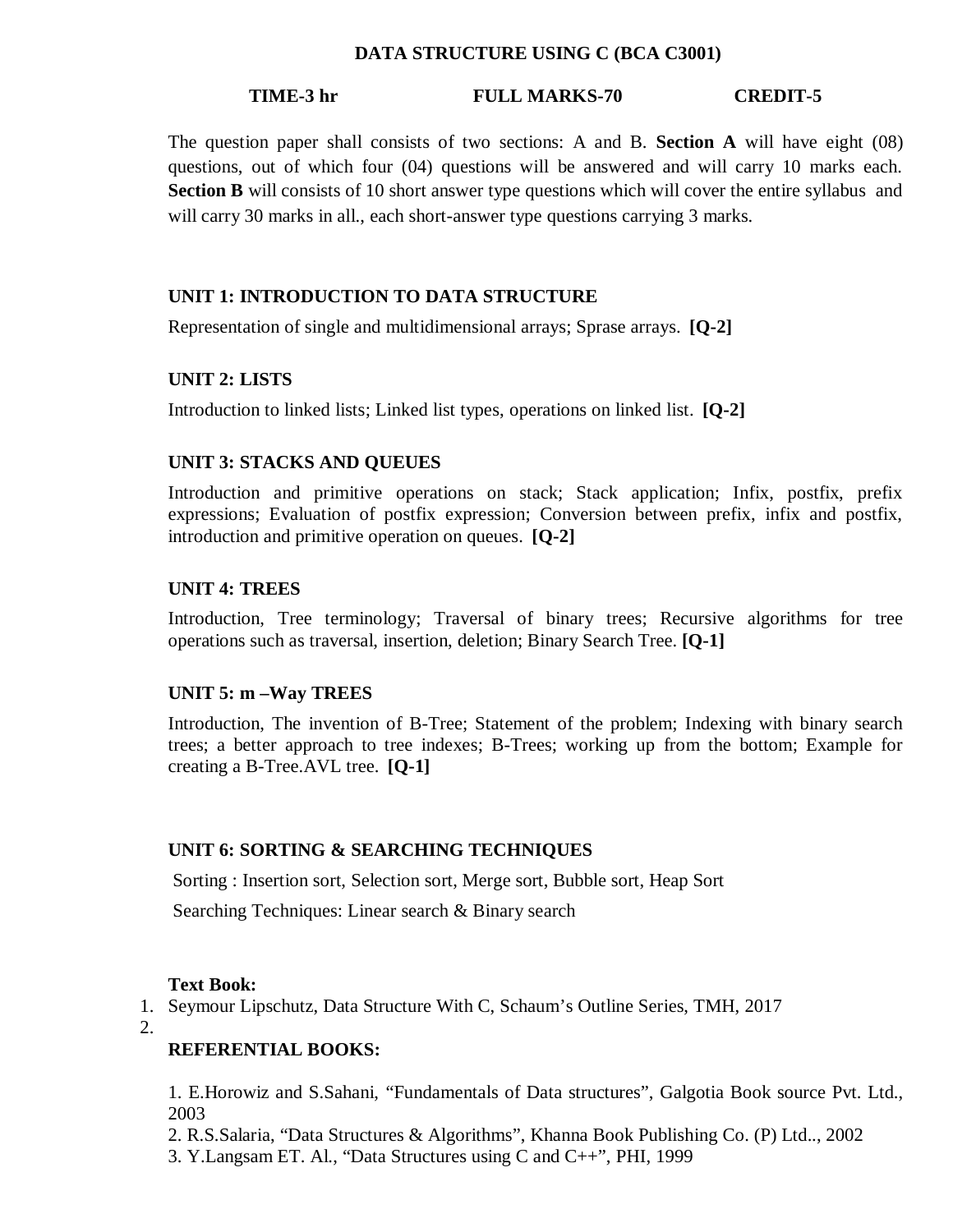#### **JAVA PROGRAMMING (BCA C3002)**

### **TIME-3 hr FULL MARKS-70 CREDIT-4**

The question paper shall consists of two sections: A and B. **Section A** will have eight (08) questions, out of which four (04) questions will be answered and will carry 10 marks each. **Section B** will consists of 10 short answer type questions which will cover the entire syllabus and will carry 30 marks in all., each short-answer type questions carrying 3 marks.

#### **UNIT 1: JAVA EVOLUTION AND OVERVIEW OF JAVA LANGUAGE**

How Java differs from C and C++, Java Tokens, Java Statements, Implementing a Java Program, Java Virtual Machine, Command Line Arguments, Constants, Variables, Data Types, Scope of Variables, Symbolic Constants, Type Casting. **[Q-1]**

#### **UNIT 2: OPERATORS AND Control Statements**

Operators, Mathematical Functions, Decision Making, The switch Statement, The?: Operator, Loopoing Statements. **[Q-1]**

#### **UNIT 3: CLASSES & OBJECTS**

Defining a Class, Adding Variables, Adding Methods, Creating Objects, Accessing Class Members, Constructors, Methods Overloading, Static Members, Nesting of Methods, Inheritance: Extending a. Class, Overriding Methods, final Variables and Methods, Final Classes, Finalizer Methods, Abstract Methods and Classes, Visibility Control. **[Q-2]**

#### **UNIT 4: ARRAYS, STRING AND VECTORS & INTERFACES**

Arrays, Strings, Vectors, Wrapper Classes. Multiple Inheritances: Defining Interfaces, Extending Interfaces, implementing Interfaces, Accessing Interface Variables. **[Q-1]**

#### **UNIT 5: PACKAGES & MULTITHREADED PROGRAMMING**

Java API Packages, Using system Packages, Naming Conventions, Creating Packages, Accessing a Packages, Using a Package, Adding a Class to a Package, Hiding Classes. Threads, Extending the Thread Class, Stopping and Blocking a Thread, Life Cycle of a Thread, Using Thread Methods, Thread Exceptions, Thread Priority, and Synchronization. **[Q-2]**

#### **UNIT 6: Exception Handling:**

Types of Errors, Exceptions, Syntax of Exception Handling Code, Multiple Catch Statements, Using finally Statement, Throwing Our Own Exceptions, Using Exceptions. **[Q-1]**

#### **TEXT BOOK:**

1. E. Balagurusamy, Programming with Java, a Primer Second Edition, Tata McGrawHill, New Delhi.

#### **REFERENCE BOOKS & WEBSITE:**

1. H.M.Deitel & P.J.Deitel- JA V A- How to Program, 5th Edn, Pearson Education,NewDelhi-2004.

2. P.Naughton and H. Schildt-JAVA: The Complete Reference, TMH, New Delhi 2005.

3. www.spoken-tutorial.org, spoken tutorial IIT Bombay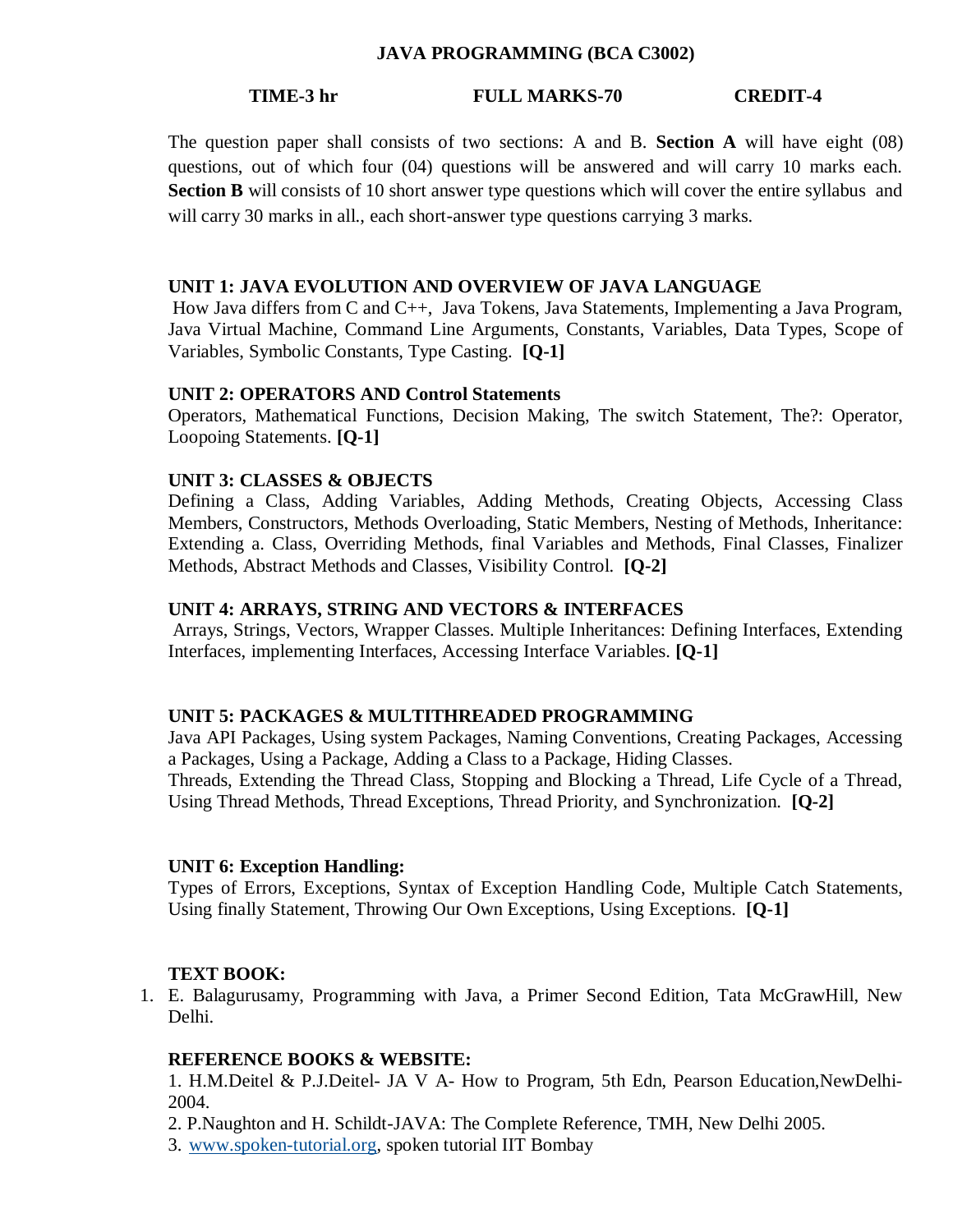#### **COMPUTER ARCHITECTURE (BCA C3003)**

### **TIME-3 hr FULL MARKS-70 CREDIT-5**

The question paper shall consists of two sections: A and B. **Section A** will have eight (08) questions, out of which four (04) questions will be answered and will carry 10 marks each. **Section B** will consists of 10 short answer type questions which will cover the entire syllabus and will carry 30 marks in all., each short-answer type questions carrying 3 marks.

### **UNIT 1:**

Basic computer organization and design, Instructions and instruction codes, instruction cycle, Register/ Types of register/ general purpose & special purpose registers/ index registers, Register transfer and micro operations/ register transfer instructions, Bus/ Data transfer instructions, Arithmetic logic micro-operations/ shift micro-operations, Input/ Output and interrupts. **[Q-2]**

#### **UNIT 2: CENTRAL PROCESSING UNIT**

Stacks organizations instruction formats, addressing modes, Data transfer and manipulation. Program control reduced computer, pipeline/ RISC/ CISC pipeline vector processing/ array processing. **[Q-2]**

## **UNIT 3: COMPUTER ARITHMETIC**

Addition, subtraction . Floating point representation , arithmetic operations, decimal arithmetic operations. **[Q-1]**

#### **UNIT 4: INPUT – OUTPUT ORGANIZATION**

Peripheral devices, Input/output interface, ALU Asynchronous Data transfer, mode of transfer, priority interrupts, Direct memory Address (DMA), Input/ Output processor (IOP), serial communication. **[Q-1]**

### **UNIT 5: EVALUATION OF MICROPROCESSOR**

Overview of Intel 8085 microprocessors, Architecture and Interface, internal architecture, external architecture memory and input/ output interface.

Assembly language, Assembler, Assembly level instructions, macro, use of macros in I/C instructions, program loops, programming arithmetic and logic subroutines, Input-Output programming. **[Q-2]**

#### **TEXT BOOK:**

1. M. Mano, Computer System Architecture, Prentice Hall of India, 2017.

#### **REFERENTIAL BOOKS:**

- 1. Leventhal, L.A, "Introduction to Microprocessors", Prentice Hall of India
- 2. Mathur, A.P., "Introduction to Microprocessors" , Tata McGraw Hill
- 3. Rao,P.V.S., "Prospective in Computer Architechture" , Prentice Hall of India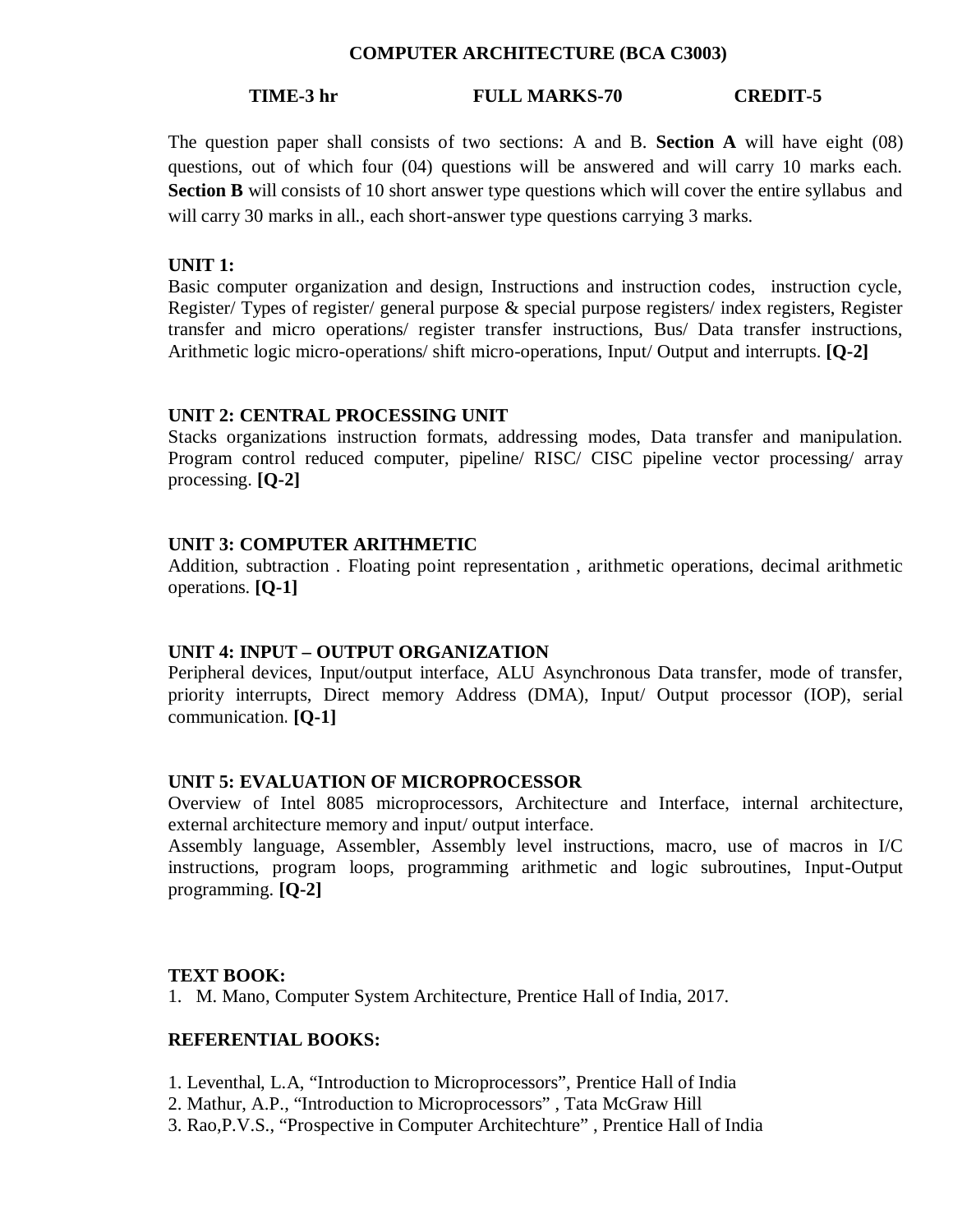### **SYSTEM ANALYSIS AND DESIGN (BCA C3004)**

## **TIME-3 hr FULL MARKS-70 CREDIT-4**

The question paper shall consists of two sections: A and B. **Section A** will have eight (08) questions, out of which four (04) questions will be answered and will carry 10 marks each. **Section B** will consists of 10 short answer type questions which will cover the entire syllabus and will carry 30 marks in all., each short-answer type questions carrying 3 marks.

### **UNIT 1: SYSTEM CONCEPTS:**

Definition, Characteristics, Elements of system, Physical and abstract system, open and closed system. System development Life Cycle: Various phases of system development, Considerations for system planning and control for system success, SDLC Models. **[Q-3]**

## **UNIT 2: INITIAL INVESTIGATION & FEASIBILITY STUDY:**

Determining user's requirements and analysis, fact finding process and technique. Determination of Feasibility Study, Technical, Operational & Economic Feasibilities, Data Analysis, Cost and Benefit Analysis. **[Q-1]**

## **UNIT 3: TOOLS OF STRUCTURED ANALYSIS:**

Data Flow Diagrams, Data Dictionary, Decision Trees, Decision Tables, Gantt charts, Structured English (Structured Query) and Pseudo code. **[Q-2]**

**UNIT 4:** User Manual, Programming manual, Operator manual, Software testing, Quality Assurance and Quality Control, Software maintenance and Software risk management, Threat and

Risk Analysis. **[Q-2]**

## **TEXT BOOK:**

1. V.K. Jain, System Analysis and Design, 2010, DreamTech Press.

#### **REFERENCE BOOKS:**

1. Perry Edwards, Systems Analysis & Design,2010, McGraw Hill.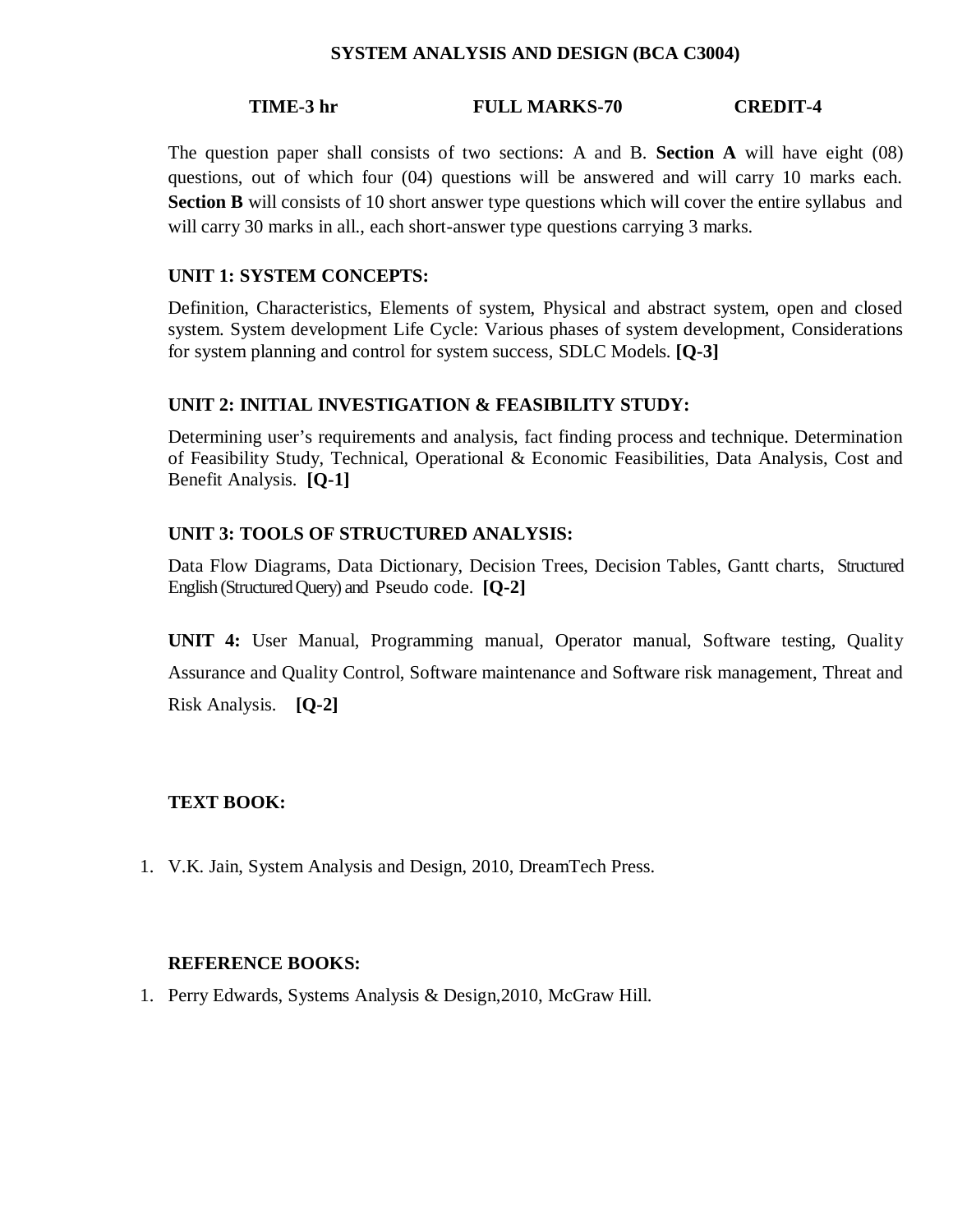#### **PROBABILITY AND STATISTICS (BCA C3005)**

### **TIME-3 hr FULL MARKS-70 CREDIT-4**

The question paper shall consists of two sections: A and B. **Section A** will have eight (08) questions, out of which four (04) questions will be answered and will carry 10 marks each. **Section B** will consists of 10 short answer type questions which will cover the entire syllabus and will carry 30 marks in all., each short-answer type questions carrying 3 marks.

## **UNIT 1: PROBABILITY**

Introduction, Events & Different Types of Events, Addition & Multiplication Law, Conditional Probability, Bay's Theorem. **[Q-2]**

#### **UNIT 2: PROBABILITY DISTRIBUTION**

Random Variables, Probability Function, Binomial Poison & Normal Distribution. **[Q-1]**

## **UNIT3: STATISTICS & MEASURES OF CENTRAL TENDENCY**

Definition, Function & Scope of Statistics. Arithmetic Mean, Weighted A.M., Median, Mode,

Geometric & Harmonic Mean and Their Merits & Demerits. **[Q-1]**

**UNIT 4: MEASURES OF VARIATION:** Range, The Interquartile Range or Quartile Deviation, Average(Mean), Deviation Standard Deviation, Coefficient of Variation, Skew ness, Moments &Kurtosis. **[Q-1]**

**UNIT 5: CORRELATION ANALYSIS:** Introduction, Karl Pearson's Coefficient of Correlation, Rank Correlation Coefficient. **[Q-1]**

**UNIT 6: REGRESSION ANALYSIS:** Difference Between Correlation & Regression, Regression Lines,Regression Equations, Regressions Coefficient. **[Q-1]**

### **UNIT 7: SAMPLING DISTRIBUTION:**

Chi Square *(X2)* Distribution and Its Properties, Chi - Square Test, Application of Chi -Square Distribution: Chi-Square Test for Population Variance, Chi-Square Test of Goodness of Fit, Independence of Attributes, T- Distribution & Its Properties,Application of T - Distribution to Testing Hypothesis About Population Mean, Differencen Between Two Means, Correlation Coefficient, F- Distribution. **[Q-1]**

#### **TEXT BOOKS:**

1. S.P. Gupta & M.P. Gupta, "Business Statistics", Sultan Chand & Sons. **REFERENCE BOOKS:**

1. S.C. Gupta & V.K. Kapoor ,"Fundamental of Mathematical Statistics", Sultan Chand & Sons.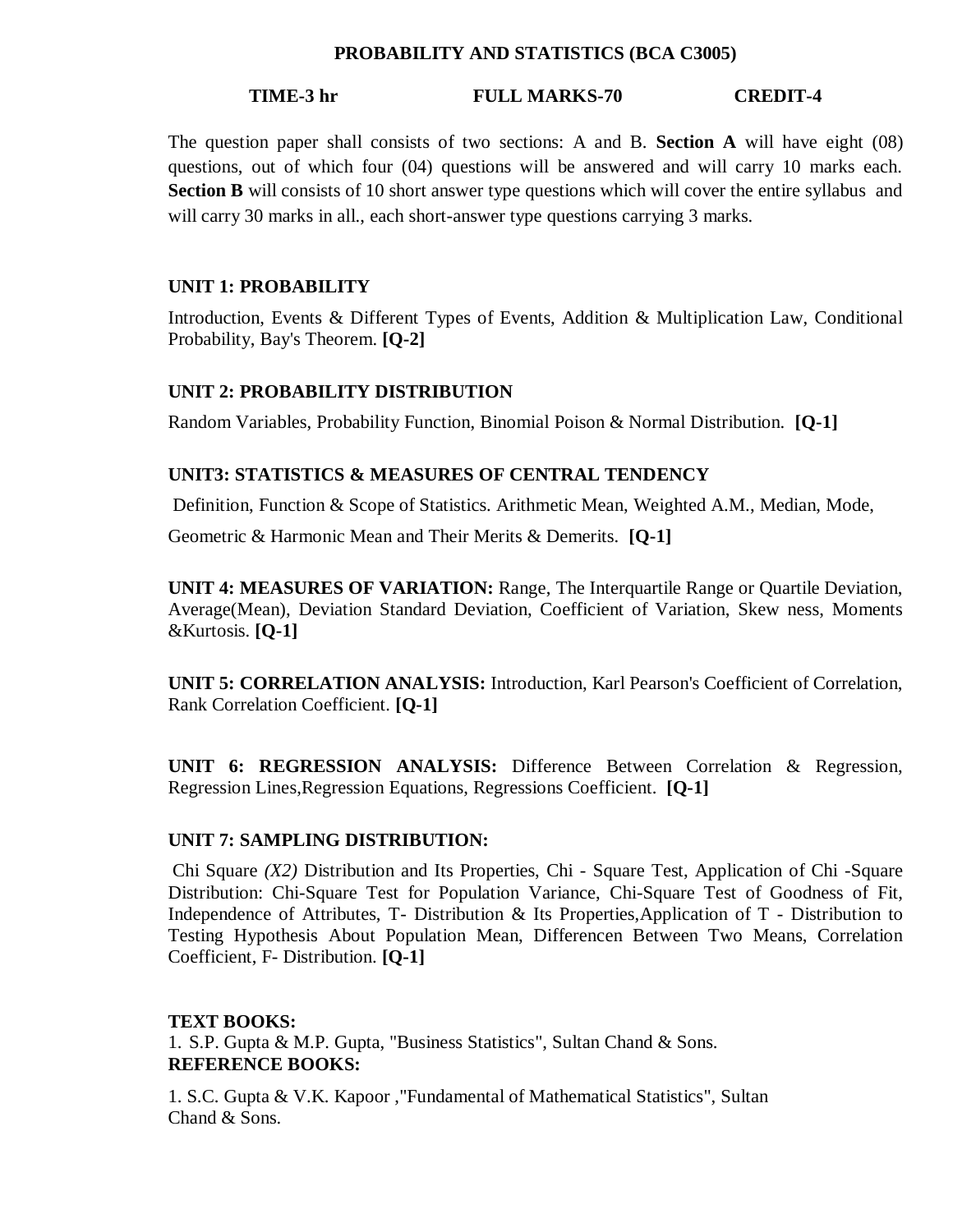## **DATA STRUCTURE LAB (BCA P3006)**

**TIME-3 hr FULL MARKS-50 CREDIT-1**

Experiment problems of Data and File Structure lab will be from the theory classes of BCA C3001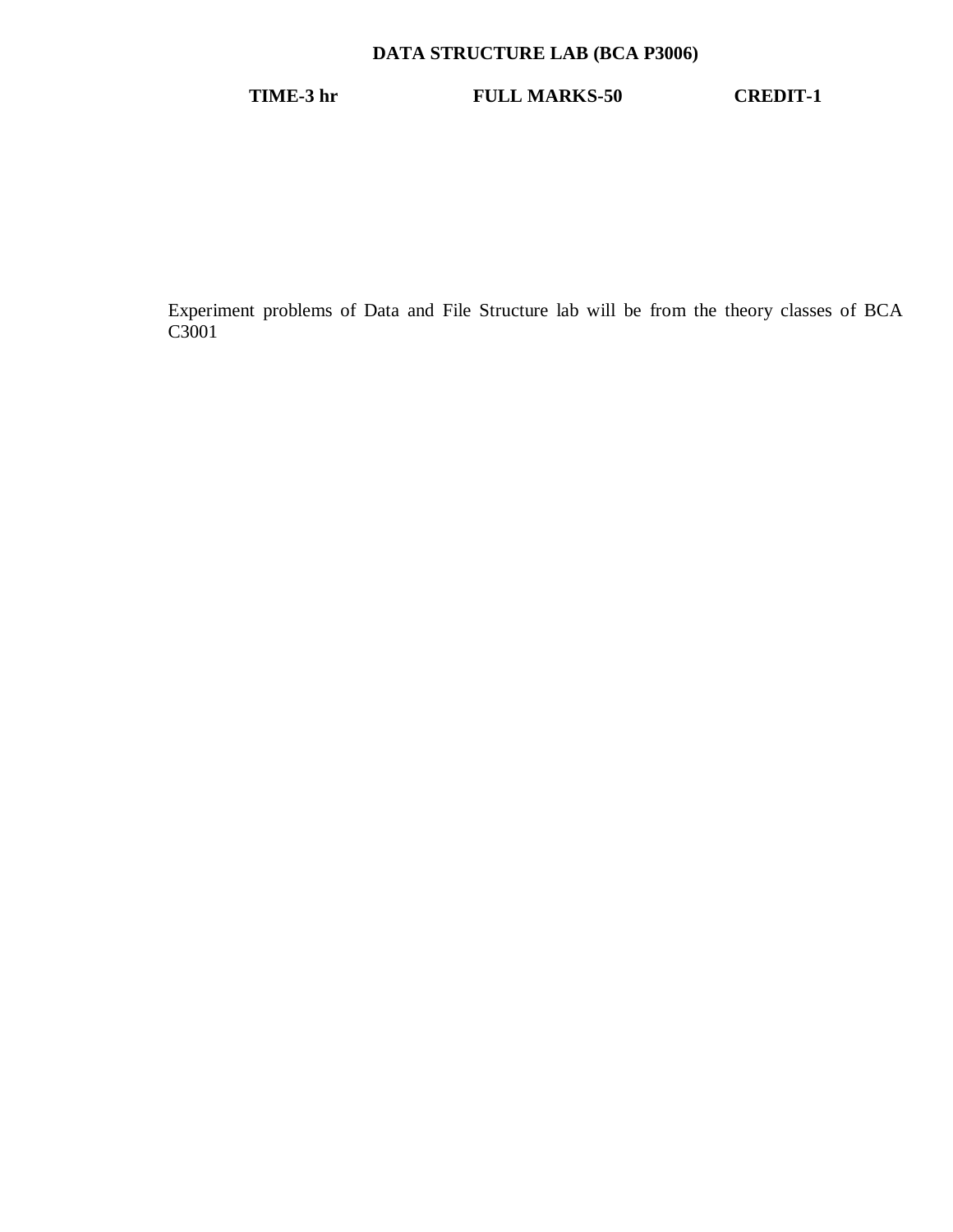## **JAVA PROGRAMMING LAB (BCA P3007)**

## **TIME-3 hr FULL MARKS-50 CREDIT-1**

Experiment problems of Data and File Structure lab will be from the theory classes of BCA C3002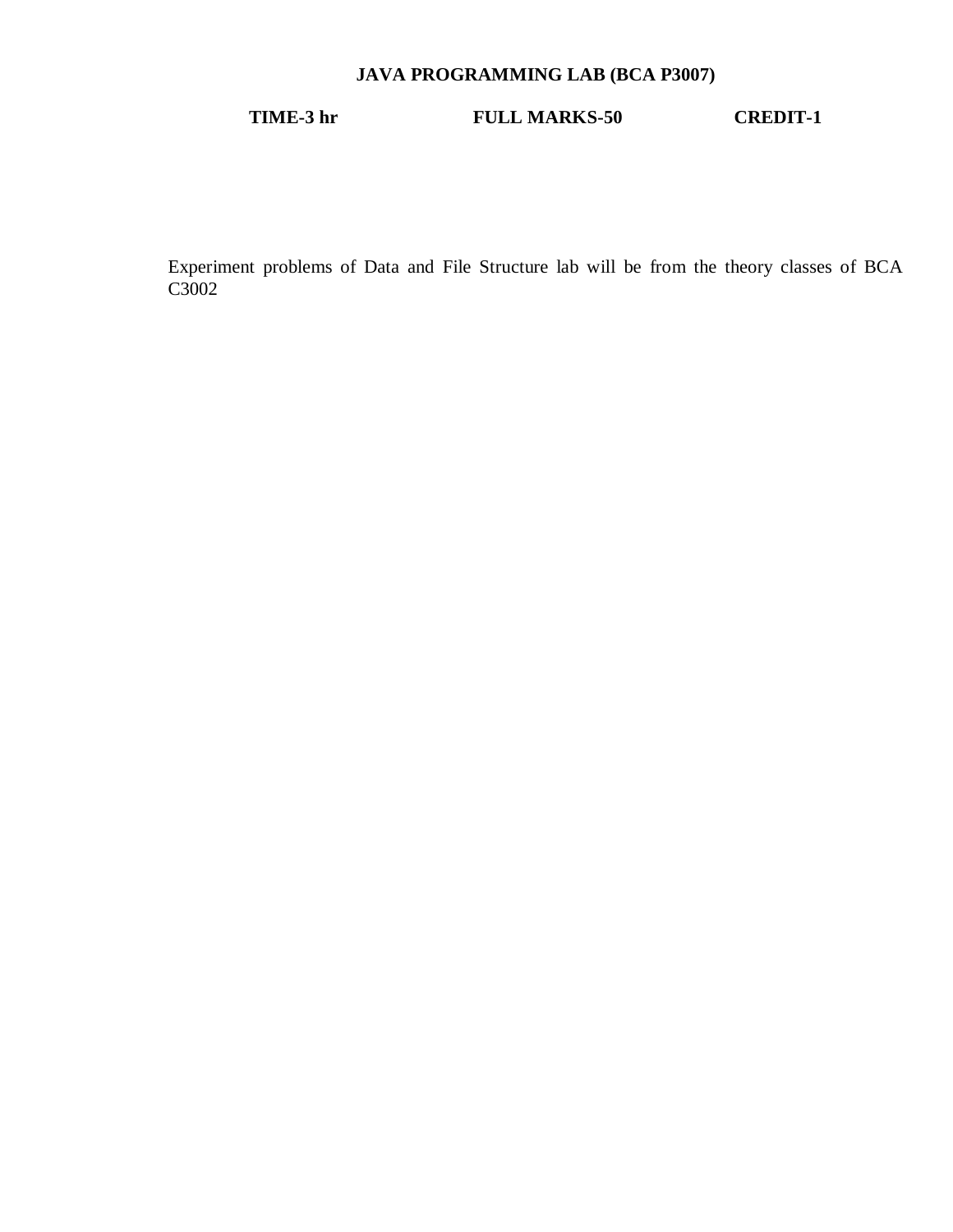## **STATISTICAL LAB (BCA P3008)**

**TIME-3 hr FULL MARKS-50 CREDIT-1**

Experiment problems of statistical lab will be from the theory classes of BCA C3005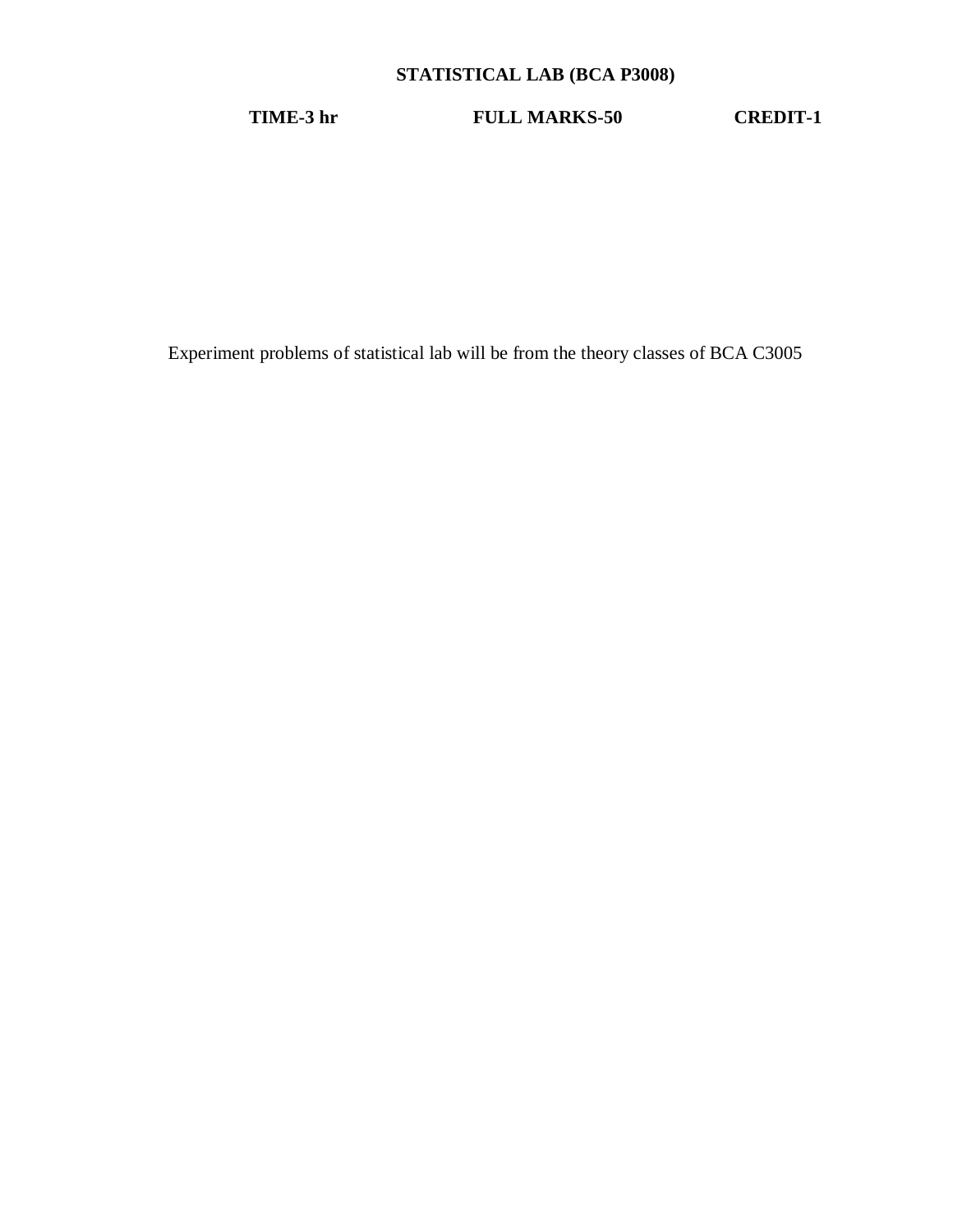#### **MULTIMEDIA (BCA C4001)**

#### **TIME-3 hr FULL MARKS-70 CREDIT-4**

The question paper shall consists of two sections: A and B. **Section A** will have eight (08) questions, out of which four (04) questions will be answered and will carry 10 marks each. **Section B** will consists of 10 short answer type questions which will cover the entire syllabus and will carry 30 marks in all., each short-answer type questions carrying 3 marks.

#### **UNIT -1: AN OVERVIEW OF MULTIMEDIA**

The Concept. Hardware for Multimedia Computer. Software for Multimedia. Components of Multimedia. Multimedia-Design, Production and Distribution. **[Q-2]**

#### **UNIT -2: APPLICATIONS OF MULTIMEDIA**:

Application Areas for Multimedia. Publishing Industry and Multimedia. Communication

Technology and Multimedia Services. Multimedia in Business. **[Q-1]**

#### **UNIT-3: MULTIMEDIA PEDAGOGUES:**

Interactive Systems for Teaching and Learning. Concepts for Distributed Learning Environment. A Medical Application: Med net - A Medical Collaboration and Consultation System. **[Q-2]**

#### **UNIT -4: MULTIMEDIA AUTHORING TOOLS:**

Multimedia Development Tools. Features of Authoring Software. Authoring Tools. Quick Time. Hypertext. Applications of Hypertext. Elements of Hypertext. **[Q-2]**

#### **UNIT -5: MULTIMEDIA DEVELOPMENT:**

Learning Interface Design. Planning the Multimedia Programme/Application. Development TIPS of Multimedia Building Blocks. Multimedia Authoring. **[Q-1]**

#### **TEXT BOOK:**

1. Tay Vaughan - 1999– Multimedia : Making it work – Fourth Edition – Tata McGraw – Hill Edition.

#### **REFERENCE BOOKS:**

1. Walterworth john A– 1991- Multimedia Technologies and Application - Ellis Horwood Ltd. – London.

2. John F koegel Buford – Multimedia Systems – Addison Wesley – First Indian Reprint.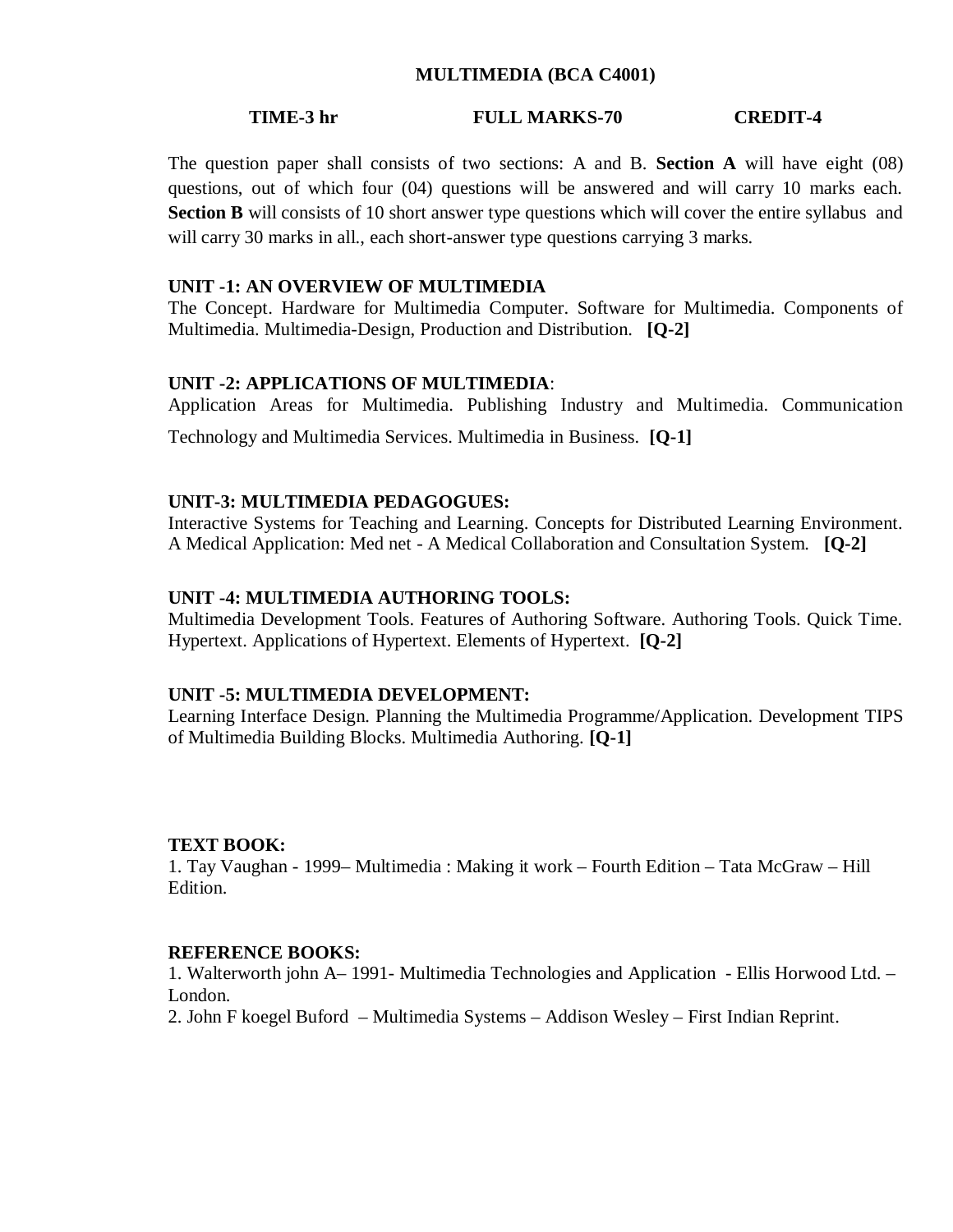#### **OPERATING SYSTEM (BCA C4002)**

#### **TIME-3 hr FULL MARKS-70 CREDIT-5**

The question paper shall consists of two sections: A and B. **Section A** will have eight (08) questions, out of which four (04) questions will be answered and will carry 10 marks each. **Section B** will consists of 10 short answer type questions which will cover the entire syllabus and will carry 30 marks in all., each short-answer type questions carrying 3 marks.

#### **UNIT 1: INTRODUCTION & COMPUTER-SYSTEM STRUCTURES**

What is an Operating System? Function O.S., O.S structure, Types of O.S, I/O Structure, Storage Structure, Storage Hierarchy, System call. **[Q-2]**

#### **UNIT 2: PROCESSES & CPU SCHEDULING:**

Process Concept; Process Scheduling, Operations On Processes. Basic Concepts; Scheduling Criteria; Scheduling Algorithms. **[Q-2]**

#### **UNIT 3: STORAGE MANAGEMENT**

Memory Management-, Contiguous Memory Allocation, Paging, Demand Paging, Segmentation, Access Methods; Directory Structure; Protection. **[Q-2]**

#### **UNIT 4: DISK MANAGEMENT:**

Disk Structure; Disk Scheduling; Disk Management; Swap-Space Management. **[Q-1]**

#### **UNIT 5: FILE MANAGEMENT:**

File-System Structure; File-System Implementation; Directory Implementation; Allocation Methods, Free-Space Management. **[Q-1]**

#### **TEXT BOOK:**

1. A. Silberschatz et.al.-Operating System Concepts , 6th Edition, John Wiley Inc., 2003

## **REFERENCE BOOKS:**

1. H.M. Deitel -Operating Systems , 6th Edition, Pearson Education, 2006

2. D.M. Dhandhare - Operating Systems, 2nd Edition, Tata McGraw Hill, New Delhi, 2006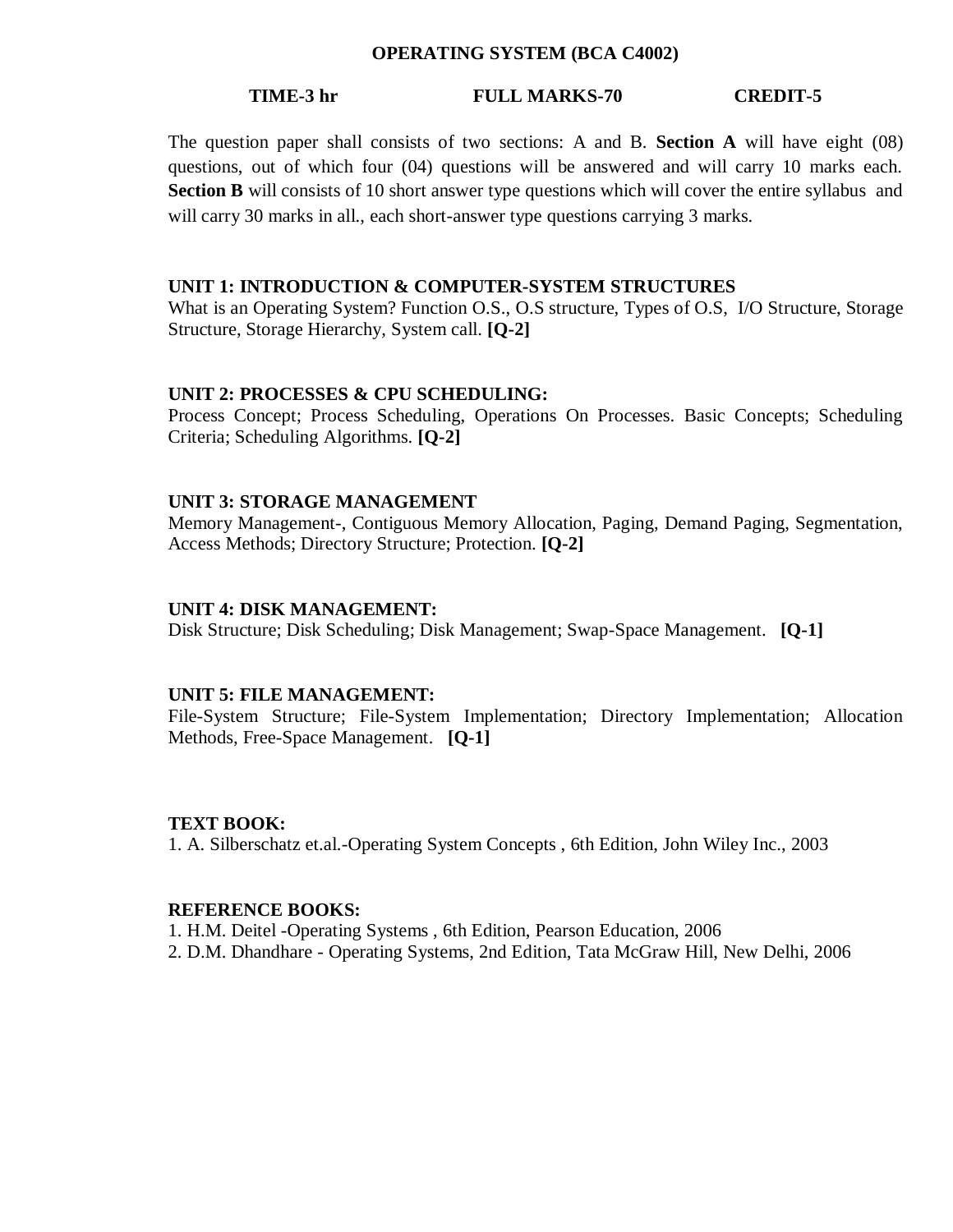#### **HTML (BCA C4003)**

#### **TIME-3 hr FULL MARKS-70 CREDIT-4**

The question paper shall consists of two sections: A and B. **Section A** will have eight (08) questions, out of which four (04) questions will be answered and will carry 10 marks each. **Section B** will consists of 10 short answer type questions which will cover the entire syllabus and will carry 30 marks in all., each short-answer type questions carrying 3 marks.

#### **UNIT 1: Introduction to HTML & Tags**

Introduction to HTML, HTML documents structure tags, HTML text formatting tags, Inserting Special characters, Anchor tag, List tag, Adding images and sound. **[Q-2]**

#### **UNIT 2: Advanced HTML**

Tables, Frames and floating, developing forms. **[Q-1]**

## **UNIT 3: CSS (Cascading Style Sheet)**

Introduction to CSS, Need of design in HTML pages, Tag structure, various selectors (ID, class), various properties of font and div tag. **[Q-1]**

#### **UNIT 4: Data Access & Error Handing**

Web Techniques, HTTP Basics, Server Information, Processing Forms, Setting Response Headers, Maintaining State, Databases, Using PHP to Access a Database, Security, Session Fixation, File Uploads, File Access, PHP Code, Handling Output, Error Handling. **[Q-2]**

#### **UNIT 5: HTML Graphics and HTML Media**

HTML Forms, HTML Form Elements, HTML Input Types, HTML Input Attributes, HTML Support, HTML New Elements, HTML Semantics, HTML Migration, HTML Style Guide . **[Q-2]**

#### **TEXT BOOK:**

1. Jackson, Web Technologies: A Computer Science Perspective, Pearson Education, 2007.

#### **REFERENCE BOOK:**

1. Kriss Jamsa, Konrad King, HTML & Web Design, TMH Publications, 2002.

2. Jason Hunter, William Crawford, Servlet Programming, O'REILY, 2010.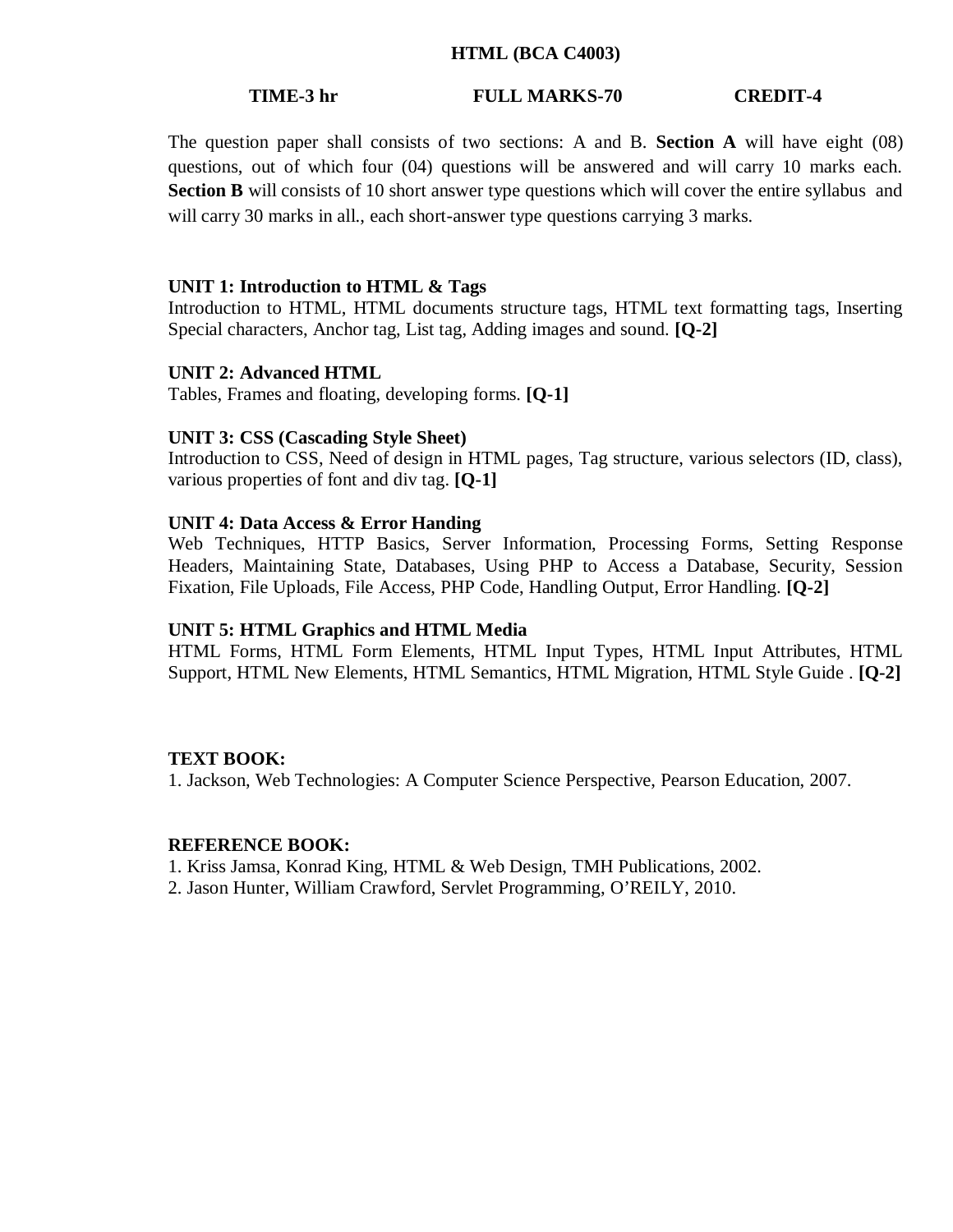#### **VISUAL PROGRAMMING (BCA C4004)**

#### **TIME-3 hr FULL MARKS-70 CREDIT-4**

The question paper shall consists of two sections: A and B. **Section A** will have eight (08) questions, out of which four (04) questions will be answered and will carry 10 marks each. **Section B** will consists of 10 short answer type questions which will cover the entire syllabus and will carry 30 marks in all., each short-answer type questions carrying 3 marks.

#### **Unit 1: Introduction to NET:**

The .NET Framework and the Common Language Runtime, Integrated Development Environment. **[Q-2]**

#### **Unit 2:Programming in C#:**

Data types in C#, Keywords, Operators, Conditionals and Loops. **[Q-1]**

#### **Unit 3:.NET Assemblies. :**

.NET Assemblies, Shared Assemblies, Side-By-Side execution of two versions of SharedObject, Benefits of Assemblies over Predecessors. **[Q-2]**

#### **Unit 4: Windows Forms:**

Working with Windows Forms, Working with Windows Form Controls, Buttons, Text Boxes, Labels, Checkboxes, Radio Buttons, Listbox, Combobox, Datetime Picker, Panels, Imagebox , Progressbar, Open File Dialog, Save File Dialog, Timer. **[Q-2]**

#### **Unit 5: ADO.Net:**

Introduction to Ado.Net, ADO.Net Data Providers, Working with Connection, Command, DataAdapter, Dataset & Datatable. Connecting a database with Windows Application using DataGridView control. **[Q-1]**

**Text Book**: 1. Steven Holizner, Visual Basic.NET Programming Black Book, 5TH Ed. (2007), Dreamtech Publication.

#### **Reference Books**:

1. Dinesh Maidasani, VB.net, Firewall Media Publication, 2007.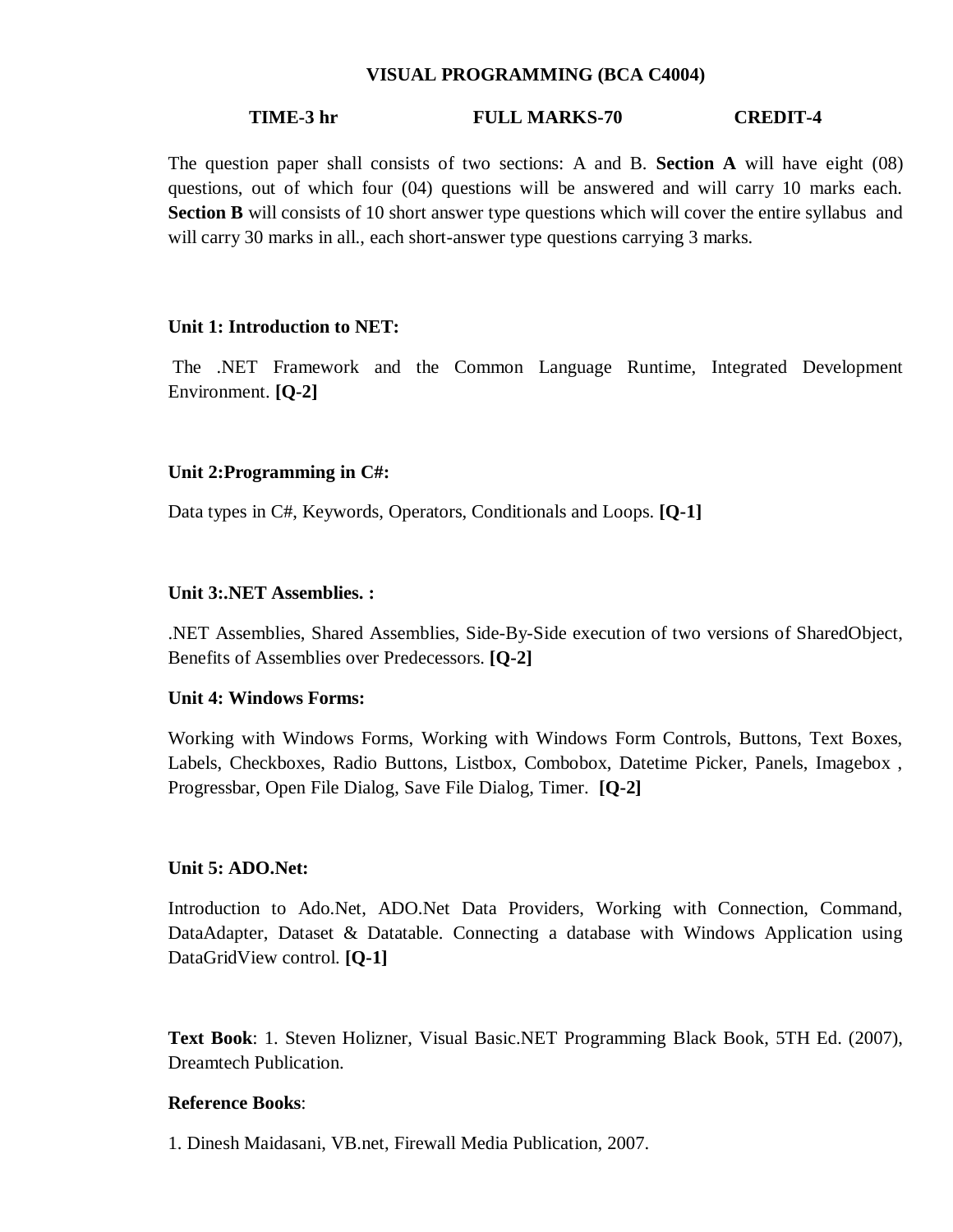#### **COMPUTER NETWORKS (BCA C4005)**

#### **TIME-3 hr FULL MARKS-70 CREDIT-5**

The question paper shall consists of two sections: A and B. **Section A** will have eight (08) questions, out of which four (04) questions will be answered and will carry 10 marks each. **Section B** will consists of 10 short answer type questions which will cover the entire syllabus and will carry 30 marks in all., each short-answer type questions carrying 3 marks.

#### **UNIT 1: BASIC CONCEPTS AND TERMINOLOGY:**

Introduction, OSI Model, Tcp/IP Model, Services and Standards. **[Q-2]**

#### **UNIT 2: COMPUTER NETWORK:**

Network Topology, Performance of Network, Network Classification, Advantages & Disadvantages of Network, Transmission Media (guided and unguided), Network Architecture. **[Q-2]**

#### **UNIT 3: DATA LINK LAYER:**

Need for Data Link Control, Flow Control & Error Control: Flow control mechanism, Error Detection and Correction techniques. **[Q-1]**

**UNIT 4: NETWORK LAYER:** Routing, Congestion control, Internetworking principles, Internet Protocols:IPv4 packet format, Hierarchal addressing sub netting. **[Q-1]**

**UNIT 5: TRANSPORT LAYER:** Process to Process Delivery, TCP, UDP, TCP connection. **[Q-1]**

**UNIT 6: APPLICATION Layer:**  Telnet, FTP, NFS, SMTP, SNMP and HTTP. **[Q-1]**

#### **TEXT BOOK:**

1. Prakash C. Gupta -Data Communications & Computer Networks, PHI, New Delhi.

#### **REFERENCE BOOKS:**

1. William Stallings- Data & Communications, 6th Edition, Pearson Education.

2. Tanenbaum- Computer Networks, 3rd Edition, PHI, New Delhi.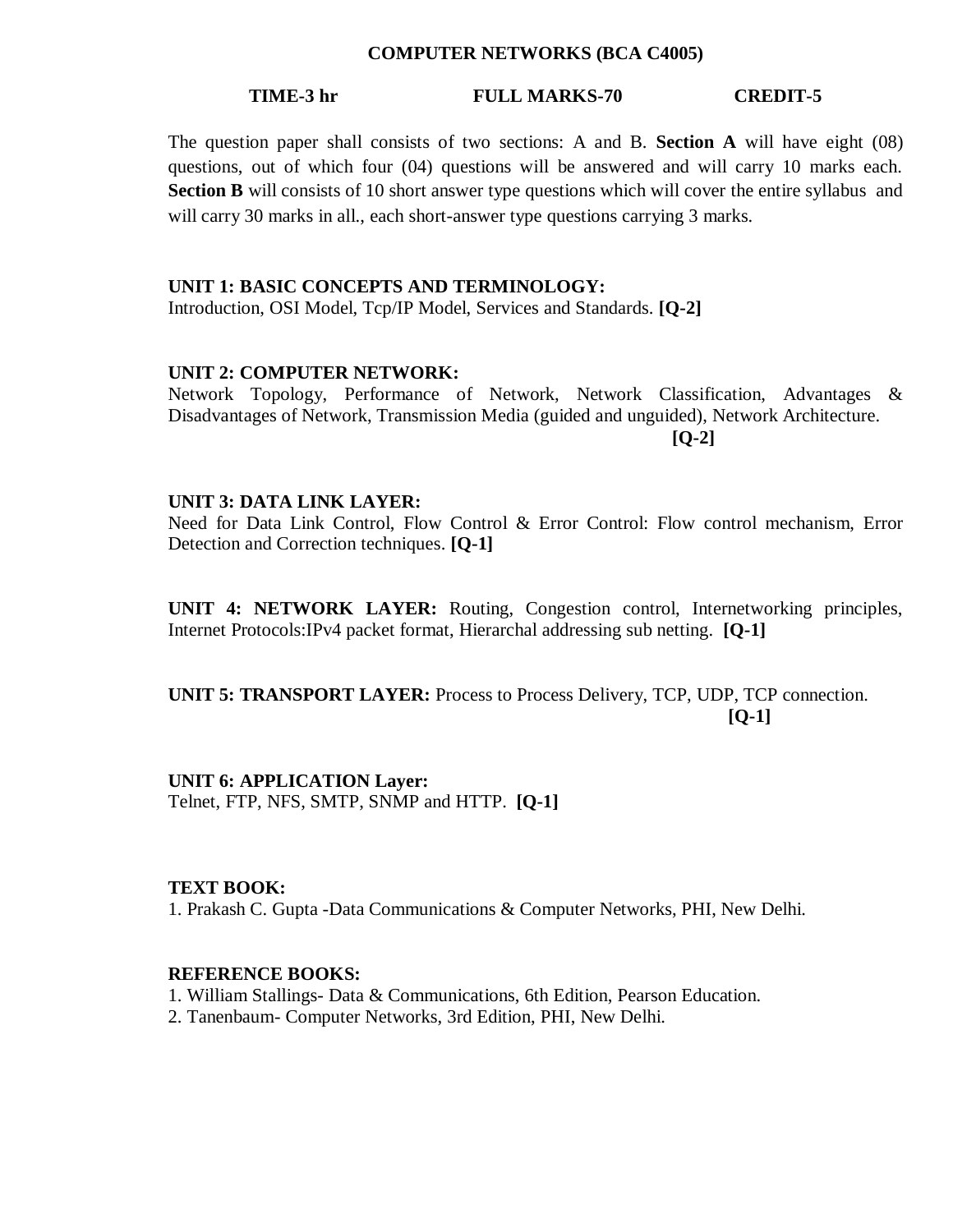## **MULTIMEDIA LAB (BCA P4006)**

**TIME-3 hr FULL MARKS-50 CREDIT-1**

Experiment problems of Multimedia Lab will be from the theory classes of BCA C4001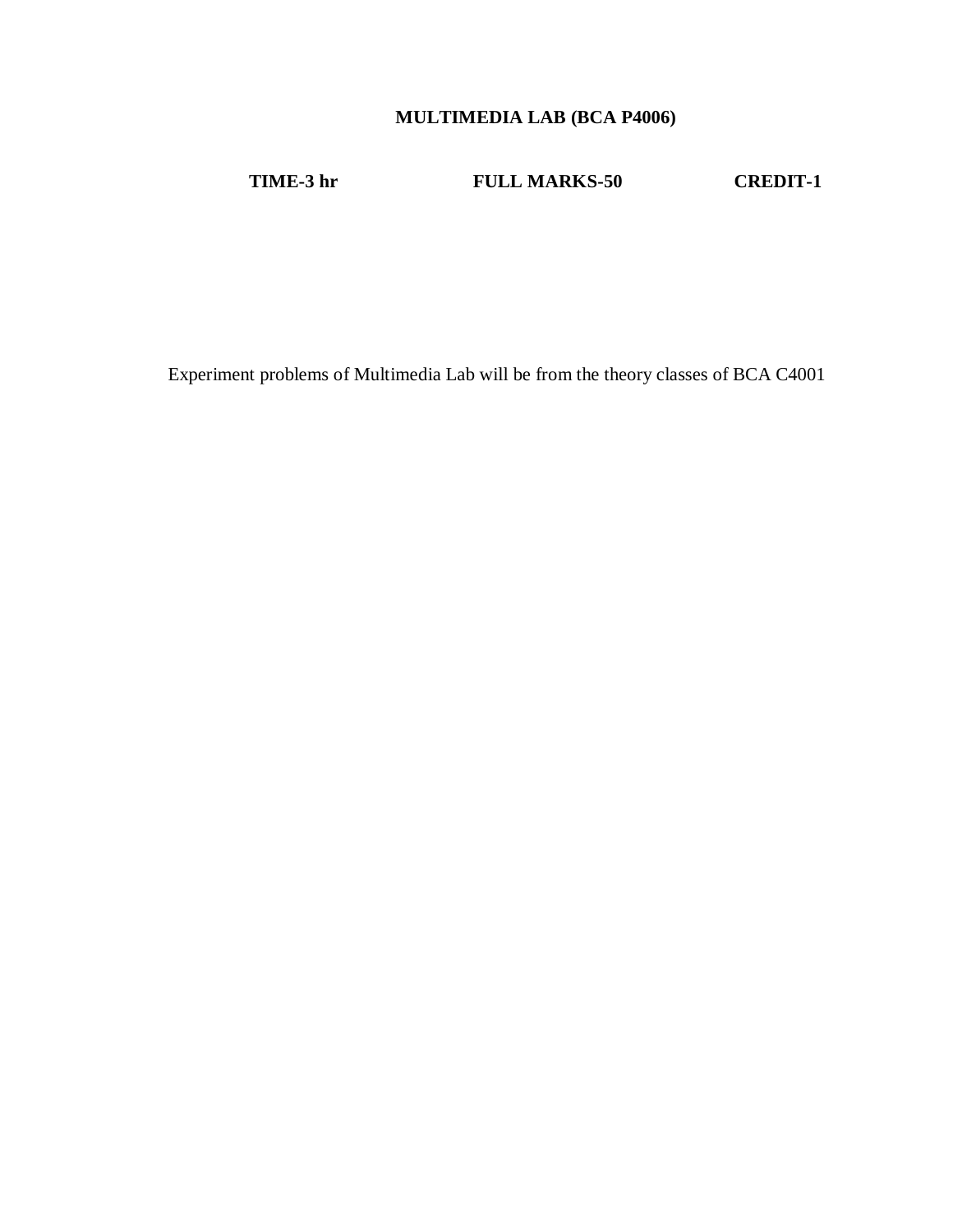## **VISUAL PROGRAMMING LAB (BCA P4007)**

**TIME-3 hr FULL MARKS-50 CREDIT-1**

Experiment problems of Visual Programming Lab will be from the theory classes of BCA C4004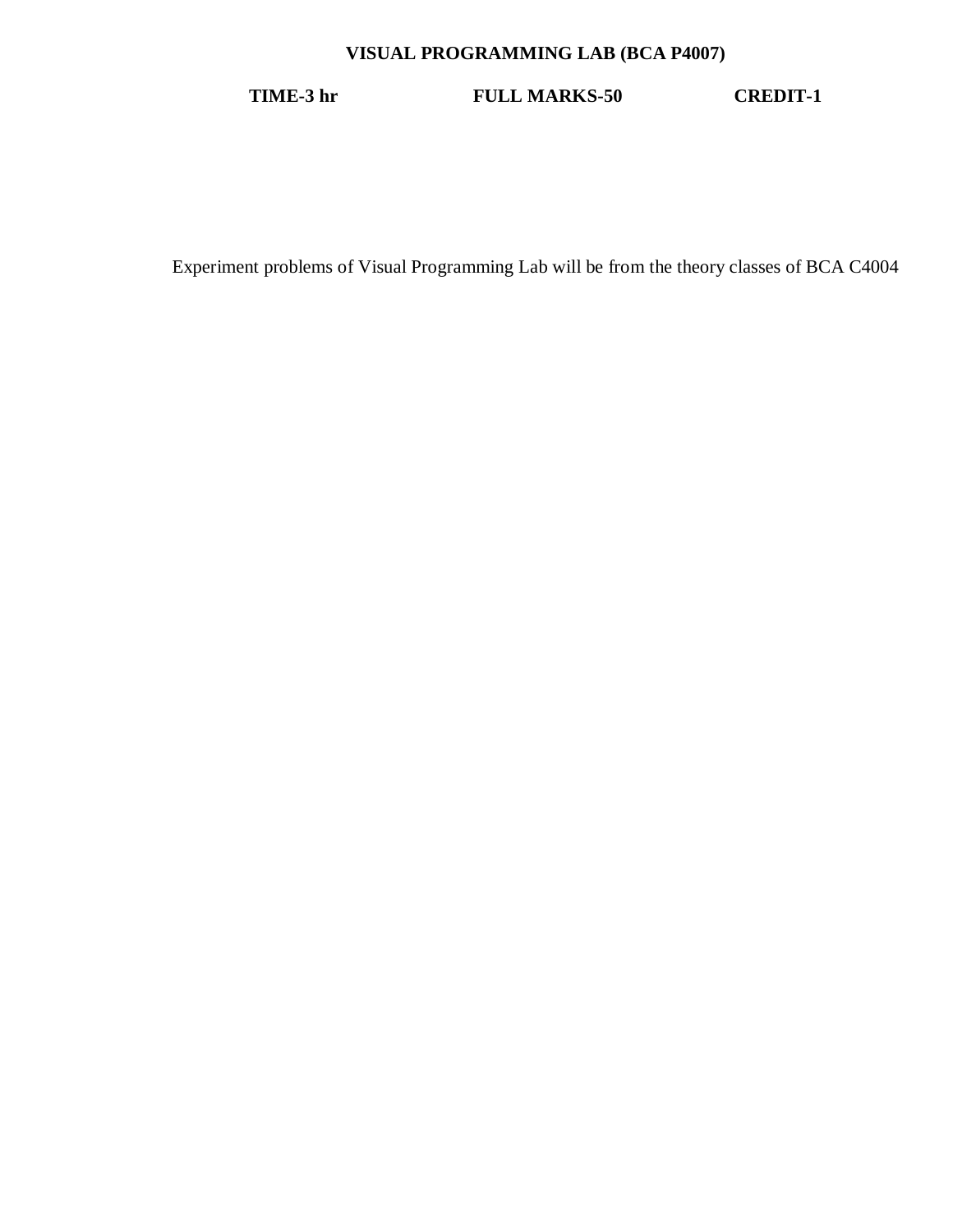## **HTML LAB (BCA P4008)**

**TIME-3 hr FULL MARKS-50 CREDIT-1**

Experiment problems of HTML will be from the theory classes of BCA C4004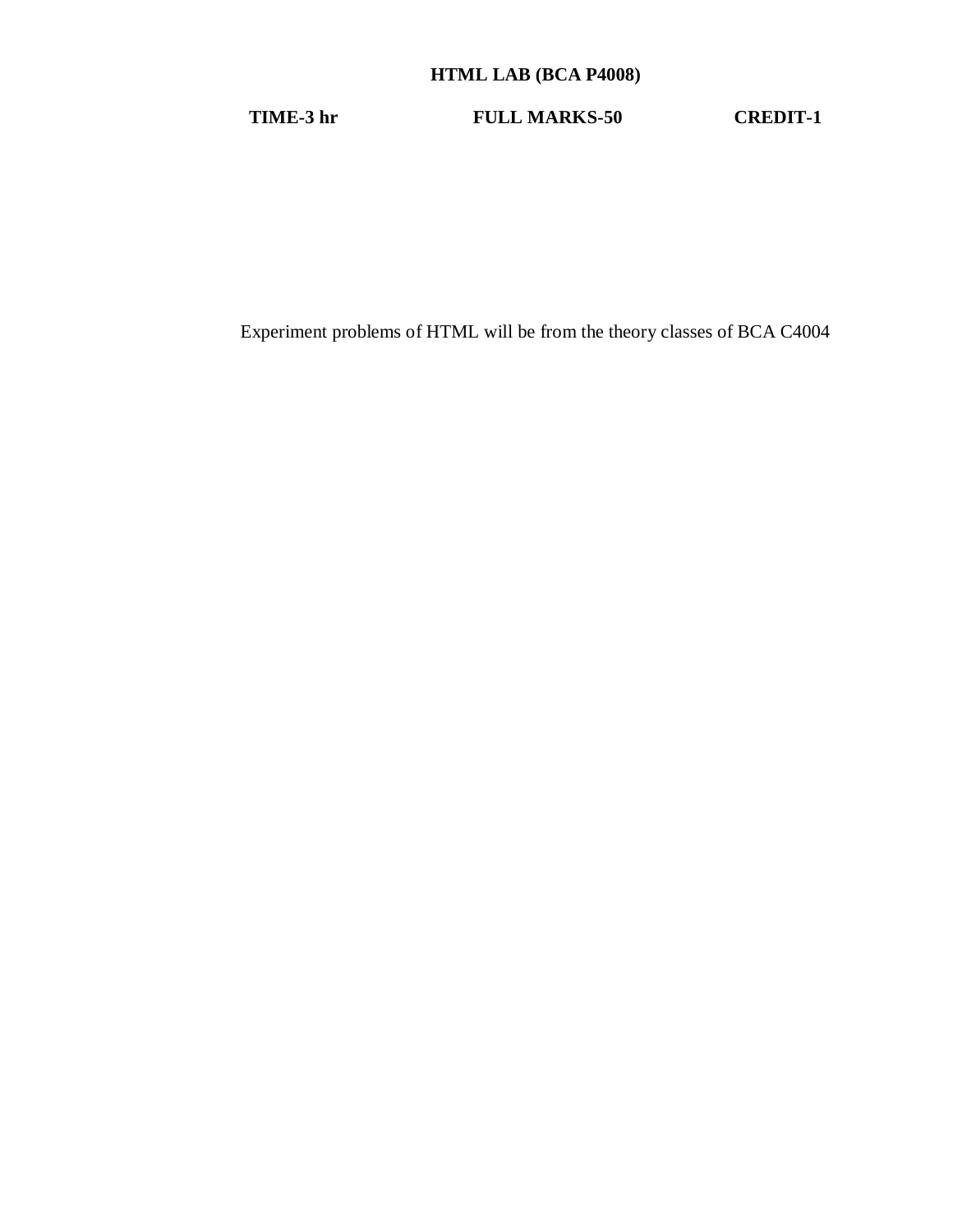#### **INTERNET CONCEPTS AND WEB DESIGN (BCA C5001)**

#### **TIME-3 hr FULL MARKS-70 CREDIT-4**

The question paper shall consists of two sections: A and B. **Section A** will have eight (08) questions, out of which four (04) questions will be answered and will carry 10 marks each. **Section B** will consists of 10 short answer type questions which will cover the entire syllabus and will carry 30 marks in all., each short-answer type questions carrying 3 marks.

#### **UNIT 1: INTERNET BASICS**

Basic concepts, Communication on the Internet, Internet Domains, Internet Server Identities, Establishing Connectivity on the Internet, Client IP Address, A Brief Overview of TCP/IP and its Services, Transmission Control Protocol, Web Server , Web Client, Domain Registration. **[Q-2]**

#### **UNIT 2: JAVA SCRIPT**

Java Script in Web Pages, Advantages of Java Script, Advantages of Java Script, Data Types and Literals, Type Casting , Java Script Array, Operators and Expression, Conditional Checking , Function, User Defined Function. **[Q-2]**

#### **UNIT 3: UNDERSTANDING XML**

SGML, XML, XML and HTML, Modeling XML Data, Styling XML with XSL, XHTML. **[Q-2]**

#### **UNIT 4: CREATION OF DYNAMIC WEB PAGES USING JSP**

Dynamic Web Page, Introduction of JSP, Pages Overview, JSP Scripting, Standard Action, Page Directive, Include Directive. **[Q-1]**

#### **UNIT 5: PHP**

PHP installation and Introduction, Loops, String Functions in PHP, PHP Email Function, PHP Basics, Variables, Arrays in PHP with Attributes, Date & Time, Image Uploading. **[Q-1]**

#### **TEXT BOOKS:**

1. Ivan Bay Ross- Web Enable Commercial Application Using HTML, DHTML, BPB Publication

#### **REFERENCE BOOK & WEBSITE:**

- 1. Java Server Side Programming -WROX Publication
- 2. Michel Morrison -HTML and XML for Beginners, PHI, New Delhi- 2001
- 3. H.M Dietal and P.J Dietal -Java How to Program, PHI, New Delhi- 2005
- 4. www.spoken-tutorial.org, spoken tutorial IIT Bombay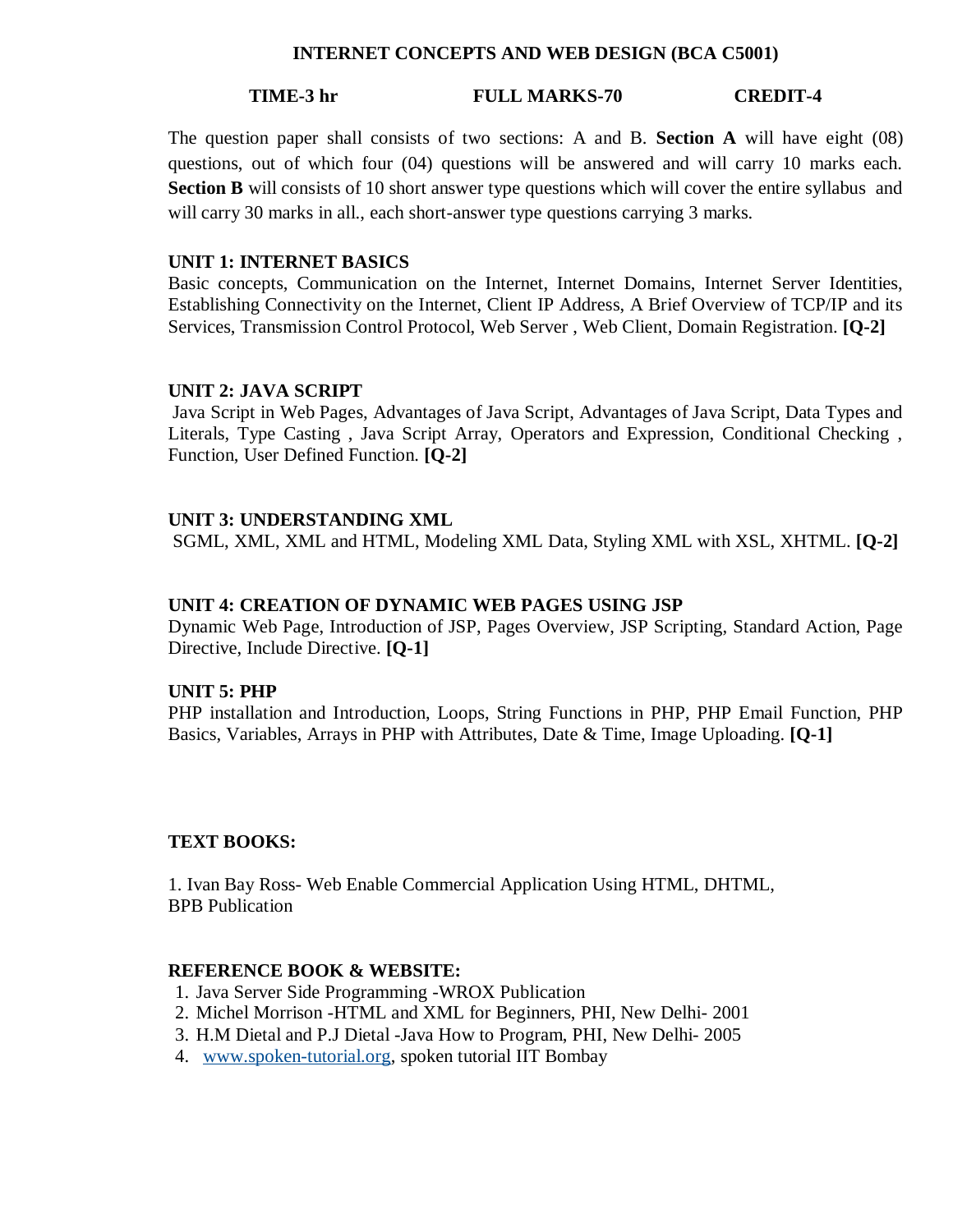#### **DESIGN AND ANALYSIS OF ALGORITHM (BCA C5002)**

#### **TIME-3 hr FULL MARKS-70 CREDIT-5**

The question paper shall consists of two sections: A and B. **Section A** will have eight (08) questions, out of which four (04) questions will be answered and will carry 10 marks each. **Section B** will consists of 10 short answer type questions which will cover the entire syllabus and will carry 30 marks in all., each short-answer type questions carrying 3 marks.

#### **UNIT 1: INTRODUCTION & DESIGN OF EFFICIENT ALGORITHM**

Algorithm, Complexity, Asymptotic Notations, Solving recurrences. **[Q-1]**

#### **UNIT 2: DIVIDE AND CONQUER**

Binary Search, Finding Maximum and Minimum, Merge Sort, Quick Sort. **[Q-2]**

#### **UNIT 3: THE GREEDY METHOD**:

The General Method, Minimum Cost Spanning Trees: Kruskal & Prism's Algorithm. **[Q-2]**

#### **UNIT 4: DATA STRUCTURE FOR SET MANIPULATION PROBLEMS**

Fundamental Operations on Set, Hashing Technique, Binary Search Trees. **[Q-2]**

#### **UNIT 5: ALGORITHM ON GRAPHS**

Depth First Search, BFS, Depth First Search of a Directed Graph. **[Q-1]**

#### **Text Book:**

1. Horowitz E- Computer Algorithms, Galgotia Publication, New Delhi -2000

#### **Reference Book:**

1. Aho A.V, Hopcroft J.E & Ullman J.D - The Design and Analysis of Computer Algorithm, Addison Wesley, 1998.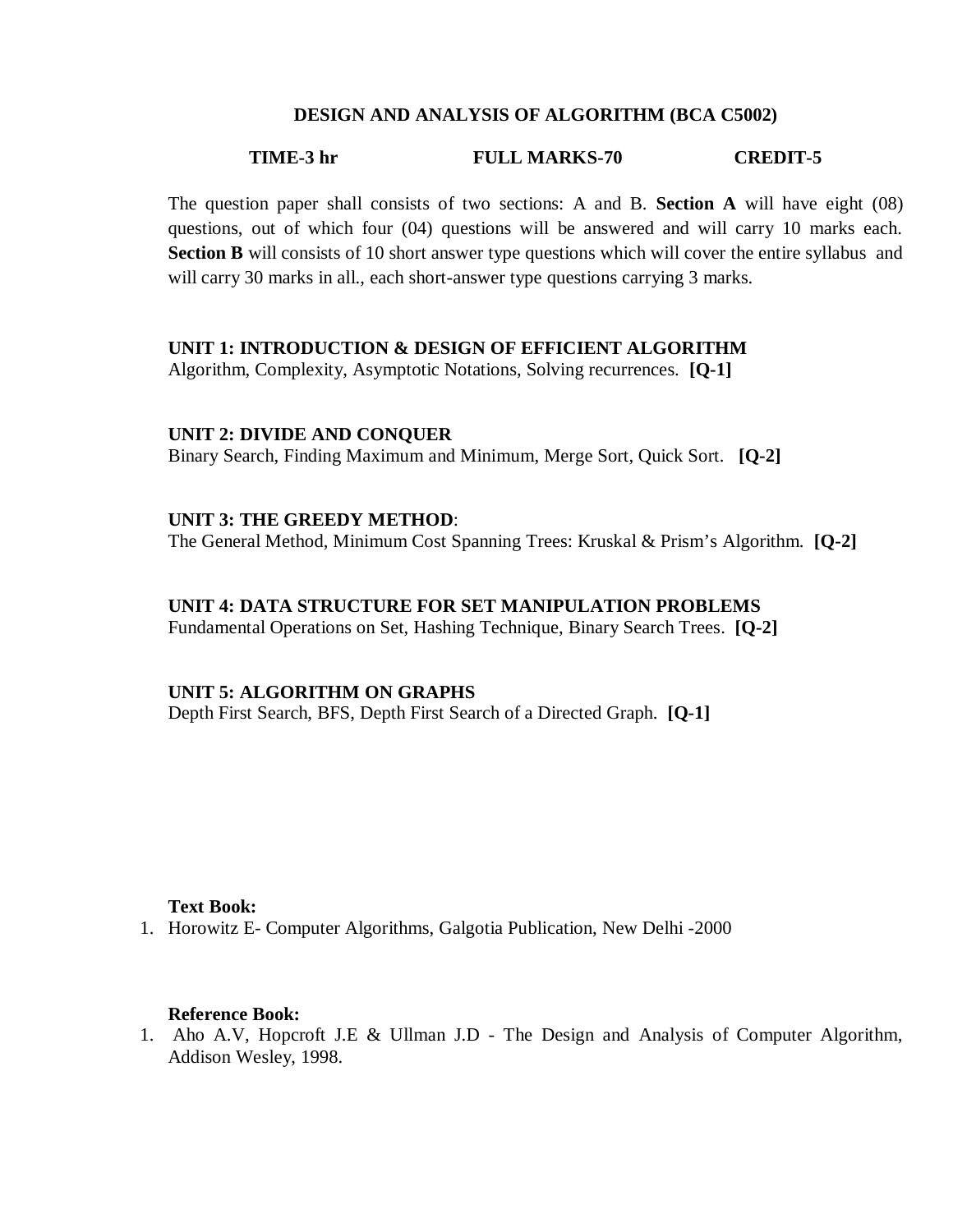#### **LINUX PROGRAMMING (BCA C5003)**

#### **TIME-3 hr FULL MARKS-70 CREDIT-5**

The question paper shall consists of two sections: A and B. **Section A** will have eight (08) questions, out of which four (04) questions will be answered and will carry 10 marks each. **Section B** will consists of 10 short answer type questions which will cover the entire syllabus and will carry 30 marks in all., each short-answer type questions carrying 3 marks.

#### **UNIT 1: Overview Of Linux Architecture:**

Kernel, Processes, Time Sharing, Shell, Files And Directories, Creation Of A File, Inode Numbers And Filenames, File Security, File Systems, Peripheral Devices As Files. **[Q-2]**

#### **UNIT 2: Linux Editor and Basic LINUX Commands:**

Ed Editor, Vi Editor, Redirections, Piping, Filters, LINUX Utilities, Grep, Sed, Awk etc. **[Q-1]**

#### **UNIT 3: Introduction to Shell Scripts:-**

**B**ourne Shell C Shell, Shell Variables, Scripts, Metacharacters And Environments, If and case Statements. For, While and until Loops. **[Q-2]**

#### **UNIT 4: Awk Programming:-**

Awk Pattern, Scanning And processing Language, Begin and End Patterns. Awk Arithmetic and variables. Awk Built in Variable names and Operators. Arrays and Strings. **[Q-1]**

#### **UNIT 5: Introduction To System Administration:-**

File System ,System Administrator and its Role, Function of a system Manager, practical Aspect of System Administrator, Visual Attributes.System Call and C function Library:- linux System Call library function and Math Library, standard I/O package. File Hindling, Command Lie parameters, Linux –C interface, C files. **[Q-2]**

#### **TEXT BOOK:**

.

1. A. Robbins- Linux Programming by Example- Pearson Education, New Delhi- 2005

### **REFERENCE BOOKS:**

- 1. J.Goerzen- Linux Programming Bible, IDG Books, New Delhi- 2001
- **2.** N.Mathew & R.Stones- Beginning Linux Programming Wiley Publishing India, 2004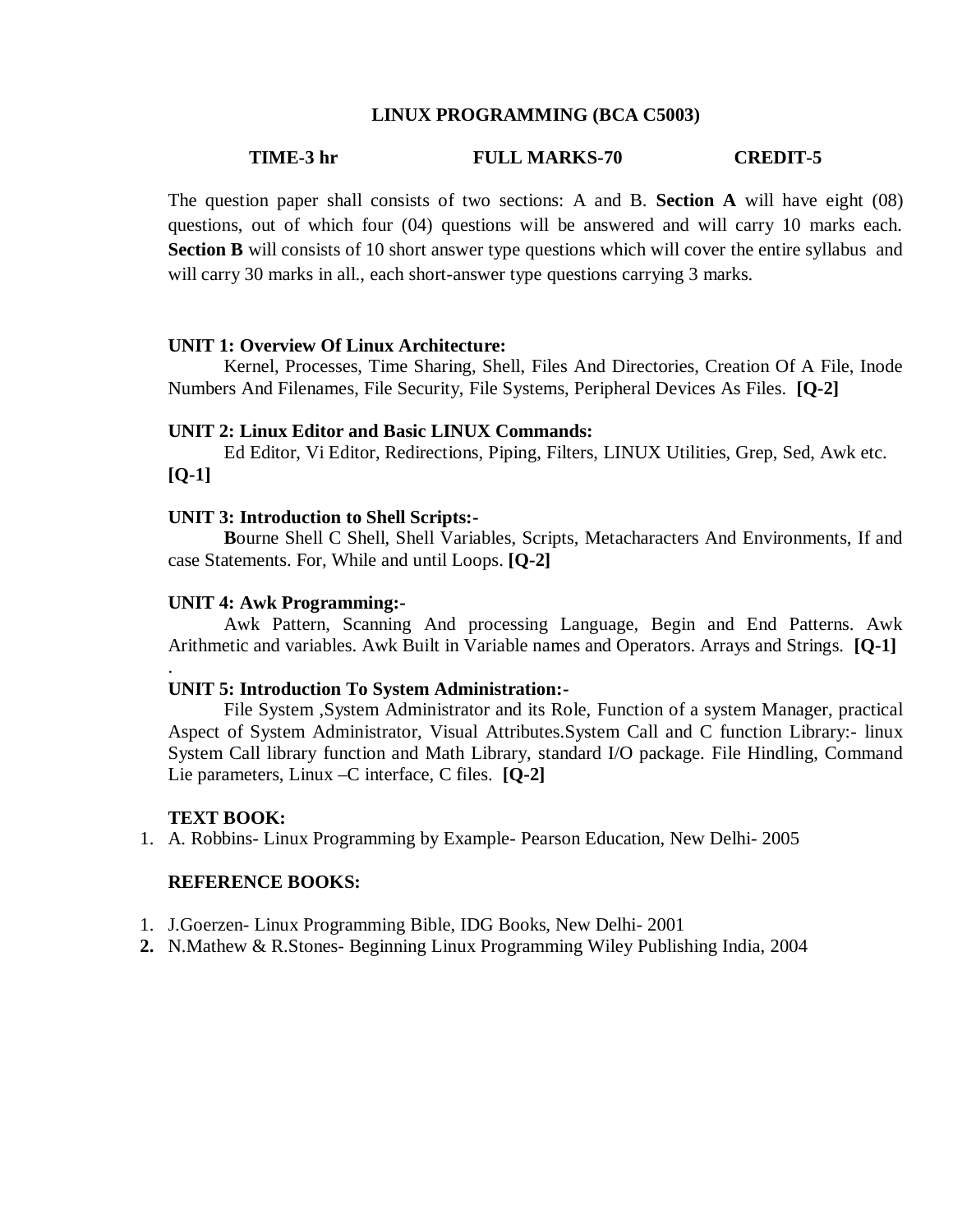#### **COMPUTER ORIENTED NUMERICAL METHODS (BCA C5004)**

#### **TIME-3 hr FULL MARKS-70 CREDIT-4**

The question paper shall consists of two sections: A and B. **Section A** will have eight (08) questions, out of which four (04) questions will be answered and will carry 10 marks each. **Section B** will consists of 10 short answer type questions which will cover the entire syllabus and will carry 30 marks in all., each short-answer type questions carrying 3 marks.

#### **UNIT 1: ERRORS IN NUMERICAL CALCULATIONS**

Numbers and their accuracy, Errors and their Computations- Absolute, Relative and Percentage, General Error Formula. **[Q-2]**

#### **UNIT 2: SOLUTION OF ALGEBRAIC AND TRANSCENDENTAL EQUATIONS**

Introduction, Bisection method, Iteration method, Method of False Position, Newton- Raphson method.

**[Q-1]**

#### **UNIT 3: INTERPOLATION**

Introduction, Errors in Polynomial Interpolation, Finite Differences-Forward, Backward and Central, Detection of errors using Difference tables, Differences of a Polynomial, Newton's formulae for Interpolation, Central Difference Interpolation Formulae- Gauss's Central Difference Formula, Interpolation with unevenly spaced points, Lagrange's Interpolation Formula, Divided Differences and their properties- Newton's General Interpolation Formula. **[Q-2]**

#### **UNIT 4: NUMERICAL DIFFERENTIATION AND INTEGRATION**

Introduction, Numerical Differentiation and Errors, Numerical Integration – Trapezoidal Rule, Simpson's 1/3 Rule, Simpson's 3/8 Rule. **[Q-2]**

#### **UNIT 5: NUMERICAL SOLUTION OF LINEAR SYSTEM OF EQUATIONS**

Direct Methods- Matrix Inversion Method, Gauss-Jordan Method, Gauss Elimination Method, Iterative Method- Gauss- Jacobi Method, Gauss-Seidel Method.

Taylor's Series, Euler's method, Modified Euler's method, Runge-Kutta method of 2nd and 4th order.

**[Q-1]**

#### **TEXT BOOK:**

1. S.S.Sastry -Introductory methods of Numerical Analysis,4th Edition,Prentice Hall of India, New Delhi, 2006

#### **REFERENCE BOOKS:**

1. V.N.Vedamurthy et.al.-Numerical Methods, Vikas Publishing House, New Delhi, 2005. 2. B.S.Grewal- Numerical Methods in Engineering & Science, Khanna Publishers,Delhi,2005.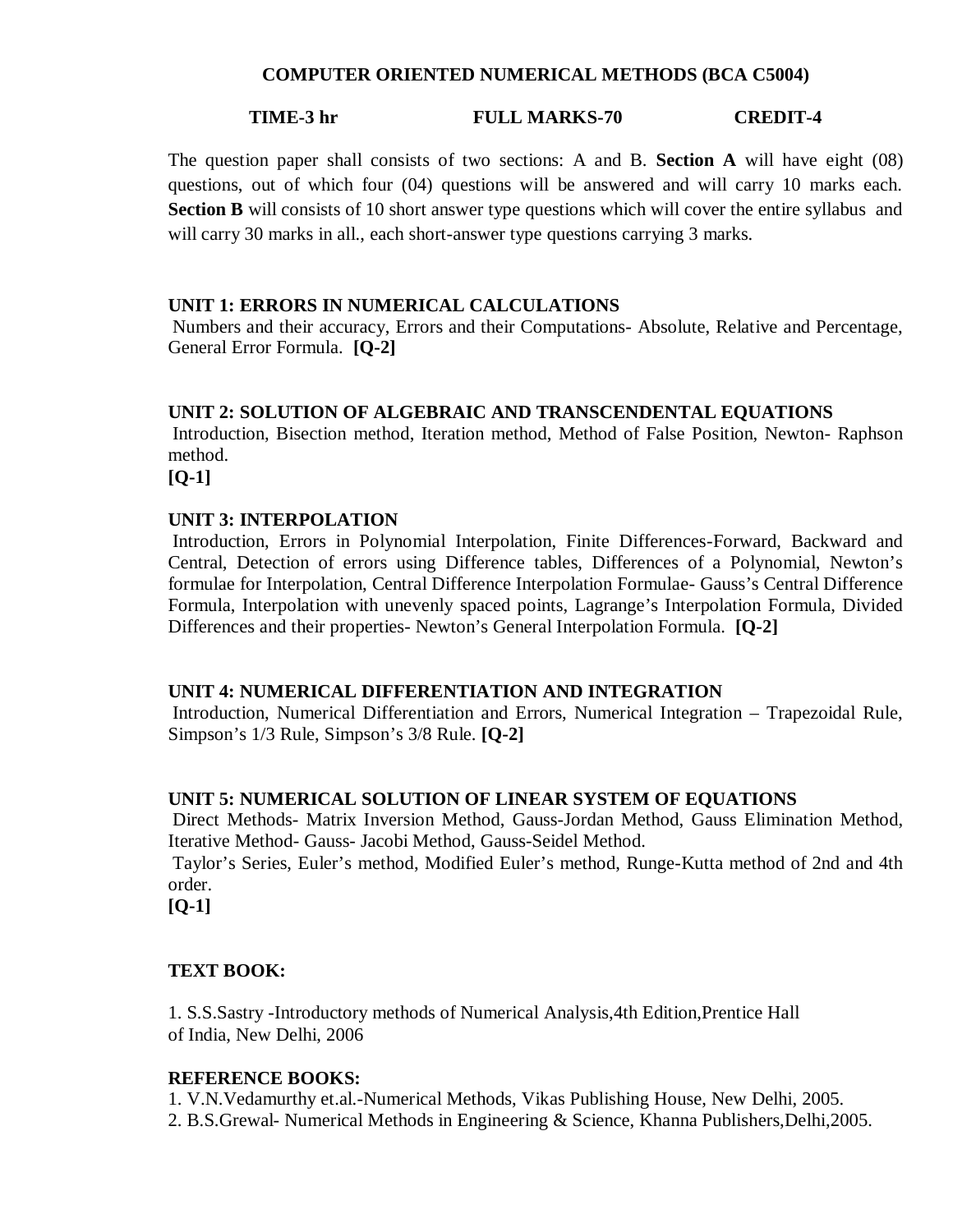## **INTERNET CONCEPT AND WEB DESIGN LAB (BCA P5005)**

**TIME-3 hr FULL MARKS-50 CREDIT-1**

Experiment problems of Visual Programming Lab will be from the theory classes of BCA C5001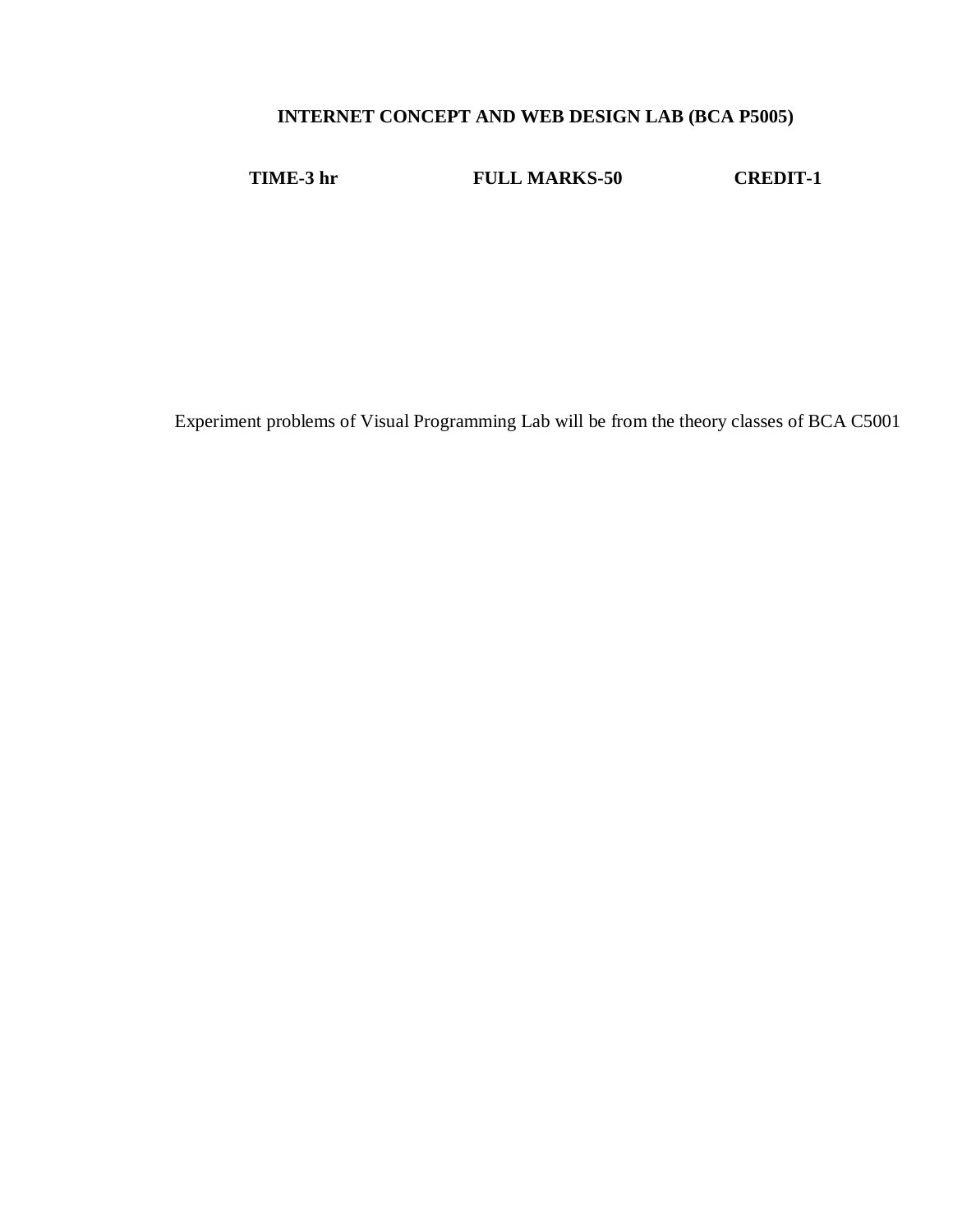## **NUMERICAL METHOD LAB (BCA P5006)**

**TIME-3 hr FULL MARKS-50 CREDIT-1**

Experiment problems of Numerical Method Lab will be from the theory classes of BCA C5004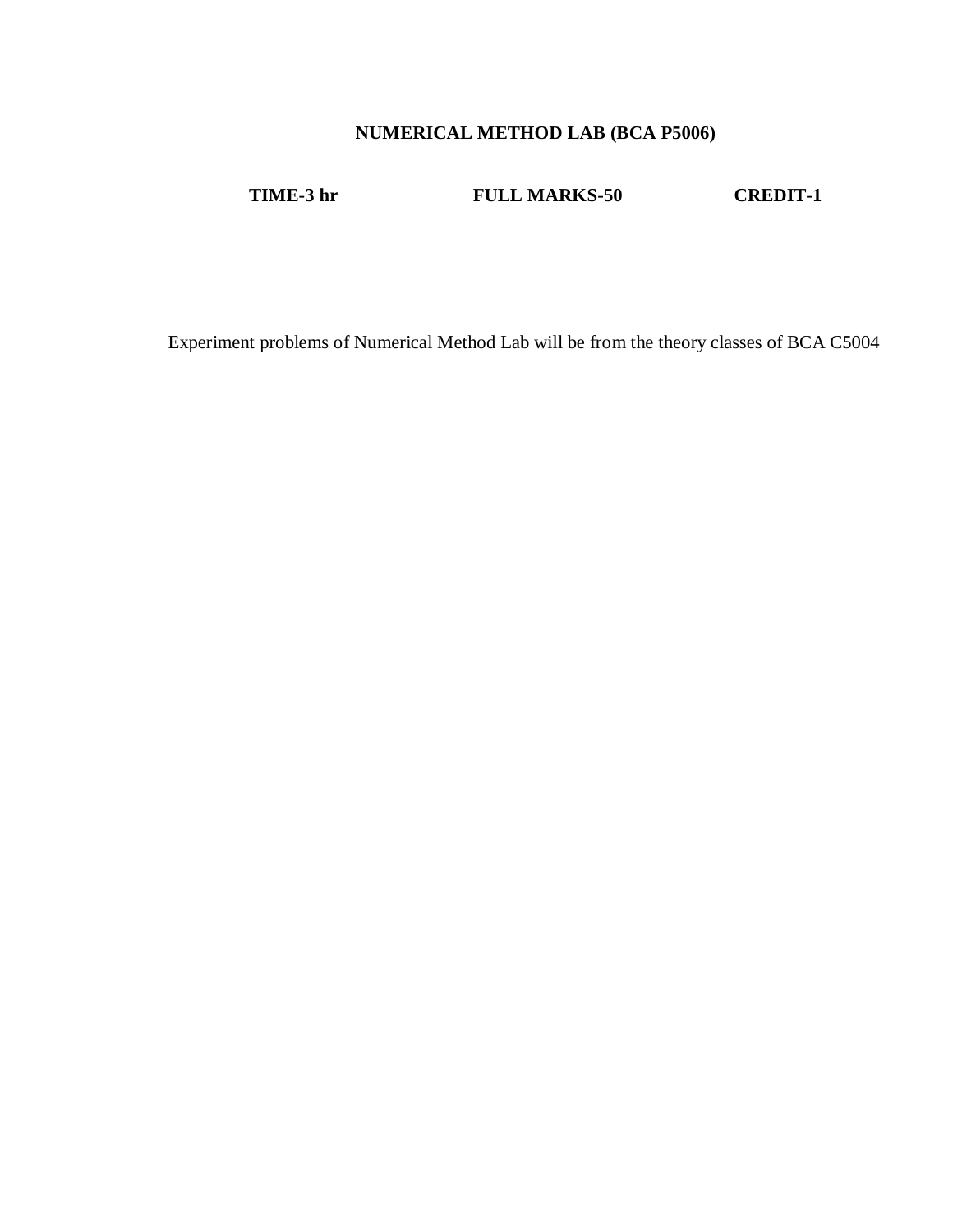## **LINUX PROGRAMMING LAB (BCA P5007)**

**TIME-3 hr FULL MARKS-50 CREDIT-1**

Experiment problems of Linux programming lab will be from the theory classes of BCA C 5003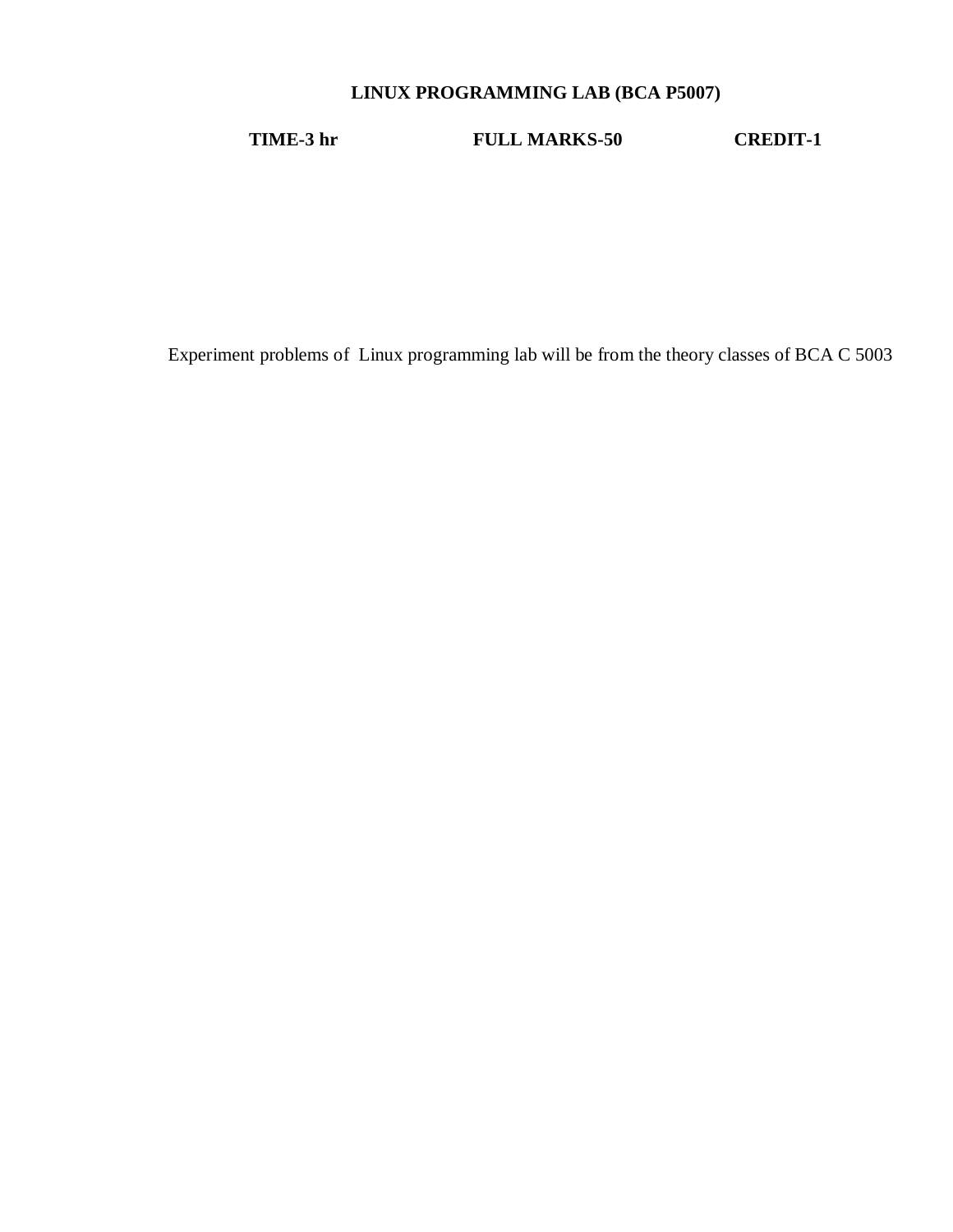#### **OPTIMIZATION TECHNIQUES (BCA C6001)**

#### **TIME-3 hr FULL MARKS-70 CREDIT-4**

The question paper shall consists of two sections: A and B. **Section A** will have eight (08) questions, out of which four (04) questions will be answered and will carry 10 marks each. **Section B** will consists of 10 short answer type questions which will cover the entire syllabus and will carry 30 marks in all., each short-answer type questions carrying 3 marks.

#### **UNIT 1: OPERATIONS RESEARCH-AN INTRODUCTION**

Definitions of Operations Research, Characteristics of Operations Research Approach. **[Q-1]**

#### **UNIT 2: LINEAR PROGRAMMING- APPLICATIONS AND MODEL FORMULATION**

Graphical Solution Methods of LP Problem., Structure of Linear Programming Model, Advantages of Using Linear Programming, Limitations of Linear Programming, Applications Areas of Linear Programming, General Mathematical Model of Linear Programming Model, Guidelines on Linear Programming Model Formulation,Examples of LP Model Formulation.

**[Q-2]**

#### **UNIT 3: LINEAR PROGRAMMING- THE SIMPLEX METHOD**

Introduction, Standard Form of an LP Problem, Simplex Algorithm (Maximization Case), Simplex Algorithm (Minimization Case). **[Q-2]**

#### **UNIT 4: TRANSPORTATION & ASSIGNMENT PROBLEM**

Introduction, Mathematical Model of Transportation Problem, The Transportation Algorithm, Methods for Finding Initial Solution.

Introduction, Mathematical Model of Statement Assignment Problem, Solution Methods of Assignment Problem. **[Q-2]**

#### **UNIT 5: PROJECT MANAGEMENT-PERT AND CPM**

Introduction, Basic Differences between PERT and CPM, Phases of Project Management, PERT/CPM Network Components and Precedence Relationships, Critical Path Analysis. **[Q-1]**

#### **TEXT BOOK:**

1. J.K Sharma- Operations Research Theory & Applications, 3rd Edn, Macmillan India Ltd., New Delhi-2007.

#### **REFERENCE BOOK:**

1. H.A. Taha-Operations Research: An Introduction, Pearson Education, New Delhi, 2006.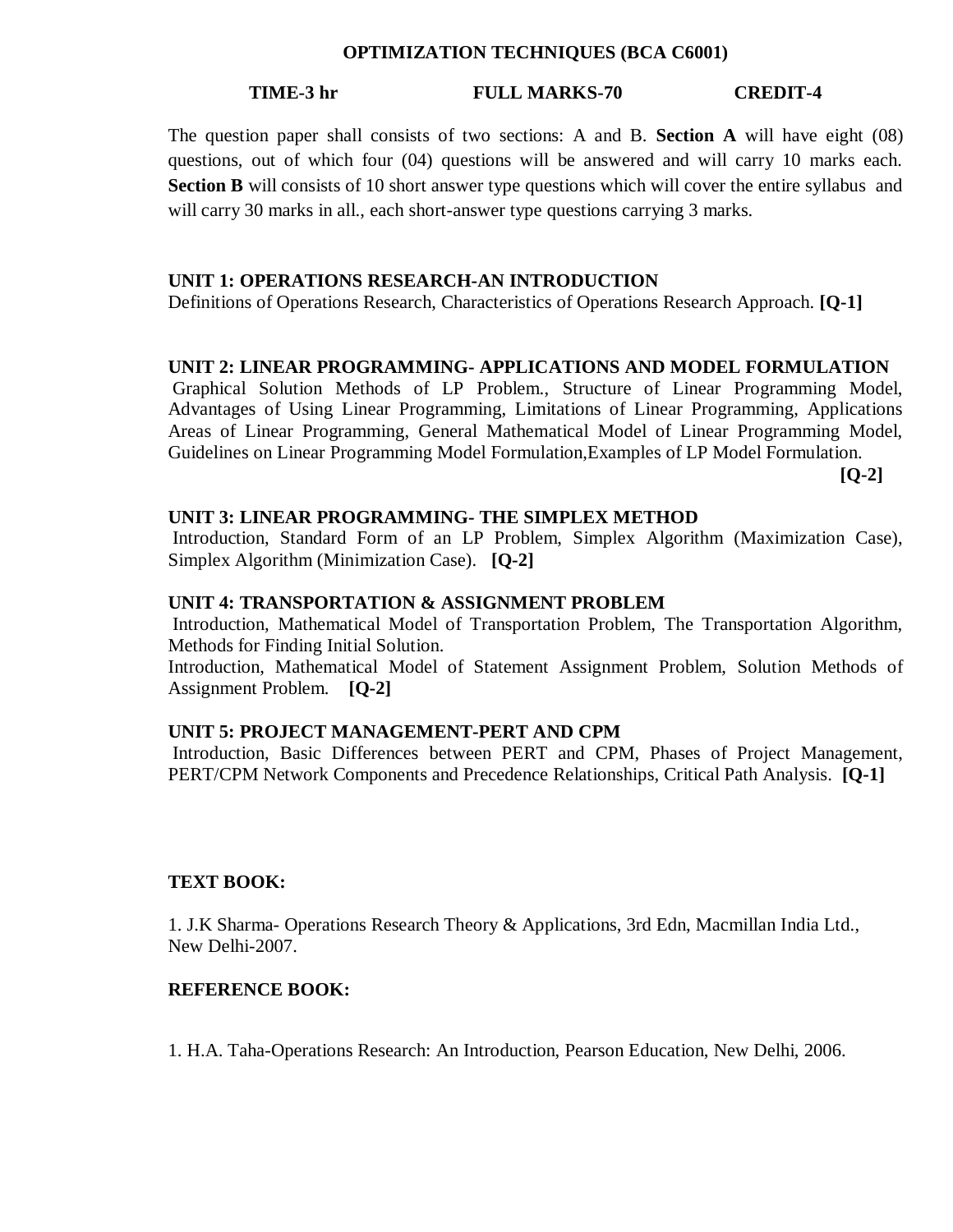#### **PRINCIPLE OF MANAGEMENT (BCA C6002)**

#### **TIME-3 hr FULL MARKS-70 CREDIT-4**

The question paper shall consists of two sections: A and B. **Section A** will have eight (08) questions, out of which four (04) questions will be answered and will carry 10 marks each. **Section B** will consists of 10 short answer type questions which will cover the entire syllabus and will carry 30 marks in all., each short-answer type questions carrying 3 marks.

#### **UNIT 1: NATURE OF MANAGEMENT**

Meaning, Definition, it's nature purpose, importance & Functions, Management as Art and Science, Concepts of management-Administration-Organization, Management Skills, Levels of Management.

**[Q-2]**

## **UNIT 2: EVOLUTION OF MANAGEMENT THOUGHT**

Contribution of F.W.Taylor, Henri Fayol, Elton Mayo, Peter Drucker to the management thought. Business Ethics & Social Responsibility: Concept, Shift to Ethics, Tools of Ethics. **[Q-1]**

#### **UNIT 3: FUNCTIONS OF MANAGEMENT: PART-I**

Planning – Meaning- Need & Importance, types, Process of Planning, Barriers to Effective Planning. Forecasting- Need & Techniques Organizing – Elements of organizing  $&$  processes: Types of organizations, Delegation of authority – Need, difficulties Delegation – Decentralization Staffing – Meaning & Importance Direction – Nature – Principles Communication – Types & Importance **[Q-3]**

#### **UNIT 4: FUNCTIONS OF MANAGEMENT: PART-II**

Motivation – Importance – theories Leadership – Meaning –styles, qualities  $\&$  function of leader Controlling - Need, Nature, importance, Process & Techniques Coordination – Need – Importance **[Q-2]**

#### **TEXT BOOK:**

1. Essential of Management – Horold Koontz and Iteinz Weibrich- McGrawhills International

#### **REFERENTIAL BOOKS :**

- 2. Management Theory & Practice J.N.Chandan
- 3. Essential of Business Administration K.Aswathapa, Himalaya Publishing House
- 4. Principles & practice of management Dr. L.M.Parasad, Sultan Chand & Sons New Delhi
- 5. Business Organization & Management Dr. Y.K.Bhushan
- 6. Management: Concept and Strategies By J.S. Chandan, Vikas Publishing
- 7. Principles of Management, By Tripathi, Reddy Tata McGraw Hill
- 8. Business organization and Management by Talloo by Tata McGraw Hill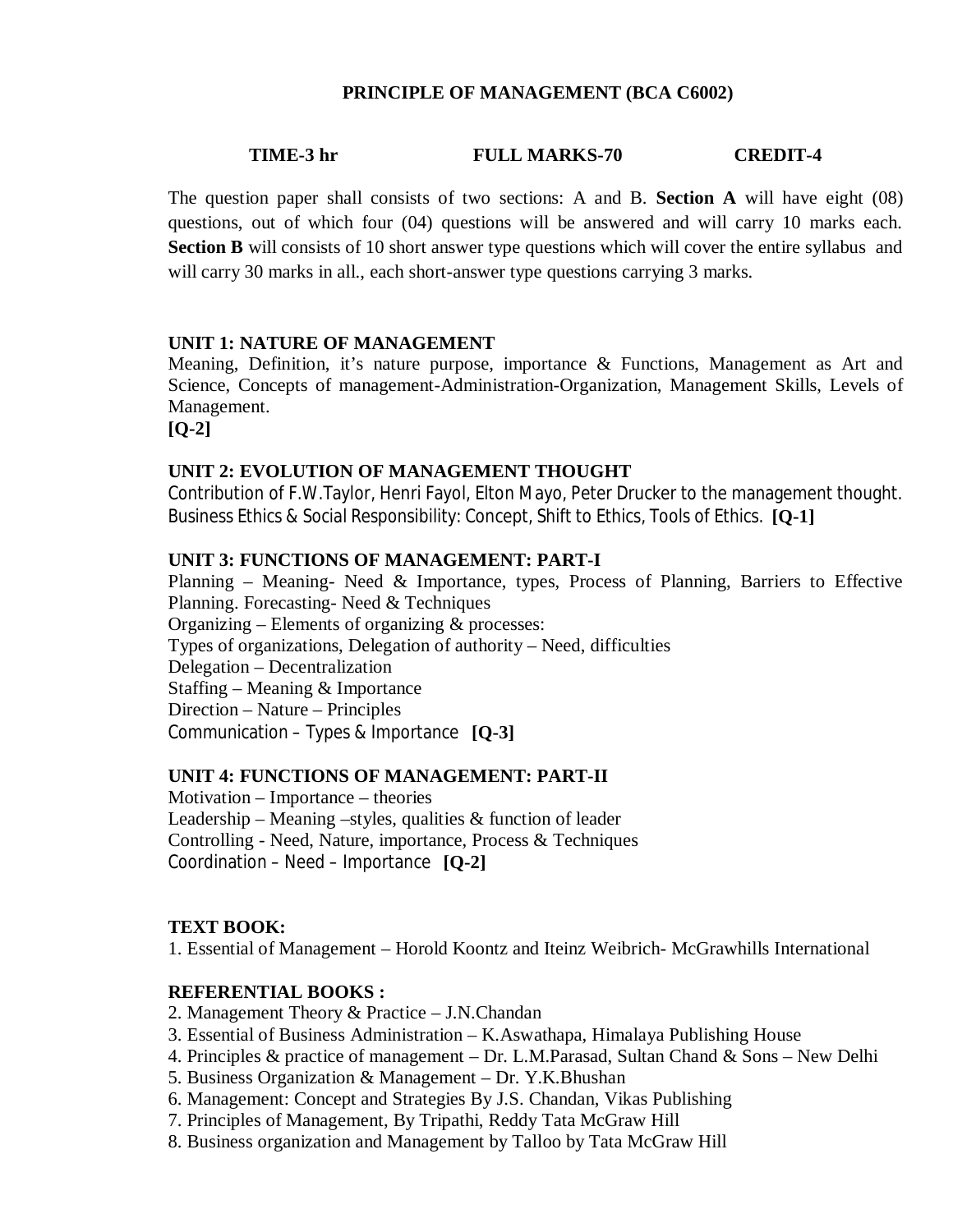#### **OPTIMIZATION TECHNIQUES (BCA C6003)**

#### **TIME-3 hr FULL MARKS-70 CREDIT-5**

The question paper shall consists of two sections: A and B. **Section A** will have eight (08) questions, out of which four (04) questions will be answered and will carry 10 marks each. **Section B** will consists of 10 short answer type questions which will cover the entire syllabus and will carry 30 marks in all., each short-answer type questions carrying 3 marks.

#### **UNIT 1: ACCOUNTING**

Basic of Accounting, Accounting Terminology, Book keeping and Accounting, Accounting Standards, Double Entry System, Classification of Accounts, Rules for Debit and Credit. **[Q-2]**

#### **UNIT 2: JOURNAL, LEDGER AND TRIAL BALANCE**

Meaning of Journal, sub-Journals, Ledger, Trial Balance, Balancing of Ledger accounts. **[Q-2]**

#### **UNIT 3: CASH BOOK AND SUBSIDIARY BOOKS OF ACCOUNTING**

Kinds of cashbook, Purchase daybook, Sales daybook, Bills receivable book, Bills payable book. **[Q-1]**

#### **UNIT 4: FINANCIAL ACCOUNTS**

Trading account,, Profit & Loss account, Adjustments, Balance Sheet, Forms of balance Sheet, Assets and their classification, liabilities and their classification, uses and limitations, fund flow statement, cash flow statement. **[Q-1]**

#### **UNIT 5: INTRODUCTION TO FINANCIAL MANAGEMENT**

Meaning of Finance, Definition of Finance, Types of Finance, Definition of Financial Management,

Scope of Financial Management, Objectives of Financial Management, Approaches to Financial Management (Traditional and Modern Approaches), Functions of Finance Manager and Importance to Financial Management. **[Q-2]**

#### **TEXT BOOKS:**

- 1. Management Accounting Manmohan Singh and Goel
- 2. Financial management- Pandey I. M.

#### **REFERENCE BOOKS:**

5. Hanif & Mukherjee-Modern Accountancy, TMH, New Delhi.

6. Maheshwari & Maheshwari- An Introduction to Accountancy, Vikas Publishing House Pvt.Ltd., New Delhi.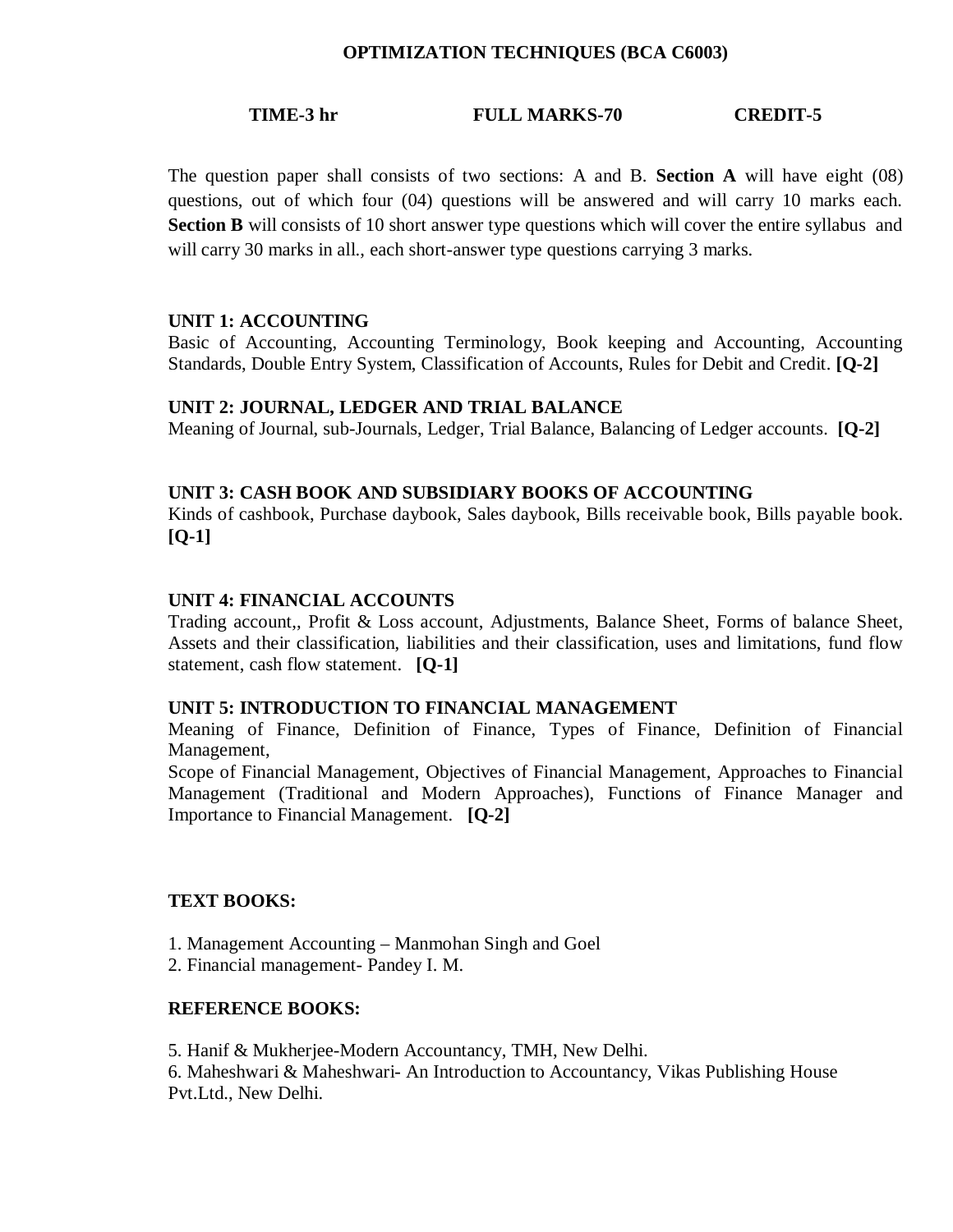#### **NETWORK SECURITY (BCA C6004)**

#### **TIME-3 hr FULL MARKS-70 CREDIT-5**

The question paper shall consists of two sections: A and B. **Section A** will have eight (08) questions, out of which four (04) questions will be answered and will carry 10 marks each. **Section B** will consists of 10 short answer type questions which will cover the entire syllabus and will carry 30 marks in all., each short-answer type questions carrying 3 marks.

#### **Unit 1: Introduction**

Attack, Services and Mechanism, Model for Internetwork Security. **[Q-1]**

#### **Unit 2: Cryptography**

Cryptography: Notion of Plain Text, Encryption, Key, Cipher Text, Decryption and cryptanalysis; Public Key Encryption. **[Q-2]**

#### **Unit 3: Digital signature**

Overview, Digital Signatures and Authentication. **[Q-2]**

#### **Unit 4: Web Security**

Requirement, Secure Socket Layer, Transport Layer Security, and Secure Electronic Transactions.

**[Q-1]**

.

#### **Unit 5: System Security**

Intruders, Viruses and Relate Threats, Firewall Design Principles. **[Q-2]**

#### **Referential Books:**

1. W. Stallings, Networks Security Essentials: Application & Standards, Pearson Education, 2000. 2. W.Stallings, Cryptography and Network Security, Principles and Practice, Pearson Education, 2000.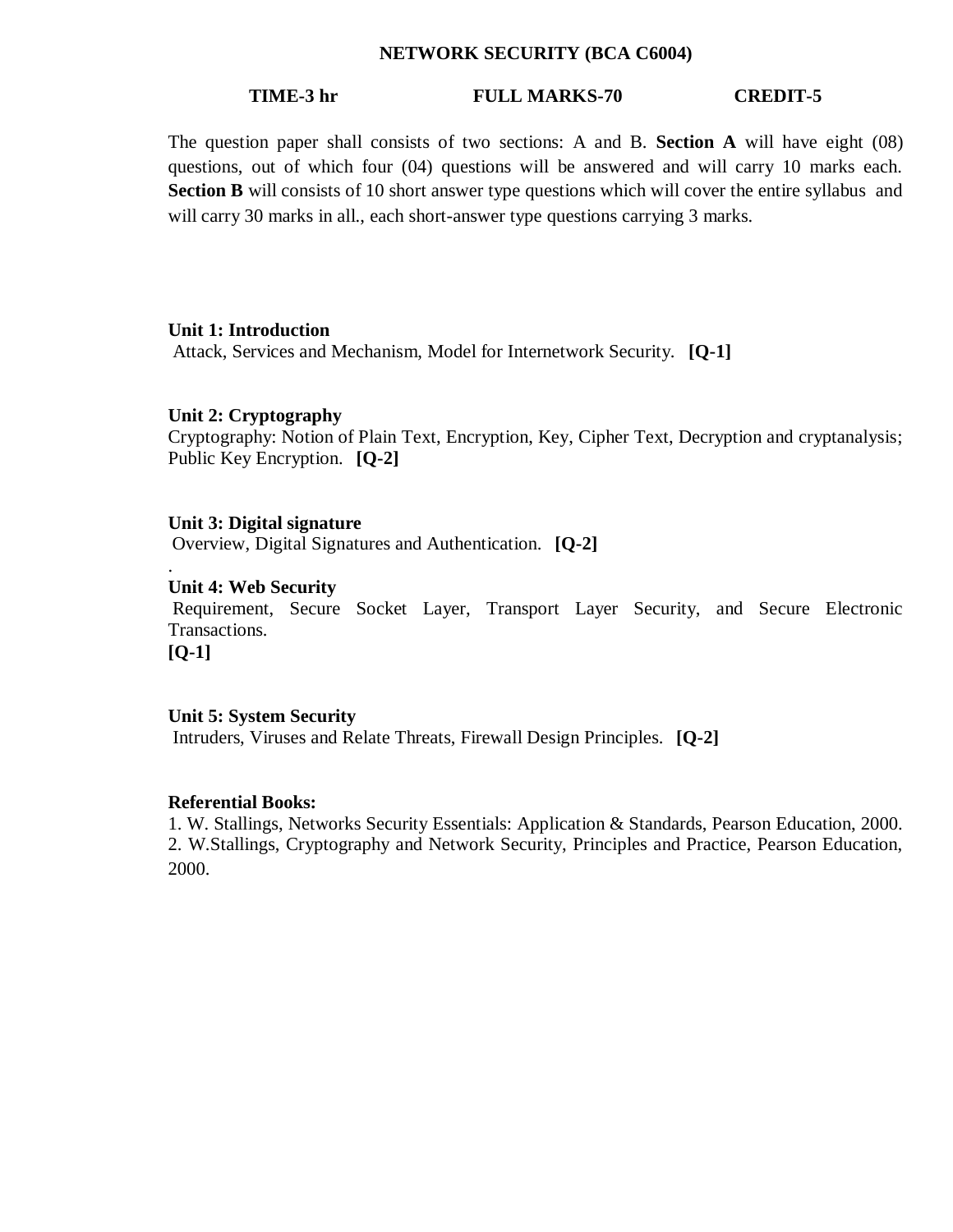## **PROJECT (BCA C6005)**

**TIME-3 hr FULL MARKS-100 CREDIT-2**

One month industrial project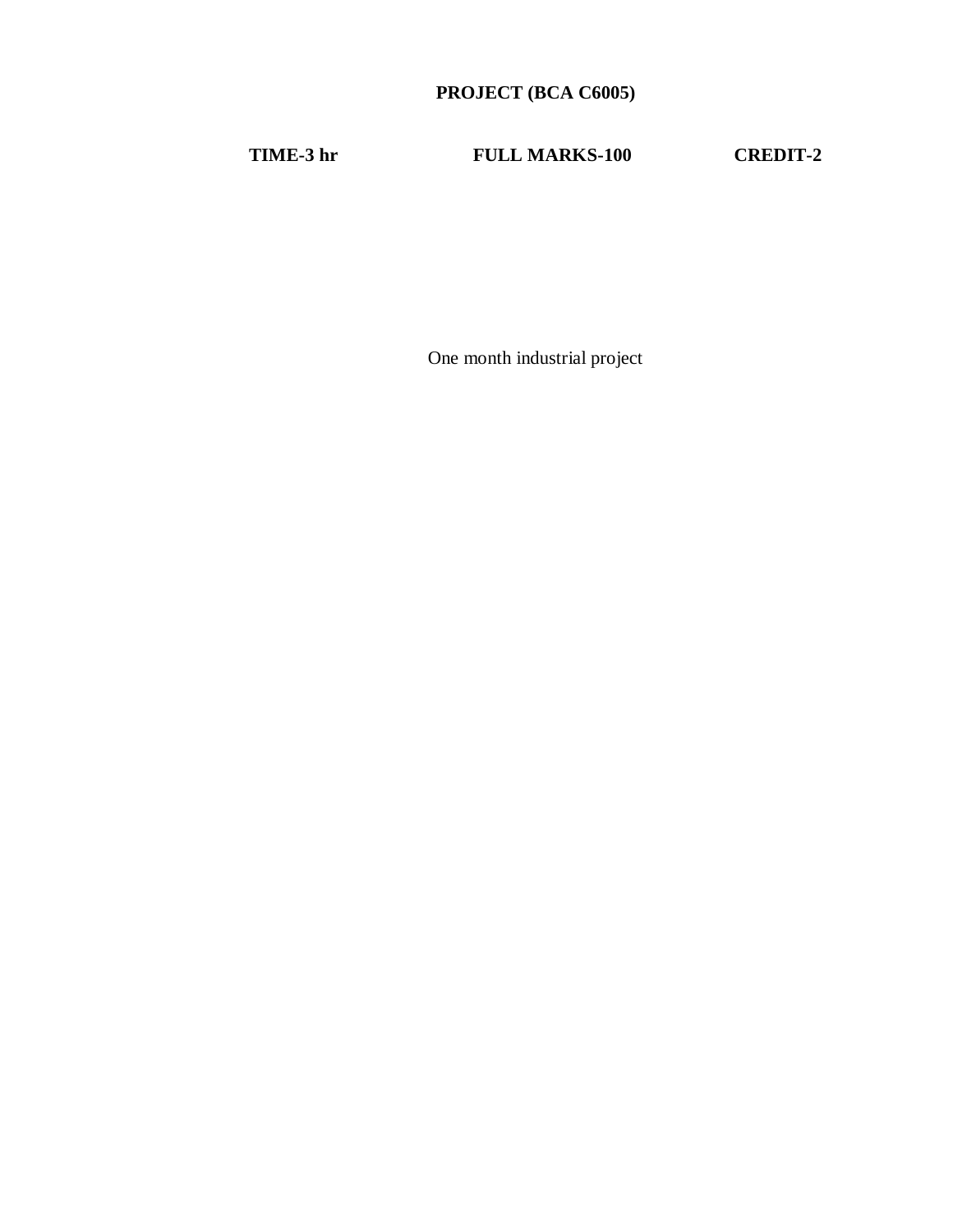## **TALLY LAB (BCA P6006)**

**TIME-3 hr FULL MARKS-50 CREDIT-1**

Experiment problems of Tally Lab will be from the theory classes of BCA C6003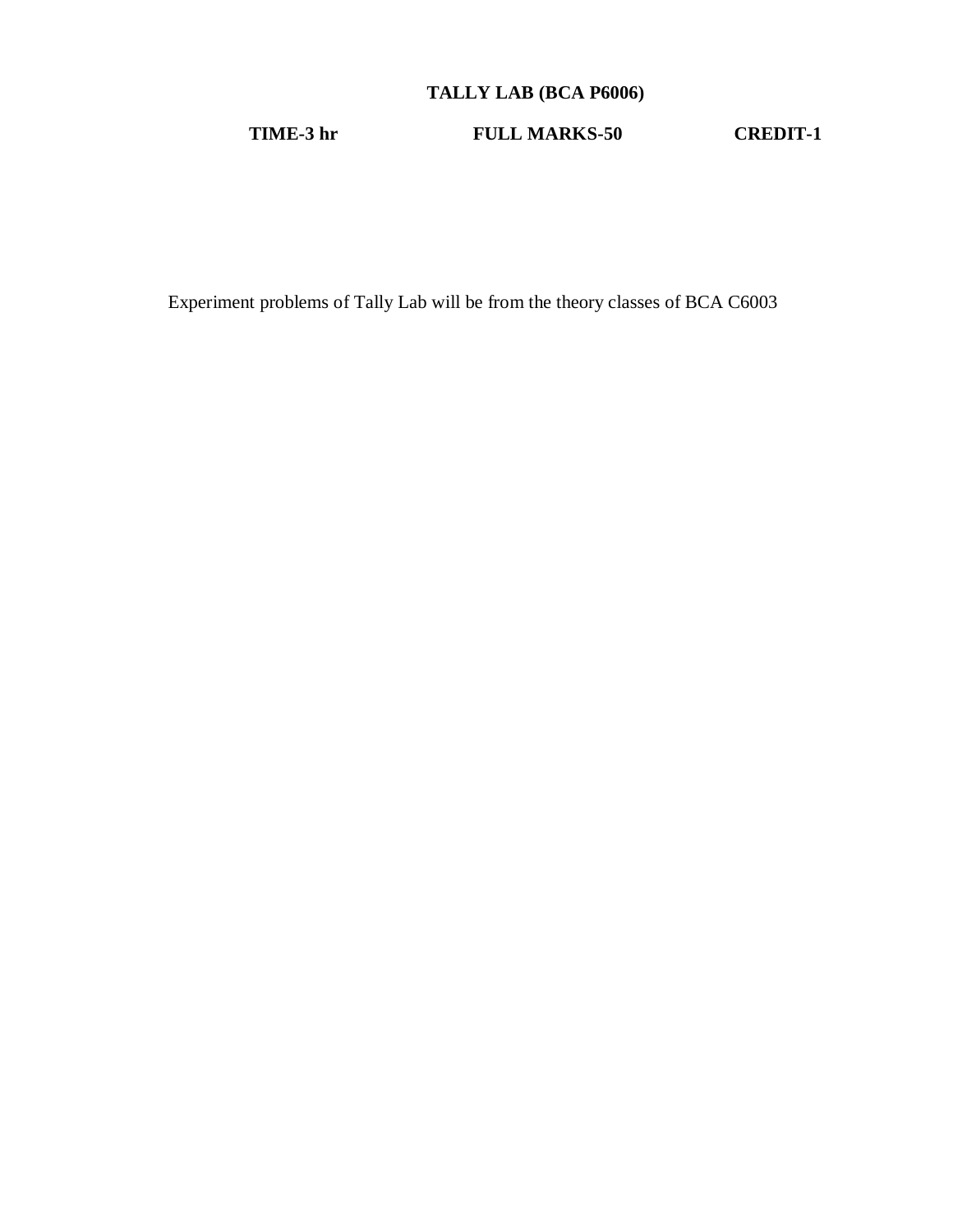#### **ELECTIVE - I**

#### **E-COMMERECE (BCA E5007)**

#### **TIME-3 hr FULL MARKS-70 CREDIT-4**

The question paper shall consists of two sections: A and B. **Section A** will have eight (08) questions, out of which four (04) questions will be answered and will carry 10 marks each. **Section B** will consists of 10 short answer type questions which will cover the entire syllabus and will carry 30 marks in all., each short-answer type questions carrying 3 marks.

#### **UNIT 1: INTRODUCTION TO E-COMMERCE**

E-commerce, E-commerce business models, Major business-to-consumer (B2C) business models, Major business-to-business (B2B) business models, Business models in emerging Ecommerce areas, How the internet and the Web change business. **[Q-2]**

#### **UNIT 2: E-COMMERCE INFRASTRUCTURE**

The Internet, Technology background, The world wide web. A systematic approach, choosing server software, choosing the hardware for an E-commerce site, other E-commerce site tools. **[Q-2]**

#### **UNIT 3: SECURITY AND ENCRYPTION**

The E-commerce security environment, Security threats in the E-commerce environment, Technology solutions, Policies, Procedures and Laws. **[Q-2]**

#### **UNIT 4: E-COMMERCE PAYMENT SYSTEMS**

Payment systems, Credit card E-commerce transactions, E-commerce digital payment systems in the B2C arena, B2B payment systems. **[Q-1]**

#### **UNIT 5: ETHICAL, SOCIAL, AND POLITICAL ISSUES IN E-COMMERCE**

Understanding ethical, social, and political issues in E-commerce, Privacy and information rights, Intellectual property rights, Governance, Public safety and welfare. **[Q-1]**

#### **TEXT BOOK:**

K.C. Laudon & C.G. Traver, E-commerce, Pearson Education, 2003

#### **REFERENCE BOOKS:**

1. R. Kalakota & A.B.Whiilston-' Frontiers of Electronic Commerce, Pearson Education- 2006. 2. K.K.Bajaj & D.Nag- E-Commerce, Tata McGraw Hill, New Delhi, Second Edition.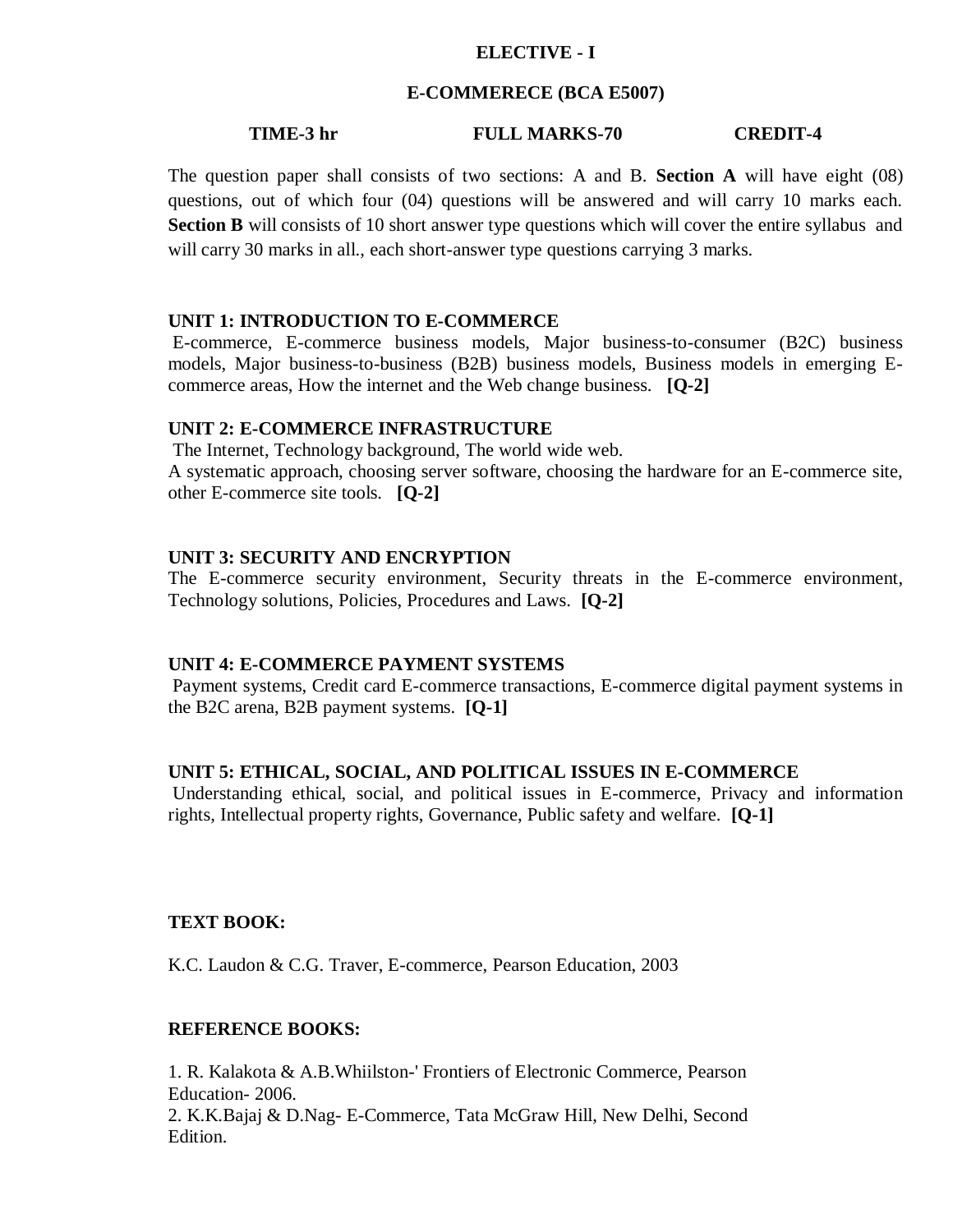#### **ELECTIVE – I SOFTWARE TESTING (BCA E5008)**

#### **TIME-3 hr FULL MARKS-70 CREDIT-4**

The question paper shall consists of two sections: A and B. **Section A** will have eight (08) questions, out of which four (04) questions will be answered and will carry 10 marks each. **Section B** will consists of 10 short answer type questions which will cover the entire syllabus and will carry 30 marks in all., each short-answer type questions carrying 3 marks.

#### **Unit 1:**

Introduction: Purpose – productivity and quality in software – testing vs debugging – model for testing – bugs – types of bugs – testing and design style.

#### **Unit 2:**

Flow/ Graphs and path testing – achievable paths – path instrumentation – application – transaction flow testing techniques – data flow testing strategies

#### **Unit 3:**

Domain testing: Domains and paths – domain and interface testing – linguistic – metrics – structural metrics – path products and path expressions.

#### **Unit 4:**

Syntax testing – formats – test cases – logic based testing – decision tables – transition testing – states, state graph, state testing.

#### **Unit 5 :**

Verification and validation – fundamental tools – levels of testing – testing approaches – types of testing – test plan – software testing tools: WinRunner – Silk test.

#### **Text Book:**

- 1. B. Beizei, 2003, Software testing techniques, IIEdn., DreamTech India, New Delhi
- 2. K.V.K.K. Prasad, 2005, Software testing tools, DreamTech India, New Delhi

#### **Reference Book:**

- 1. I. Burnstein,2003, Practical software testing, Springer International Edn.
- 2. E. Kit, 1995, Software testing in the real world: Improving the process, Pearson Education, Delhi
- 3. R. Rajani, and P. P. Oak, 2004, Software testing Tata Mc. Graw Hill, New Delhi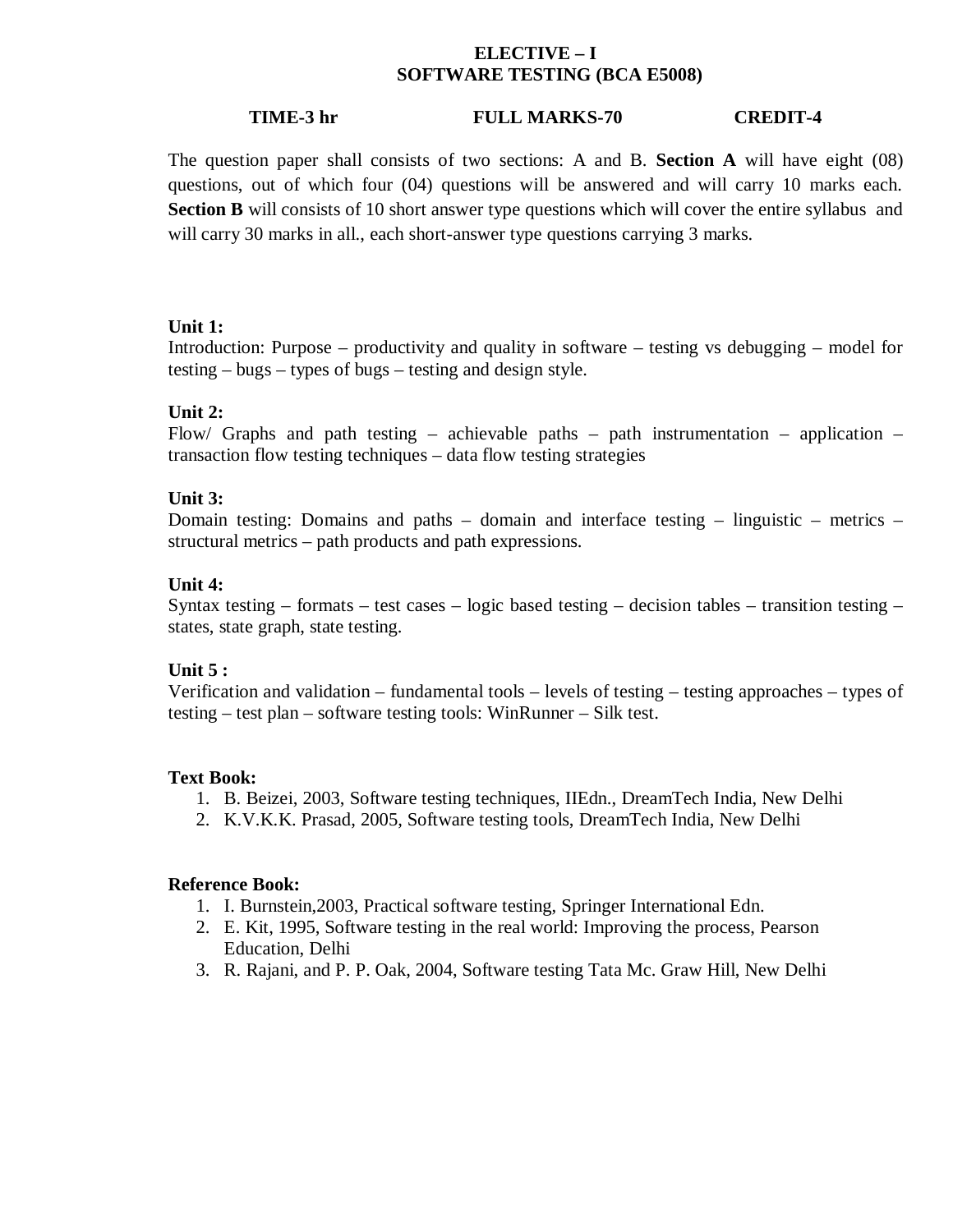#### **ELECTIVE - II**

#### **MANAGEMENT INFORMATION SYSTEM (BCA E6006)**

#### **TIME-3 hr FULL MARKS-70 CREDIT-4**

The question paper shall consists of two sections: A and B. **Section A** will have eight (08) questions, out of which four (04) questions will be answered and will carry 10 marks each. **Section B** will consists of 10 short answer type questions which will cover the entire syllabus and will carry 30 marks in all., each short-answer type questions carrying 3 marks.

#### **UNIT 1: INTRODUCTION TO MIS**

The Technical and Business Perspective, Organization Structure, Evaluation of MIS through Information System, MIS Organization within the Company. **[Q-2]**

#### **UNIT 2: INFORMATION SYSTEMS FOR DECISION MAKING**

Evolution of an Information System, Basic Information Systems, Decision Making and MIS, Decision Assisting Information System, Concepts of Balanced MIS Effectiveness and Efficiency Criteria. **[Q-3]**

#### **UNIT 3: DEVELOPMENT OF MIS**

Methodology and Tools/Techniques for Systematic Identification, Evaluation and Modification of MIS. **[Q-1]**

#### **UNIT 4: ADVANCED MIS**

Concepts, Needs and Problems in Achieving Advanced MIS, DSS. **[Q-1]**

#### **UNIT 5: PITFALLS IN MIS DEVELOPMENT**

Fundamental Weakness, Soft Spots in Planning and Design Problems. **[Q-1]**

#### **TEXT BOOK:**

Murdic, Rose and Clagett- Information Systems for Modern Management, PHI, New Delhi.

#### **REFERENCE BOOK:**

Laudon-Laudon- Management Information Systems, Pearson Education, New Delhi.